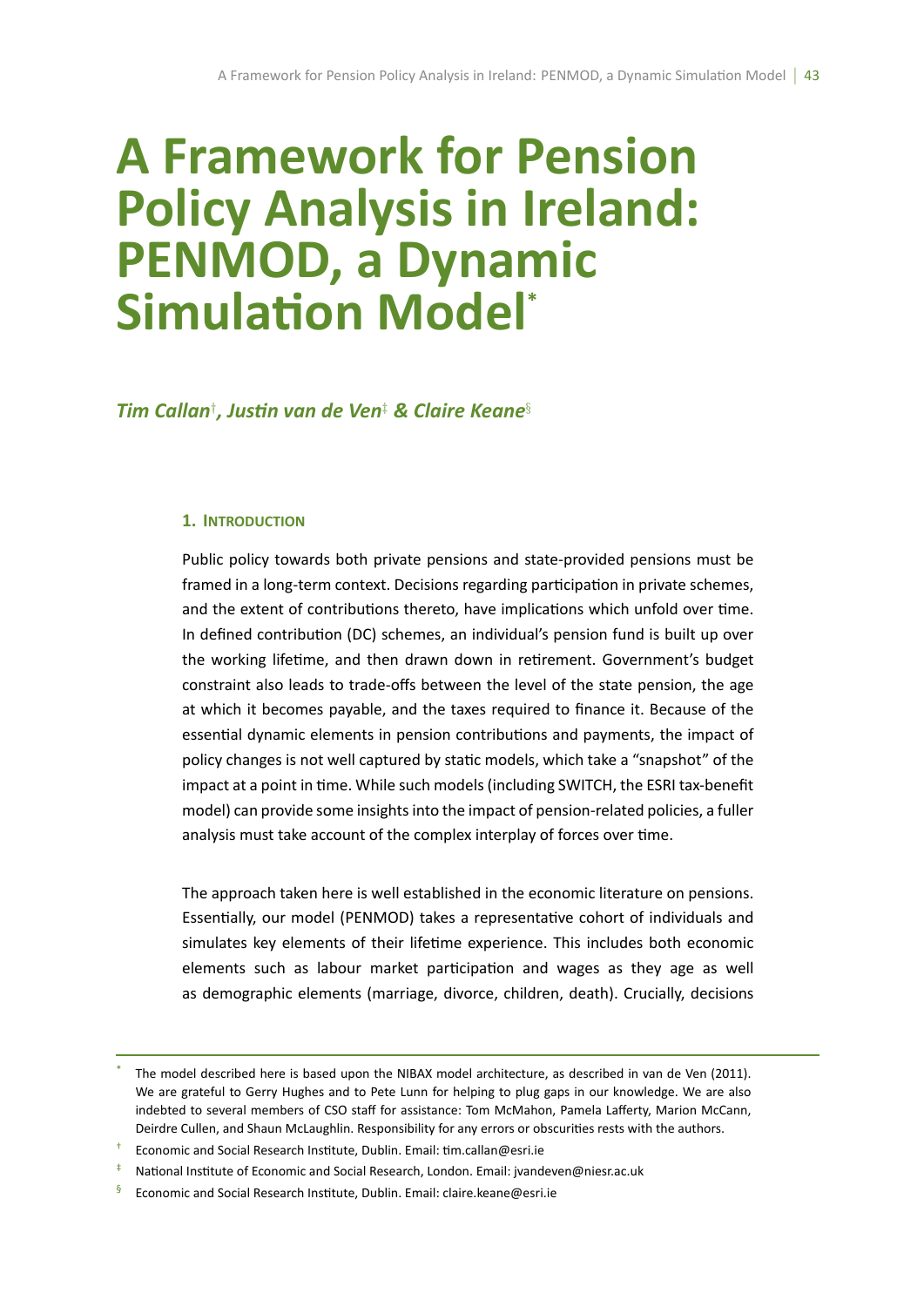regarding savings and pensions are also taken into account. Policy instruments in terms of income tax and social welfare are also included.

The need to take into account a sequence of decisions over each individual's full lifetime (up to the age of 120) imposes a very strict discipline on the degree of detail that can be incorporated into the model. Static models (such as SWITCH) can include a very high degree of detail in their description of the tax and welfare system. Dynamic models (such as PENMOD) must use a broader brush, in order to be able to provide greater depth in terms of the analysis over time. Thus, it is not a case of one class of model being "better" than another; rather it is a question of different classes of model being more suitable for different purposes.

A number of strategic simplifications are needed to ensure that the dynamic microsimulation model captures key features of the tax/welfare and pension systems while remaining tractable. One major simplification is that the model does not attempt to deal with public sector pensions, where the issues which arise are of a different type. We focus instead on the private sector, where decisions regarding the balance between contributions towards pension savings and the income in retirement are more subject to the influence of economic and policy variables. Second, we focus on private sector employees rather than the self-employed. This is because the terms of retirement for the self-employed often depend upon the envisaged income arising from ownership of a family business, or revenues arising from its sale that are distinct from the pension system with which we are immediately concerned. Third, we do not attempt to deal with issues of illness and longer-term incapacity to work. There are both state schemes (Illness Benefit, Invalidity Pension, Disability Allowance) and private schemes (permanent health insurance) which are geared towards dealing with income support for those unable to work. The issues arising are, however, too complex to include when modelling the long-term evolution of incomes and pensions and are, therefore, outside the scope of the present model. Simplifications of this type are common in the international literature in this area.

As regards the pension regime itself, this is characterised by up to five different types of pension scheme running in parallel. Each scheme takes a defined contribution form, where the approach adopted is to allow for schemes of differing "quality", with the probability of obtaining higher quality pensions rising with income – details of the approach are set out in Section 2.3.

The remainder of the paper is set out in 7 sections as follows. First, a full description of the characteristics that are reflected by the model, and the behavioural framework upon which it is based, are provided in Section 2. Section 3 provides technical details of how the model generates behavioural responses to policy change. The approach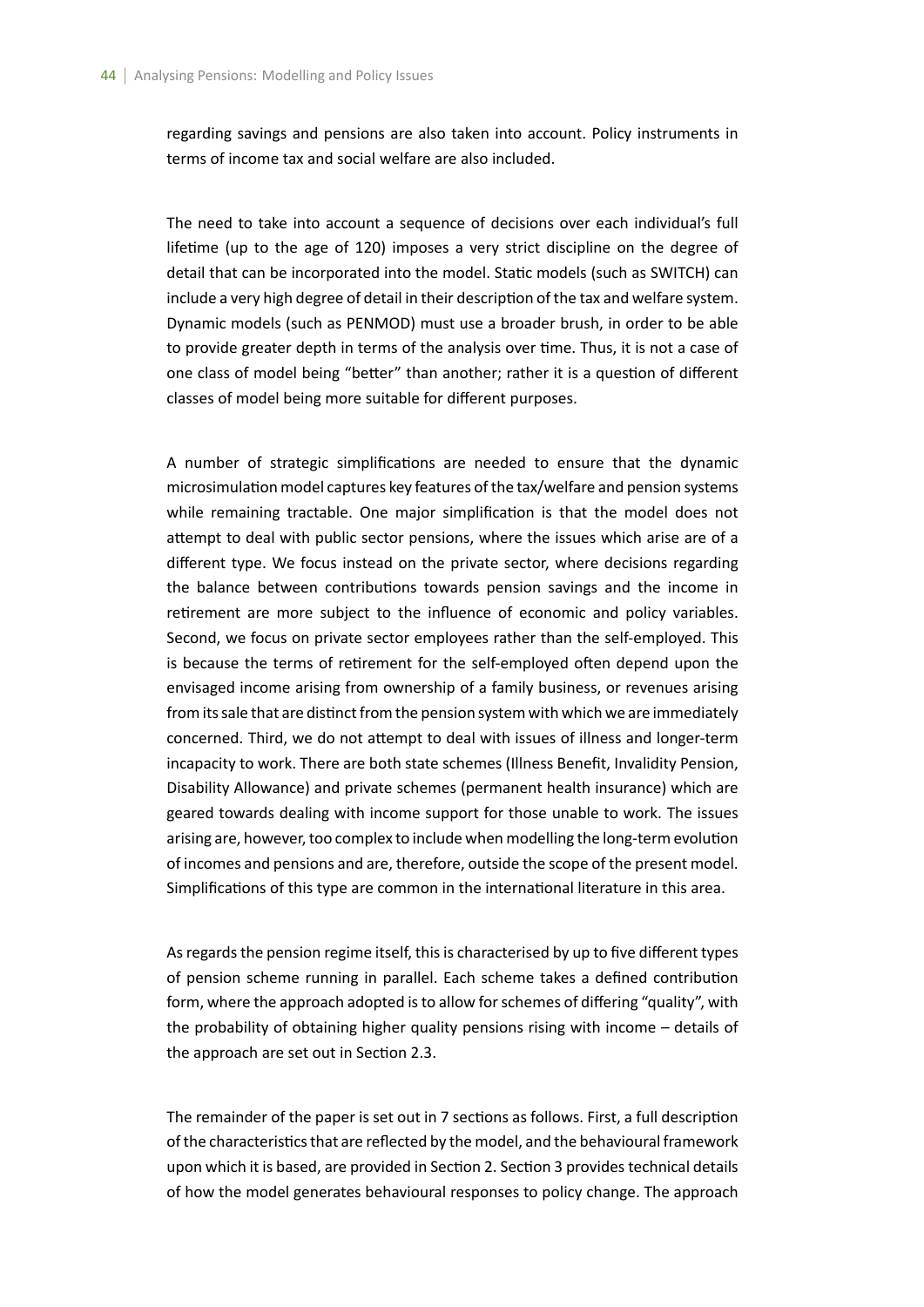taken to calibrate the model against Irish survey data is described in Section 4, and calibrated model parameters are reported in Sections 5 and 6. A brief example of the type of policy analysis that can be conducted using the model is reported in Section 7, and a summary and directions for further research are provided in the conclusion.

## **2. MODEL SPECIFICS**

The decision unit in the model is the nuclear family unit, defined as a single adult or partner couple and their dependent children.<sup>1</sup> The model divides the life course into annual increments, and can be used to consider household decisions regarding: consumption, labour supply, the portfolio allocation of liquid wealth between safe and risky assets, and private pension contributions. These decisions are simulated on the assumption that households maximise expected lifetime utility, given their prevailing circumstances, preferences, and beliefs regarding the future. A household's circumstances are described by their age, number of adults, number of children, wage rate, liquid wealth, pension opportunities, private sector pension rights, and time of death. The belief structure is rational, in the sense that expectations are calculated on probability distributions that are consistent with the intertemporal decision making environment.

Of the eight characteristics that define the circumstances of a household, seven can be considered stochastic (relationship status, number of children, private sector pension scheme eligibility, private sector pension rights, wage rates, liquid wealth, and time of death), and only age is forced to be deterministic.

As a brief overview, the model permits:

- the adjustment of preferences over consumption, leisure, and bequests
- *•* adjustment of the imposed liquidity constraints, which are defined both in terms of hard credit limits and variable interest charges that depend on the debt to income ratios
- inclusion of uncertainty over relationship status (single or couple)
	- *−* provided that relaƟonship status is considered to be uncertain, the number of children in a household can also be modelled stochastically
- alternative options in regard to the nature of uncertainty associated with labour incomes, including the possibility of receiving a low (zero) wage offer
- *•* households to invest some of their liquid wealth in a risky asset

<sup>&</sup>lt;sup>1</sup> For convenience, we use the term "household" interchangeably with "narrow nuclear family unit", which has the advantage of brevity at the cost of a slight abuse of language. It should nevertheless be understood that adult children are treated as independent units in our analysis.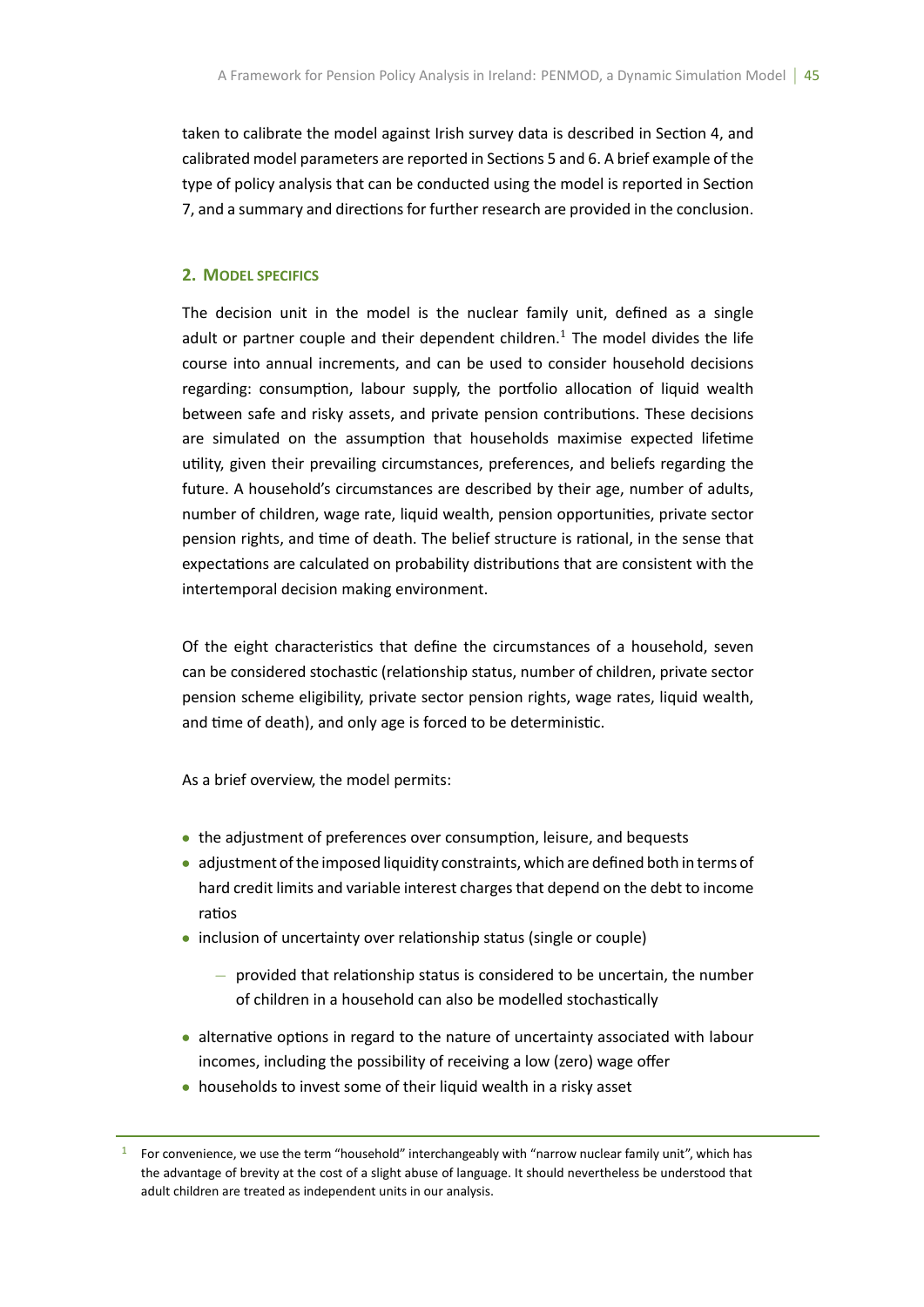- *−* the nature of the uncertainty associated with returns to the risky asset can also be altered
- households to choose their labour supply between discrete alternatives
- *•* adjustment of a detailed tax and benefits structure
- *•* private sector pensions
	- $−$  contribution rates (and ultimately membership) can also be made a decision variable
	- *−* contribuƟon rates (employee and employer) can be made stochasƟc
	- *−* the stochasƟc nature of the return to private pension wealth can be adjusted

This section begins by defining the assumed preference relation, before describing the wealth constraint, the simulation of pensions, and the processes assumed for the evolution of income and household size.

## **2.1. The utility function**

Expected lifetime utility of household  $i$  at age  $t$  is described by the time separable function:

$$
U_{i,t} = \frac{1}{1 - 1/\gamma} \left\{ u \left( \frac{c_{i,t}}{\theta_{i,t}}, l_{i,t} \right)^{1 - 1/\gamma} + \\ + E_t \left[ \beta_1 \delta \left( \varphi_{1,t} u \left( \frac{c_{i,t+1}}{\theta_{i,t+1}}, l_{i,t+1} \right)^{1 - 1/\gamma} + (1 - \varphi_{1,t}) \left( \zeta_a + \zeta_b w_{i,t+1}^+ \right)^{1 - 1/\gamma} \right) + \\ + \beta_1 \beta_2 \sum_{j=t+2}^T \delta^{j-t} \left( \varphi_{j-t,t} u \left( \frac{c_{i,j}}{\theta_{i,j}}, l_{i,j} \right)^{1 - 1/\gamma} + (1 - \varphi_{j-t,t}) \left( \zeta_a + \zeta_b w_{i,j}^+ \right)^{1 - 1/\gamma} \right) \right] \right\}
$$
\n(1)

where  $1/\gamma$   $>$   $\,0$  is the (constant) coefficient of relative risk aversion;  $E_t$  is the expectations operator;  $T$  is the maximum potential age;  $\beta_1, \beta_2$ , and  $\delta$  are discount factors (assumed to be the same for all households); *<sup>φ</sup>j−t, <sup>t</sup>* is the probability of living to age *j*, given survival to age *t*;  $c_{i, t} \in R^+$  is discretionary composite consumption;  $l_{i,t} \in [0,1]$  is the proportion of household time spent in leisure;  $\theta_{i,t} \in R^+$  is adult equivalent size based on the "revised" or "modified" OECD scale; the parameters *ζa* and *ζ<sup>b</sup>* reflect the "warm-glow" model of bequests; and *w* + *<sup>i</sup>, <sup>t</sup> ∈ R* <sup>+</sup> is net liquid wealth when this is positive and zero otherwise.

The labour supply decision (if it is included in the model) is considered to be made between discrete alternatives, which reflects the view that this provides a closer approximation to reality than if it is defined as a continuous decision variable for given wage rates. When adults are modelled explicitly, then households with one adult can choose from up to three labour options; full-time  $\left(l_{i,t}^{FT}\right)$  $\hat{P}$ ), part-time  $\left( \hat{I}_{i,\,t}^{PT} \right)$ ) ,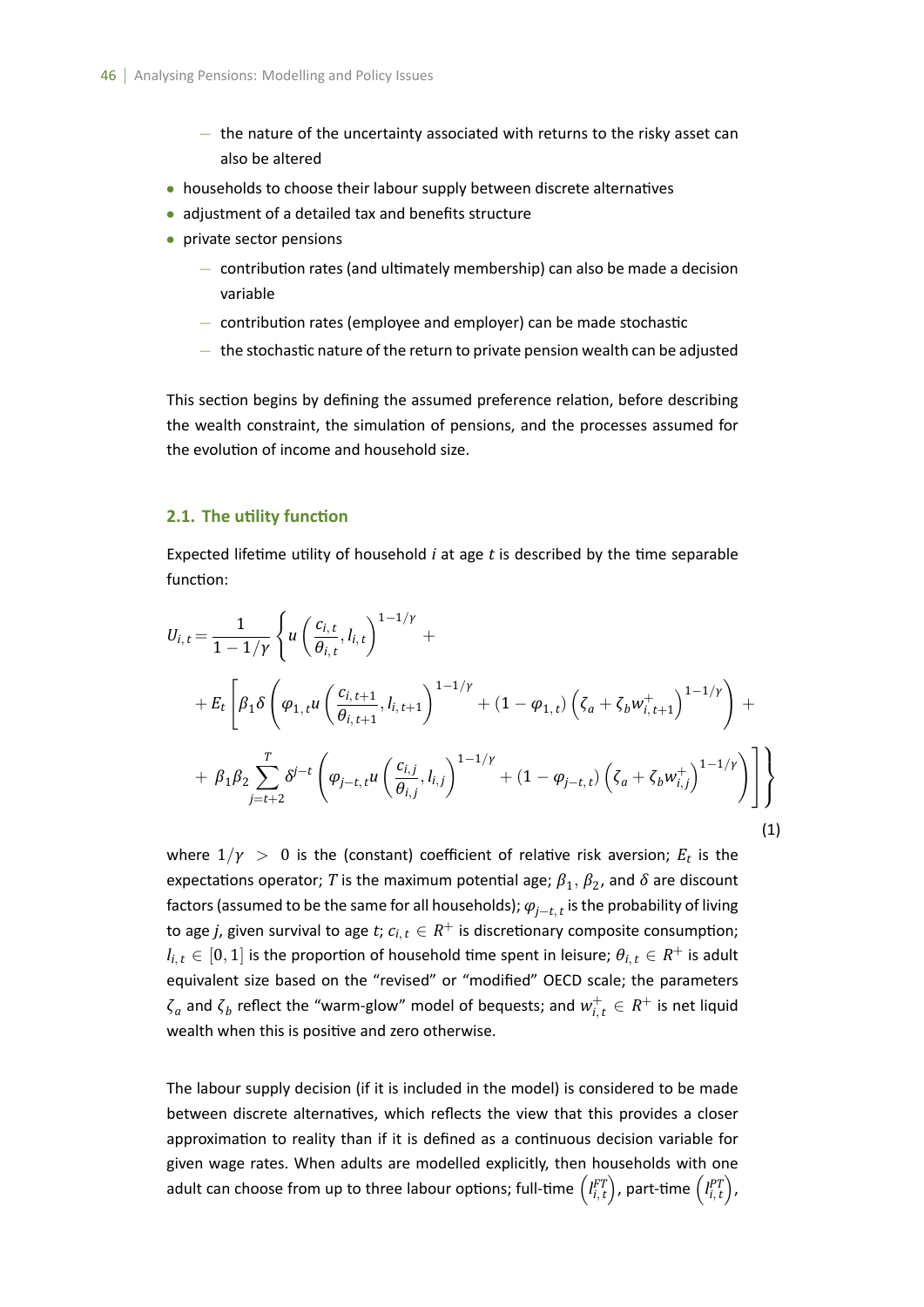and not employed  $(l_{i,t} = 1)$ . Similarly, couples can choose from up to five labour options; both full-time employed  $\left(l_{i,t}^{2FT}\right)$ ), one full-time and one part-time employed  $\left( \underset{i,t}{\text{I}}^{FtPt} \right)$ ), one full-time and the other not employed  $\left(l_{i,t}^{FtNe}\right)$ ), one part-time and the other not employed  $\left(I_{i,t}^{PtNe}\right)$ ), and both not employed  $(l_{i,t} = 1)$ . When adults are not modelled explicitly, then labour supply is restricted to one of two options: employed or not employed.

To the extent that the focus on discrete labour options limits employment decisions relative to the practical reality, it will dampen the responsiveness of labour supply behaviour implied by the simulation model, and dampen variation in employment incomes. The former of these effects implies that the parametrisation of the model may require a labour elasticity that overstates the practical reality, while the latter suggests that excessive variation in labour incomes may be required to reflect the wage dispersion described by survey data.

The modified OECD scale assigns a value of 1.0 to the household reference person, 0.5 to each additional adult member and 0.3 to each child, and is currently the standard scale for adjusting incomes before housing costs in European countries. Its inclusion in the preference relation reflects the fact that household size has been found to have an important influence on the timing of consumption (e.g. Attanasio & Weber (1995) and Blundell et al. (1994)).<sup>2</sup>

The model incorporates an allowance for behavioural myopia, through its assumption of quasi-hyperbolic preferences following Laibson (1997). Such preferences are interesting because they are time inconsistent, giving rise to the potential for "conflict between the preferences of different intertemporal selves" (Diamond & Köszegi (2003), p. 1840). The current version of the model focuses exclusively on rational expectations, and consequently does not permit consideration of decisions by so-called "naïve" consumers, who are unaware of their self-control problems in the context of quasi-hyperbolic discounting. The model assumes that all discount parameters are the same for all individuals, and time invariant. This is in contrast to the approach that is adopted by Gustman & Steinmeier (2005), who allow variation in the rate of time preference to be an important factor in reflecting heterogeneity in household retirement behaviour. We have chosen not to do this to ensure that heterogeneity of household behaviour generated by the model is driven by heterogeneity in observable household characteristics.

An empirical study by Fernandez-Villaverde & Krueger (2006) of US data from the Consumer Expenditure Survey suggests that roughly half of the variation observed for lifetime household consumption can be explained by changes in household size, as described by equivalence scales. See Balcer & Sadka (1986) and Muellbauer & van de Ven (2004) on the use of this form of adjustment for household size in the utility function.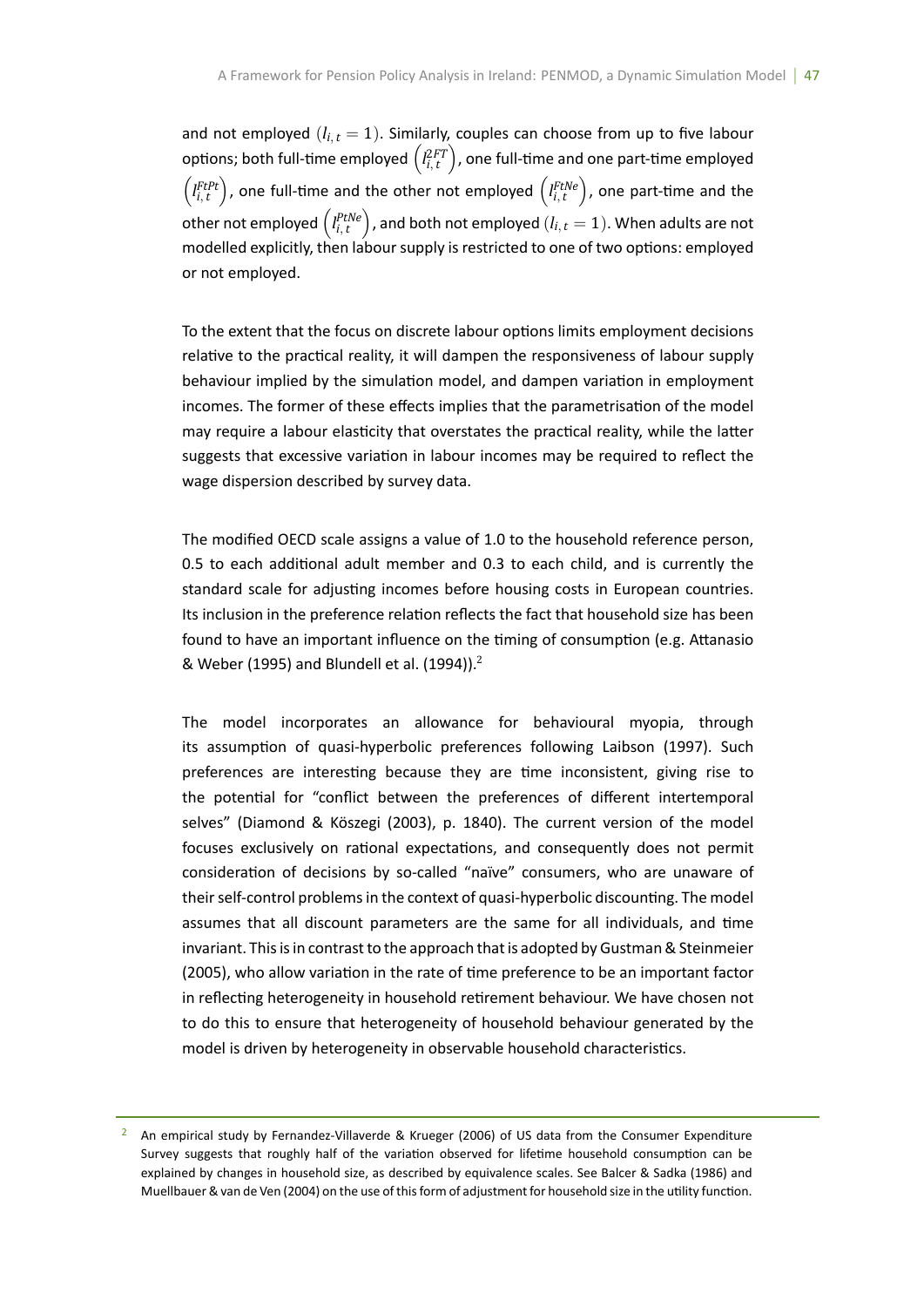The warm-glow model of bequests simplifies the associated analytical problem, relative to alternatives that have been considered in the literature.<sup>3</sup> Including a bequest motive in the model raises the natural counter-party question of who receives the legacies that are left. The most accurate approximation to reality would involve including the possibility that households receive a bequest at any age, and then to growth adjust the value of bequests received to the value of bequests made. This would add to the uncertainty associated with the decision problem, and so is omitted from the current version of the model. Rather, it is assumed that households leave their legacies to the state (potentially in the form of a 100% inheritance tax), which is a common simplifying assumption.

A Constant Elasticity of Substitution function was selected for within period utility,

$$
u\left(\frac{c_{i,j}}{\theta_{i,j}}, l_{i,t}\right) = \left(\left(\frac{c_{i,j}}{\theta_{i,j}}\right)^{(1-1/\epsilon)} + \alpha^{1/\epsilon} l_{i,t}^{(1-1/\epsilon)}\right)^{\frac{1}{1-1/\epsilon}}
$$
(2)

where  $\epsilon > 0$  is the (period specific) elasticity of substitution between equivalised consumption  $(c_{i,t}/\theta_{i,t})$  and leisure  $(l_{i,t})$ . The constant  $\alpha > 0$  is referred to as the utility price of leisure. The specification of intertemporal preferences described by equations  $(1)$  and  $(2)$  is standard in the literature, despite the contention that is associated with the assumption of time separability (see Deaton & Muellbauer (1980), pp. 124-125, or Hicks (1939), p. 261). This specification of preferences implicitly assumes that characteristics which affect utility, but are not explicitly stated, enter the utility function in an additive way.

#### **2.2. The wealth constraint and simulaƟon of disposable income**

Equation (1) is considered to be maximised, subject to an age specific credit constraint imposed on liquid net worth,  $w_{i, t} \geq D_t$  for household *i* at age  $t$ .<sup>4</sup> The age profile of *D<sup>t</sup>* can either be exogenously defined in the model, or be relaxed subject to the constraint that all households must have repaid their debts by an exogenously defined age,  $t_D\,\leq\,T$  (the maximum terminal age assumed for the model).<sup>5</sup> Liquid net worth is defined as the sum of safe liquid assets,  $w_{i,\,t}^s \in [D_t,\infty)$ , and risky liquid assets,  $w_{i,\,t}^r \in [0,\infty)$ . Intertemporal variation of  $w_{i,\,t}$  is described by:

See, for example, Andreoni (1989) for details regarding the warm-glow model.

<sup>4</sup> Note that  $w_{i,t}^+$  referred to above is related to  $w_{i,t}$ , with  $w_{i,t}^+ = 0$  if  $w_{i,t} < 0$ , and  $w_{i,t}^+ = w_{i,t}$  otherwise.

Note that the structure of the decision problem considered here implies that relaxing the upper limit on debt does not permit households to consume an infinite amount prior to the age by which all debts are forced to be repaid. In the context of uncertainty, and when marginal utility approaches infinity as (discretionary) consumption tends toward zero, relaxing the constraint on debt implies an upper bound on consumption that is defined in terms of the minimum potential income stream that a household may receive in all future periods up to the date by which all debts must be repaid.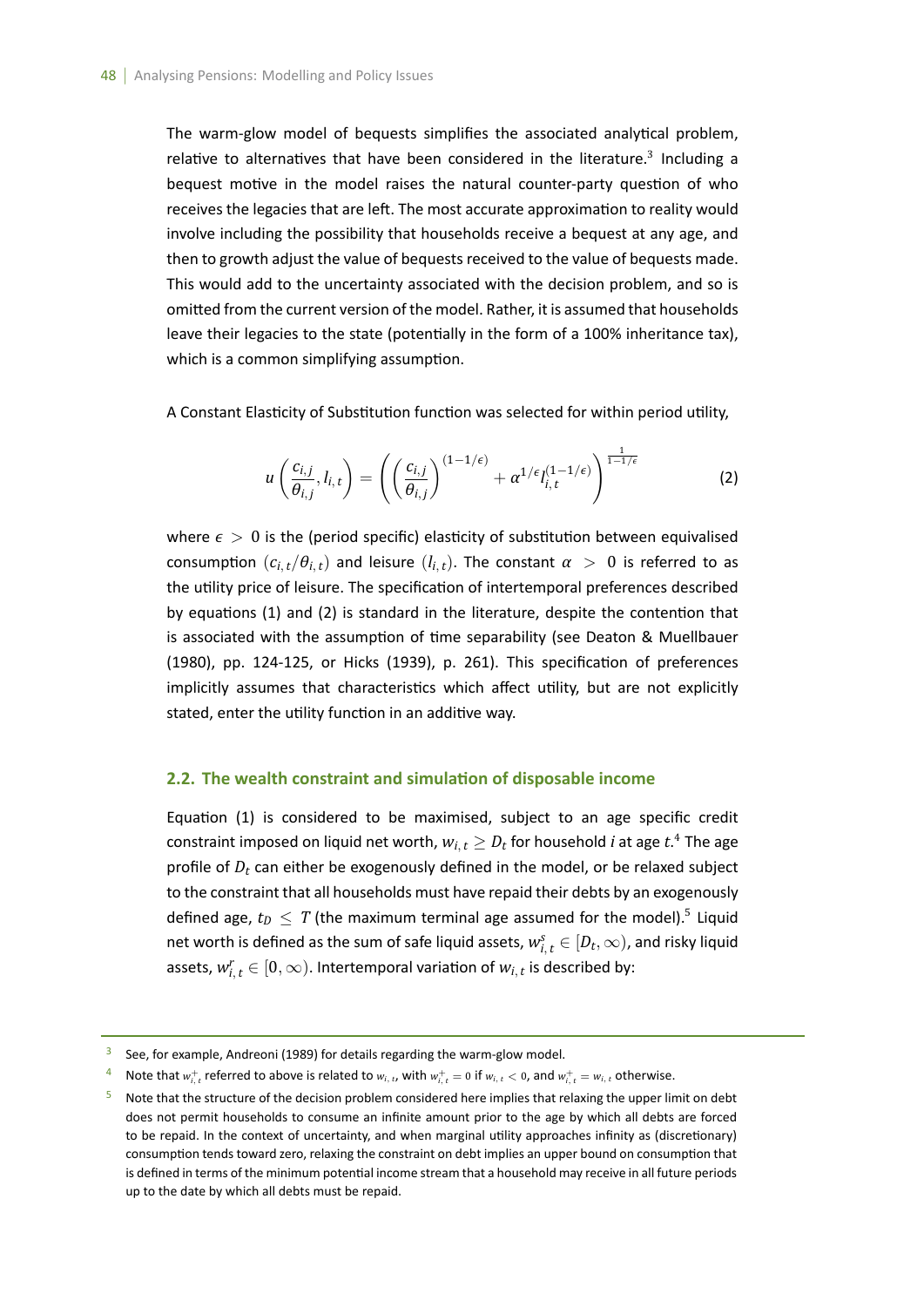$$
w_{i,t} = \begin{cases} \hat{w}_{i,t} & t \neq t_{SPA} \\ (1 - \pi_a^l)\hat{w}_{i,t} + (1 - \pi_a^p)w_{i,t}^p + (1 - \pi_a^o)w_{i,t}^o & t = t_{SPA} \end{cases}
$$
(3a)

$$
\hat{w}_{i,t} = \begin{cases}\n\pi_{div} (w_{i,t-1} - c_{i,t-1} + \tau_{i,t-1}) & n_t^a < n_{t-1}^a, t < t_{SPA} \\
w_{i,t-1} - c_{i,t-1} + \tau_{i,t-1} & \text{otherwise}\n\end{cases} \tag{3b}
$$

$$
\tau_{i,t} = \tau(l_{i,t}, x_{i,t}, n_{i,t}^a, n_{i,t}^c, r_{i,t}^s w_{i,t}^s, r_t^r w_{i,t}^r, pc_{i,t}, t)
$$
\n(3c)

$$
\ln\left(1+r_t^r\right) \sim N\left(\mu_r - \frac{\sigma_r^2}{2}, \sigma_r^2\right)
$$
\n(3d)

where  $w_i^p$  $P_{i,t}$  denotes wealth held in personal pensions;  $w_{i,t}^o$  is wealth held in occupational pensions;  $\pi_a^l$ ,  $\pi_a^p$ , and  $\pi_a^o$  are, respectively, the proportions of liquid wealth, private pension wealth, and occupational pension wealth that are used to purchase a life annuity at state pensionable age,  $t_{SPA}$ ;  $\pi_{div}$  is the proportion of liquid wealth that is assumed to be lost upon marital dissolution prior to  $t_{SPA}$  (to capture the impact of divorce); and  $\tau(.)$  denotes disposable income net of non-discretionary expenditure.

As the model has been designed explicitly to undertake public policy analysis, particular care was taken in formulating the module that simulates the effects of taxes and benefits on household disposable incomes. Equation (3c) indicates that taxes and benefits are calculated with respect to labour supply,  $l_{i, t}$ ; private nonproperty income,  $x_{i, t}$ ; the numbers of adults,  $n_{i, t}^a$ , and children,  $n_{i, t}^c$ ; the return to safe liquid assets,  $r^{s}_{i, t}w^{s}_{i, t}$  (which is negative when  $w^{s}_{i, t} < 0$ ); the return realised on risky liquid assets,  $r_{t}^{r}w_{i,\,t}^{r}$  (possibly negative); contributions to private sector pensions,  $pc_{i, t}$ ; and age,  $t$ .

The form of the budget constraint described by equation (3a) has been selected to minimise the computational burden of the utility maximisation problem. For the purposes of taxation, and in a discrete time model such as this, investment returns can be calculated on the basis of wealth held at the beginning of a given period, or wealth held at the end of the period. Calculating taxes with respect to wealth held at the beginning of a period (as it is here) implies that disposable income is made independent of consumption. This is advantageous when consumption is a choice variable, as it implies that the numerical routines that search for utility maximising values of consumption do not require repeated evaluations of disposable income for each consumption alternative that is tested.

We now describe details of the function that is used to evaluate disposable income. The lifetime is divided into two periods for the purpose of calculating disposable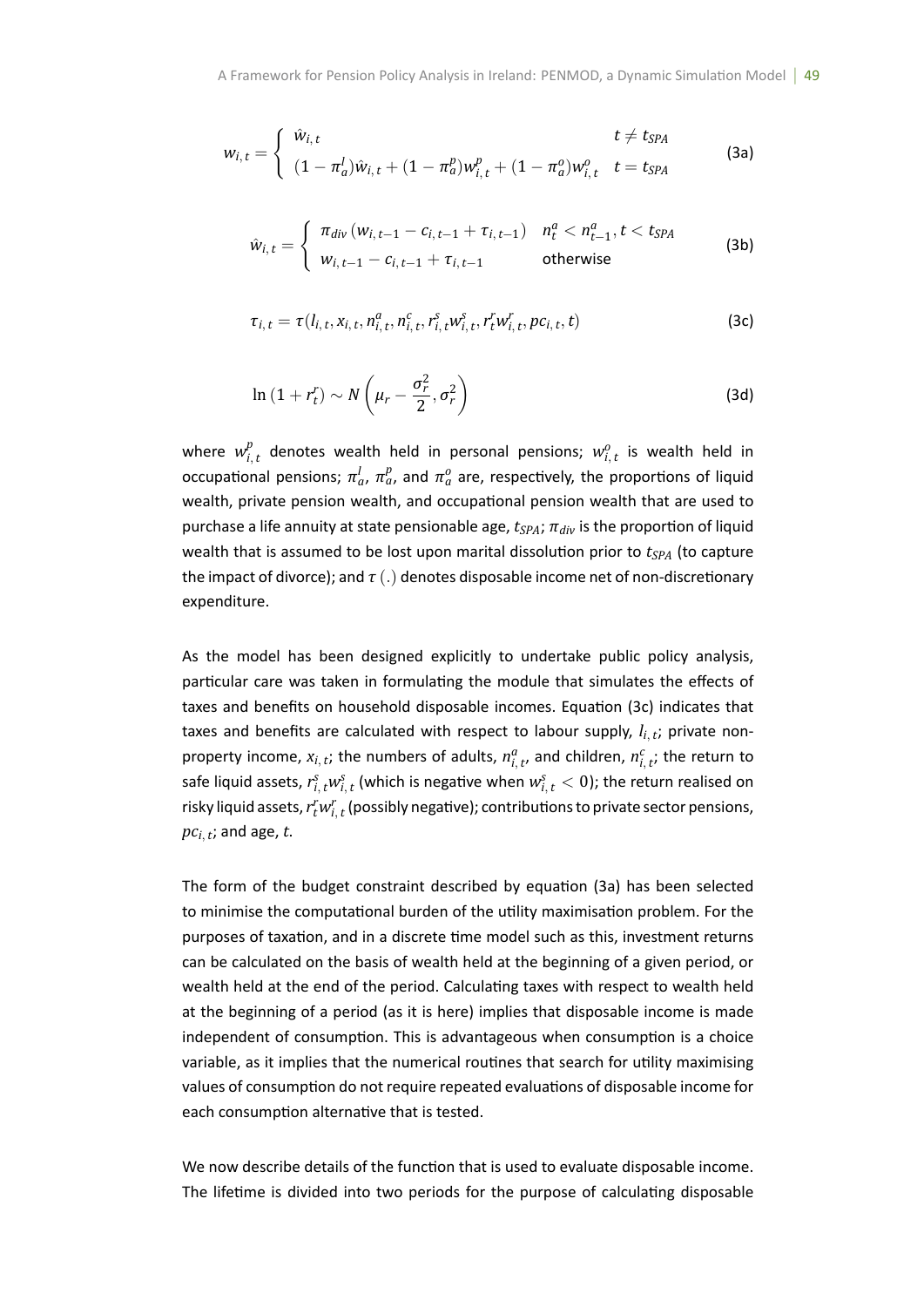income: the working lifetime  $t < t_{SPA}$ , and pension receipt  $t_{SPA} \leq t$ . In each of these periods of life, household disposable income is calculated by:

- 1. evaluaƟng aggregate *take-home pay* from the taxable incomes of each adult member of a household – this reflects the taxation of individual incomes in the Ireland
- 2. simulating receipt of benefits from aggregate household take-home pay  $-$  this reflects the fact that benefits tend to be provided at the level of the family unit
- 3. household *disposable income* is then equal to aggregate take-home pay, plus benefits.

Calculation of taxable income for each adult in a household depends on the household's age, with property and non-property income being treated separately. Prior to state pensionable age,  $t < t_{SPA}$ , household non-property income  $x_{i,t}$ considered for tax purposes is equal to labour income  $g_{i,t}$  less the proportion of pension contributions that is considered tax exempt,  $\pi^{pe}$ ; from state pensionable age it is equal to labour income plus the proportion of pension annuity income that is considered taxable, *π pt*:

$$
x_{i, t} = \begin{cases} g_{i, t} - \pi^{pe} p c_{i, t} & t < t_{SPA} \\ g_{i, t} + \pi^{pt} p_{i, t} & t \ge t_{SPA} \end{cases}
$$
(4)

where : 
$$
p_{i,t} = \begin{cases} \chi(\pi_a^p w_{i,t}^p + \pi_a^l \hat{w}_{i,t}) & t = t_{SPA} \\ \left(\frac{\pi^s + (1 - \pi^s) \cdot (n_{i,t}^a - 1)}{\pi^s + (1 - \pi^s) \cdot (n_{i,t-1}^a - 1)}\right) p_{i,t-1} & t > t_{SPA} \end{cases}
$$
 (5)

 $p_{i,t}$  denotes pension annuity income, and  $\chi$  is the annuity rate considered for analysis. The annuity purchased at age  $t<sub>SPA</sub>$  is assumed to be inflation linked, and to reduce to a fraction  $\pi^s$  of its (real) value in the preceding year if one member of a couple departs the household in response to the mortality of a spouse.

Where the household is identified as supplying labour, and is younger than state pensionable age, then non-property (employment) income is split between spouses (in the case of married couples) on the basis of their respective labour supplies. A household that is identified with a single wage earner has all of its non-property income allocated to that one earner; a household with one full-time and one parttime earner has non-property income allocated on the basis of an exogenously defined ratio; and a separate ratio is used to divide non-property income when both spouses of a household are full-time employed. A household without an employed adult has all of its non-property (pension) income allocated to a single spouse.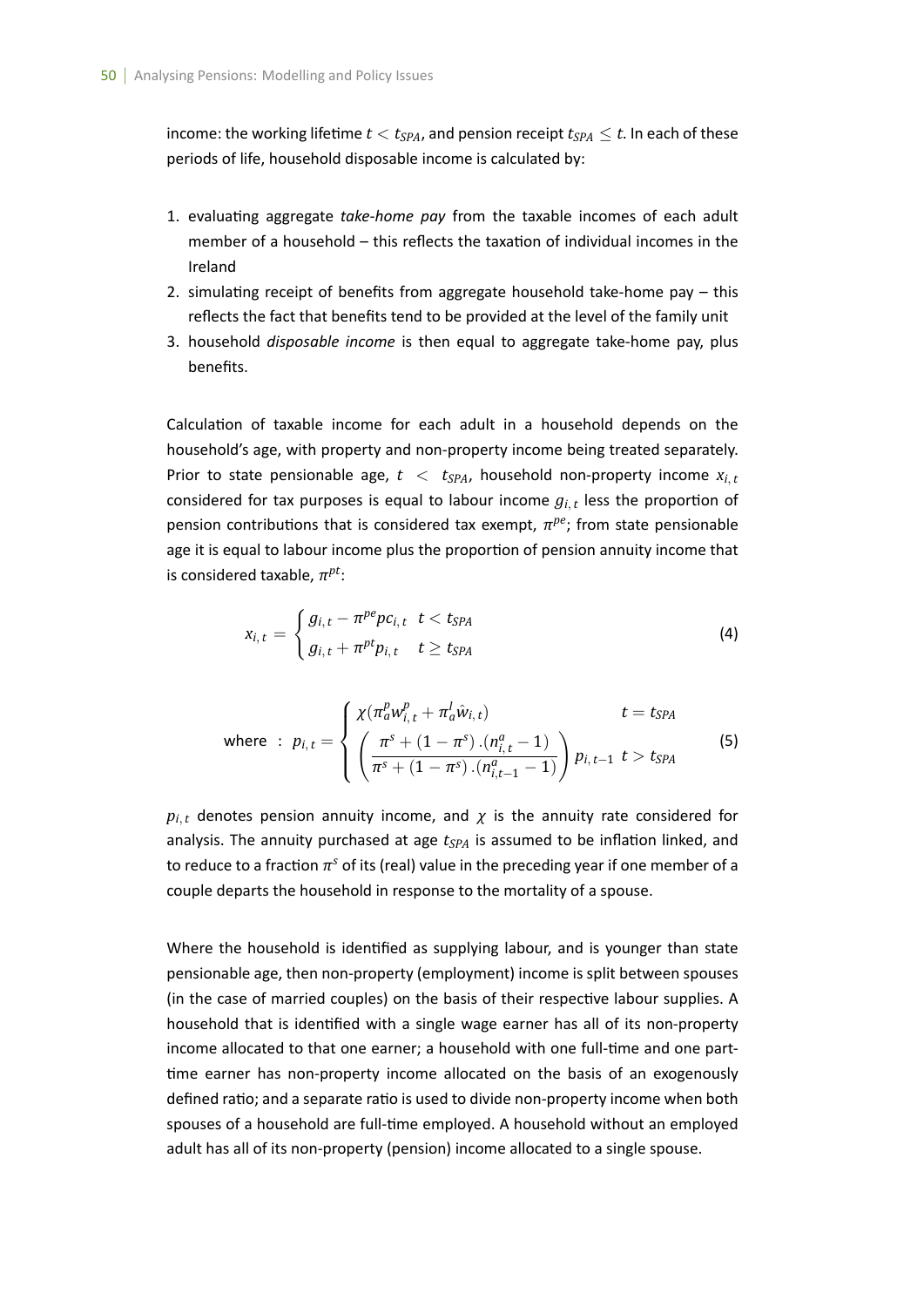Similarly, property income is only allocated between spouses for households below state pensionable age, and who supply some labour. In this case, property income is allocated on the basis of an exogenous ratio that defines the proportion of wealth that is assumed to be held in the name of the lowest earning spouse. Property income, *yi, <sup>t</sup>* , is equal to the sum of returns from the safe and risky liquid assets:

$$
y_{i,t} = \begin{cases} r_t^r w_{i,t}^r + r_{i,t}^s w_{i,t}^s & \text{if } w_{i,t}^s > 0; r_t^r > 0\\ r_{i,t}^s w_{i,t}^s & \text{if } w_{i,t}^s > 0; r_t^r \le 0\\ r_t^r w_{i,t}^r & \text{if } w_{i,t}^s \le 0; r_t^r > 0\\ 0 & \text{if } w_{i,t}^s \le 0; r_t^r \le 0 \end{cases}
$$
(6)

Hence, the model assumes that the interest cost on loans, and losses due to negative risky asset returns cannot be written off against labour income for tax purposes.

The interest rate on safe liquid assets is assumed to depend upon whether  $w_{i,t}^s$ indicates net investment assets, or net debts:

$$
r_{i,t}^s = \begin{cases} r^I & \text{if } w_{i,t}^s > 0\\ r_I^D + (r_u^D - r_I^D) \min\left\{\frac{-w_{i,t}^s}{\max[g_{i,t}, 0.7g(h_{i,t}, t_{i,t}^{\hat{r}})]}, 1\right\}, r_I^D < r_u^D \quad \text{if } w_{i,t}^s \le 0 \end{cases}
$$

where  $l_i^{ft}$  $\frac{u}{i,t}$  is household leisure when one adult in household  $i$  at age  $t$  is full-time employed. This specification for the interest rate implies that the interest charge on debt increases from a minimum of  $r_l^D$  when the debt to income ratio is low, up to a maximum rate of  $r_u^D$ , when the ratio is high. The specification also means that households that are in debt are treated less punitively if they have at least one adult earning a full-time wage than if they do not.

The model is specified on the assumption that  $r_t^r$  is distributed such that  $\mu_r < r_l^D$ , in which case no rational (and risk averse) household will choose to borrow to fund investment in the risky liquid asset ( $w^{r}_{i,t} > 0$  only if  $w^{s}_{i,t} \geq 0$ ). Disposable income is consequently given by:

$$
\tau_{i, t} = \begin{cases}\n\hat{\tau}_{i, t} & \text{if } r_t^r \geq 0; w_{i, t}^s \geq 0 \\
\hat{\tau}_{i, t} + r_t^r w_{i, t}^r & \text{if } r_t^r < 0; w_{i, t}^s \geq 0 \\
\hat{\tau}_{i, t} + r_t^s w_{i, t}^s & \text{if } w_{i, t}^s < 0\n\end{cases}
$$
\n(7)

$$
\hat{\tau}_{i,t} = \begin{cases} x_{i,t} + y_{i,t} - t \alpha x_{i,t} + \text{benefits}_{i,t} - (1 - \pi^{pe}) \left( p c_{i,t}^o + p c_{i,t}^p \right) \text{ if } t < t_{SPA} \\ x_{i,t} + y_{i,t} - t \alpha x_{i,t} + \text{benefits}_{i,t} - h s g_{i,t} + (1 - \pi^{pt}) p_{i,t} \quad \text{ if } t \geq t_{SPA} \end{cases}
$$
\n(8)

where  $tax_{i,t}$  denotes the simulated tax burden, and *benefits*<sub>*i*, *t*</sub> welfare benefits received.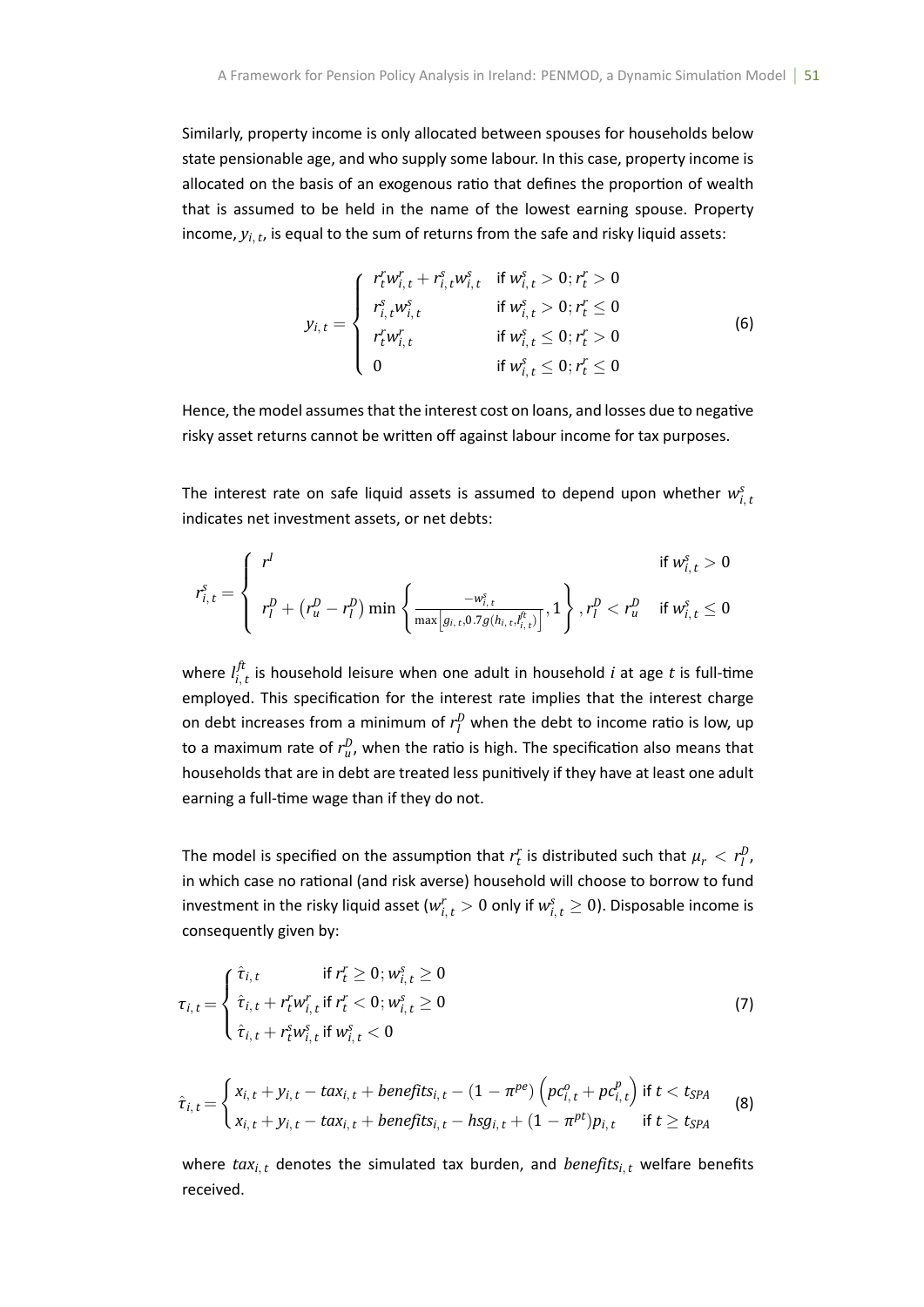#### *2.2.1. Intertemporal indexing*

It is likely that individuals take some account of wage growth when planning for the future: a 20 year old today can reasonably expect that labour incomes will be higher when they reach age 45 than are currently paid to today's 45 year olds. If this is true, then it is important that the rational agent model be calibrated against data that take wage growth into account (discussed at further length in Section 4). This gives rise to a host of complications regarding the appropriate intertemporal development to assume for the tax and benefits system: holding taxes and benefits fixed in the context of rising wages, for example, will result in widespread tax bracket creep and marginalisation of the welfare state, with important implications for simulated behaviour.

Two parameters of the model control the way in which the tax system evolve with time in the model. The first controls the rate at which tax thresholds grow with time, thereby offsetting bracket creep, and the second controls the rate of growth of welfare benefits. These parameters adjust the tax and benefits schedules in a way that is designed to omit the creation of poverty traps. Nevertheless, rapid temporal adjustment of the tax system can give rise to analytical problems, and the the model is programmed in a way that is designed to indicate when excessive variation has been called for. Separate routines have been developed that allow the disposable income schedules that are generated by the model to be viewed directly, and these are reviewed to verify that a model simulation is sensible.

#### **2.3. Private Sector Pensions**

Private sector pensions in the model are modelled at the household level, and are defined contribution in the sense that every household is assigned an account into which their respective pension contributions are notionally deposited. Although DC pensions account for less than half of all pensions that currently attract contributions in Ireland, there has been a strong temporal trend toward DC schemes since the 1990s (in common with countries throughout the OECD), which motivates our modelling in this regard. Up to five private sector pension schemes can be considered in parallel in the model, where schemes are distinguished by their respective rates of (exogenously defined) employer contributions. Pension contribution rates are defined as percentages of (total) labour income, implying that pension membership requires employment participation. Households are considered to be eligible to participate in only one pension scheme in any year, where eligibility to each scheme is identified stochastically with reference to a set of income dependent probabilities, and uncertainty between adjacent years can be suppressed in cases of continuous pension participation. Membership of a pension to which a household is eligible can either be exogenously imposed, or modelled as an endogenous decision. Similarly, the rate of private contributions to a pension scheme,  $\pi^p_i$  $_{i,\,t^{\prime}}^{\rho}$  can either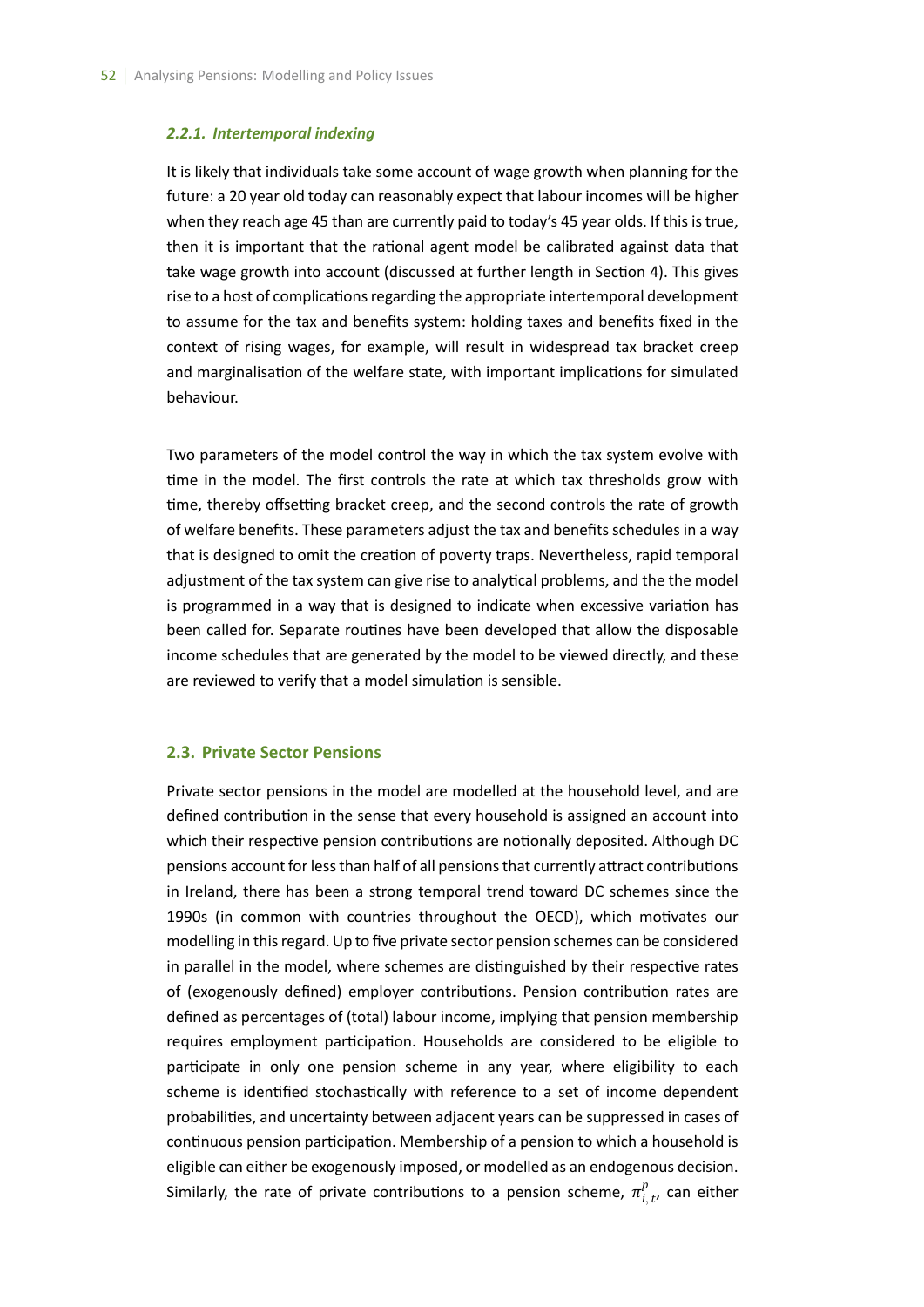be exogenously imposed, or considered endogenous in the model. Where private pension contributions are considered endogenous in the model, then these can be subject to a series of lower  $(\pi_l^p)$  $\binom{p}{l}$  and upper  $\left(\pi_{u}^{p}\right)$  bounds on eligible incomes, lower  $(\pi_i^{pc})$  $\binom{pc}{l}$  and upper  $\left(\pi_{u}^{pc}\right)$  bounds on contribution rates, and a ceiling on the value of the aggregate pension pot,  $\pi^p_{\max}$ .

Accrued rights to a private pension are described by:

$$
w_{i,t}^p = \begin{cases} \left(1 + r_{t-1}^p\right) w_{i,t-1}^p + \left(\pi_{i,t}^p + \pi_{ec,j}^p\right) \left(g_{i,t} - \pi_l^p\right) & \text{member of scheme } j\\ \left(1 + r_{t-1}^p\right) w_{i,t-1}^p & \text{otherwise} \end{cases}
$$
\n
$$
\ln\left(1 + r_t^p\right) \sim N\left(\mu_p - \frac{\sigma_p^2}{2}, \sigma_p^2\right)
$$
\n(9b)

## **2.4. Labour income dynamics**

Up to three household characteristics influence labour income: the household's labour supply decision, the household's latent wage, *hi, <sup>t</sup>* , and whether the household receives a wage offer  $wo_{i,t}$ . Households can be exposed to an exogenous, age and relationship specific probability of receiving a wage offer,  $p^{wo}$   $\left(n^a_{i,t},t\right)$ . This facility is designed to capture the incidence of (involuntary) unemployment. If a household receives a wage offer, then its labour income is equal to a fraction of its latent wage, with the fraction defined as an increasing function of its labour supply. A household that receives a wage offer and chooses to supply the maximum amount of labour receives its full latent wage, in which case  $g_{i,t} = h_{i,t}$ . A household that does not receive a wage offer, in contrast, is assumed to receive  $g_{i,t} = 0$  regardless of its labour supply decision (implying no labour supply where employment incurs a leisure penalty).

The decision to measure wage potential at the household level rather than at the level of the individual significantly simplifies the analytical problem. Separately accounting for the wages of each adult in a household is properly addressed only by the addition of a state variable to the model where households are comprised of an adult couple. Furthermore, there is significant empirical evidence to suggest that men and women have quite different labour market opportunities, with those of women exhibiting a relatively high degree of heterogeneity.<sup>6</sup> Hence, accounting for the wage potential of individuals could not ignore the sex of adult household members, thereby introducing an additional state variable. These issues are further

 $6$  On recent evidence regarding the labour market experience of women see, for example, Connolly & Gregory (2008).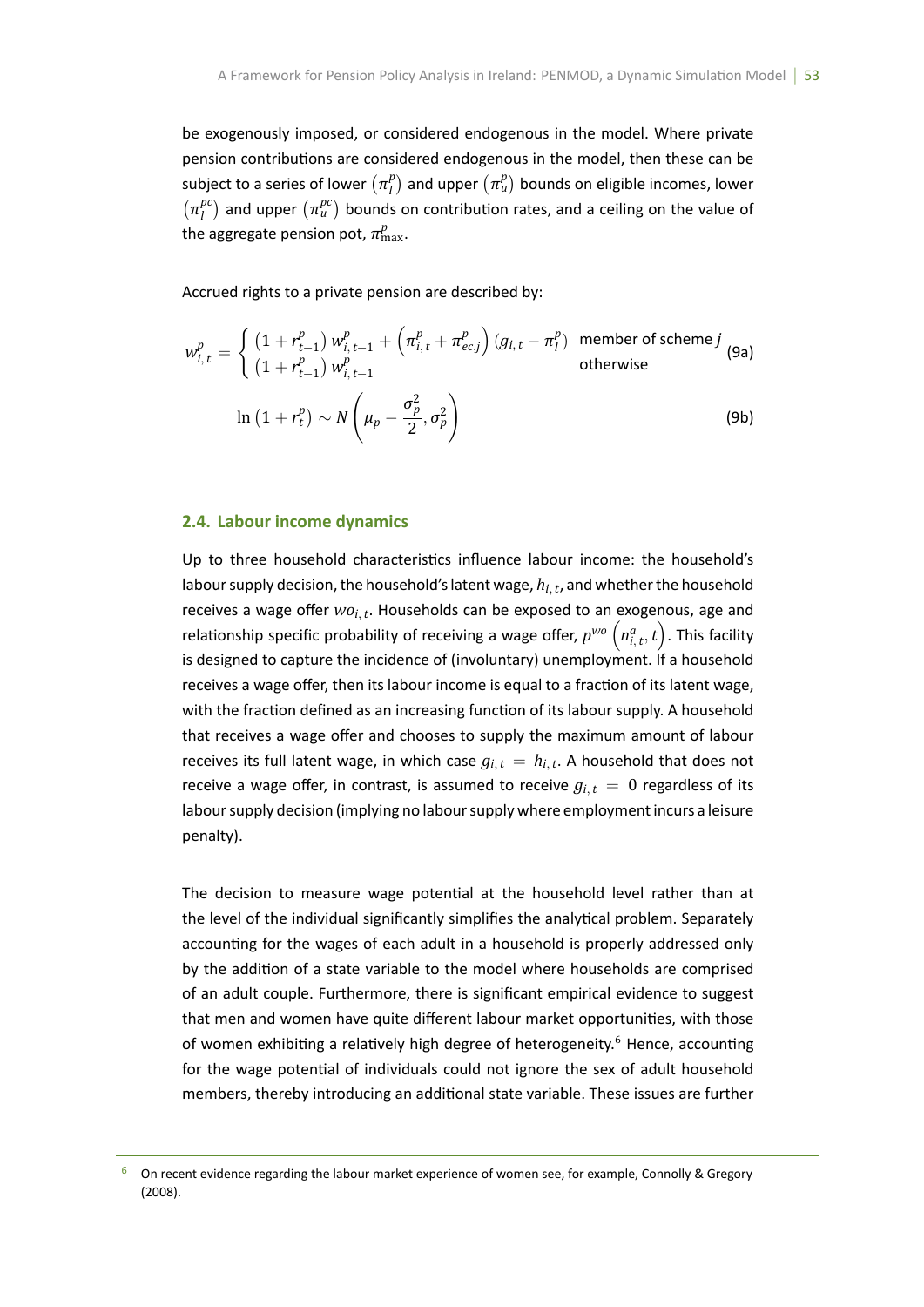complicated by the difficulties involved in characterising sex-specific wage generating processes, imperfect correlation of temporal innovations experienced by spouses, and so on. The model side-steps these issues, as the current state of computing technology makes it impractical to address them, and to analyse endogenous decisions over pension contributions.

In the first period of the simulated lifetime,  $t_0$ , each household is allocated a latent full-time wage,  $h_{i,\,t_0}$ , via a random draw from a log-normal distribution,  $\log(h_{i,t_0}) \sim$  $N\left(\mu_{n^a, t_0}, \sigma^2_{n^a, t_0}\right)$  , where the parameters of the distribution depend upon the number of adults in the household,  $n^a$ . Thereafter, latent wages follow a random walk with drift described by the equation:

$$
\log\left(\frac{h_{i,t}}{m(n_{i,t}^a,t)}\right) = \log\left(\frac{h_{i,t-1}}{m(n_{i,t-1}^a,t-1)}\right) + \kappa\left(n_{i,t-1}^a,t-1\right)\frac{(1-l_{i,t-1})}{(1-l_W)} + \omega_{i,t} \quad (10)
$$

where the parameters *m* (*.*) account for wage growth (and depend on age, *t*, and the number of adults in the household,  $n_{i, t}^a$ ),  $\kappa$  (.) is the return to another year of  $\exp$ experience, and  $\omega_{i,t} \sim N\left(0, \sigma^2_{\omega,n^a_{i,t-1}}\right)$ ) is a household specific disturbance term.

A change in the number of adults in a household affects wages through the experience effect, *κ*, and the wage growth parameters *m*. This model is closely related to alternatives that have been developed in the literature (see Sefton and van de Ven, 2004, for discussion), and has the practical advantage that it depends only upon variables from the current and immediately preceding periods  $\left(t-1, n_{i, t-1}^a, n_{i, t}^a, h_{i, t-1}, l_{i, t-1}\right)$ , which limits the number of characteristics that describe the circumstances of a household (and thereby the number of state variables in the optimisation problem). Furthermore, although the concept of an experience term in a wage regression is well established<sup>7</sup>, its inclusion is an innovation for the related literature (e.g. Low, 2005, and French, 2005). Most related studies omit an experience term because it complicates the utility maximisation problem by invalidating two-stage budgeting. We have, however, found that its inclusion enables us to better capture the profile of labour supply during the lifecourse.

With regard to statistical evidence of the effect of experience on income, Mincer & Ofek (1982) report that in the short run, every year out of the labour market can result in a 3.3%-7% fall in wages relative to those who remain employed. This study also finds, however, that the restoration of human capital tends to be faster than the original accumulation, so that the impact of early labour breaks reduce to 1.3%-1.8% in the long run. Eckstein & Wolpin (1989) do not make a distinction between the long run and short run impact of actual experience, but find that the first year out of the labour market reduces wages by around 2.5%, with subsequent years having a marginally diminishing effect. See also, Waldfogel (1998) and Myck & Paull (2004) for the role of experience in explaining the gender wage gap.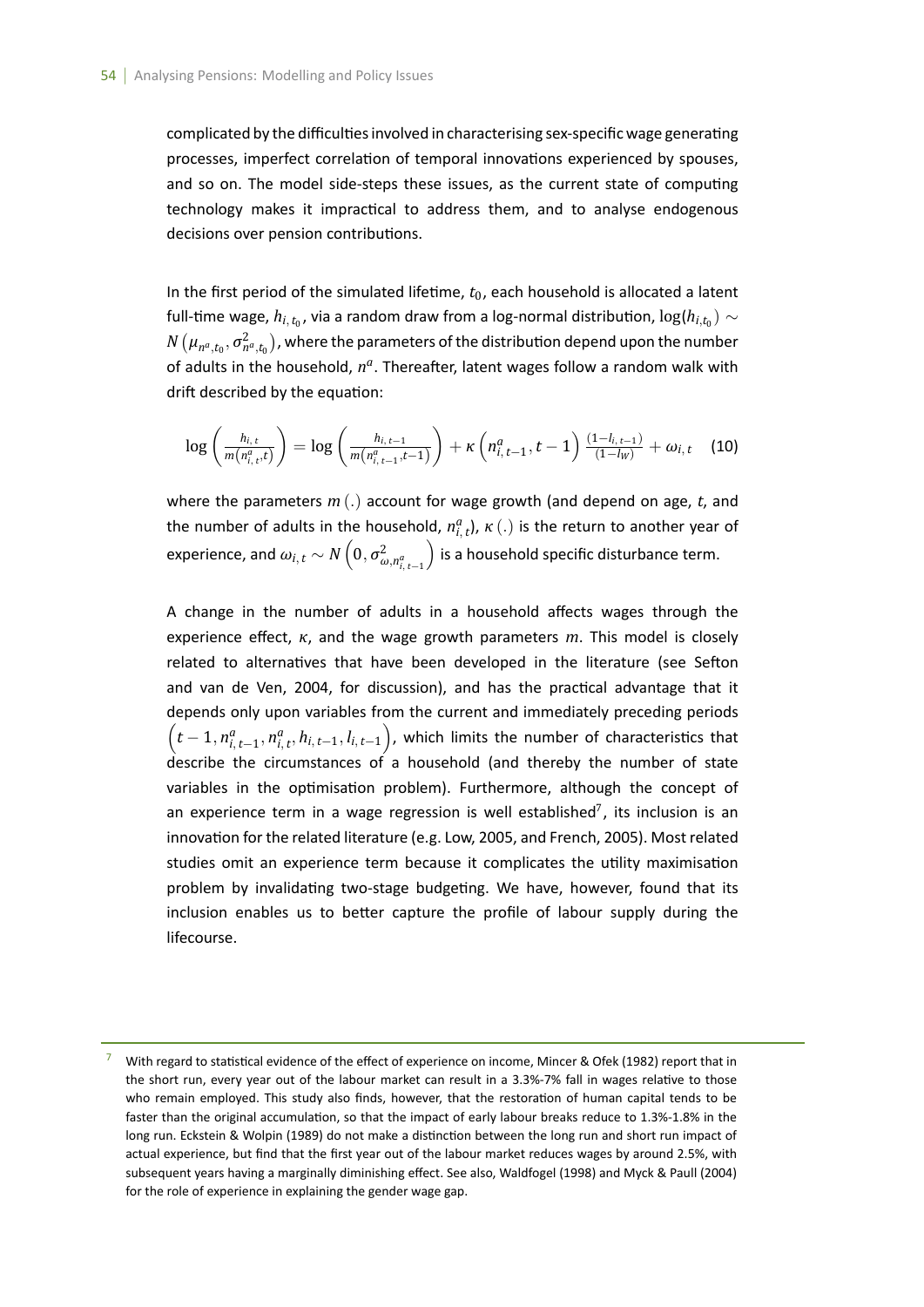#### 2.4.1. Complicating the standard decision making problem

The preferences defined by equations (1) and (2) are homothetic. Hence, if consumption and leisure were each defined over a continuous domain, and if the price of leisure was exogenous, then the preferred consumption to leisure ratio would be independent of an agent's wealth endowment. In this case, within period utility – equation (2) – at the decision making optimum can be expressed in terms of the period specific measure of total expenditure (on goods and leisure), and the maximisation problem can be resolved by two-stage budgeting. This decision making structure is fully consistent with the original analysis of Arrow, so that interpretation of 1*/γ* as relaƟve risk aversion (and, similarly, of *γ* as a measure of the intertemporal elasticity of substitution of total expenditure) carries over. $8$ 

However, the focus on discrete labour options, and the inclusion of an experience effect on wages, complicate the intertemporal decision making problem. The discrete nature of labour supply implies that it is not possible to restate intratemporal utility at the decision making optimum as a function of within period total expenditure. Nevertheless, optimised intratemporal utility remains a continuous function of total within-period expenditure (albeit one that is subject to kinks at labour transitions) so that it remains sensible to interpret  $1/\gamma$  as relative risk aversion (and, similarly, *γ* as a measure of the intertemporal elasticity of substitution of total expenditure). Meanwhile, the experience effect on wages implies that the price of leisure is endogenous to the decision making problem, thereby invalidating two stage budgeting. Furthermore, a positive experience effect on wages tends to depress savings rates as wealth rises.<sup>9</sup>

## **2.5. Household composition**

The model allows for households to form and to split, for the arrival of children, and for the risk of death at different ages. The technical approach in terms of numbers of adults and children in a household is to allow these to evolve stochastically, following a "reduced form" nested logit model. The first (highest) level determines the number of adults in a household, and the second ("nested" within that) determines the number of children, given the age and number of adults in the household.

If the number of adults is selected to be uncertain, then a household can be comprised of either a single adult or adult couple, subject to stochastic variation

<sup>&</sup>lt;sup>8</sup> There is the separate issue of disentangling the intertemporal elasticity of substitution from relative risk aversion, which is not addressed here. See Epstein & Zin (1989).

<sup>19</sup> To see this, note that an experience effect on wages tends to increase the present-discounted cost of reduced labour supply, to the extent that an individual expects to want to work in the future. As wealth rises, labour attachment is weakened, which also weakens the experience effect on incentives to work in the short run. Including an experience effect on wages consequently tends to exaggerate the negative relationship between wealth and labour supply, thereby depressing the savings rate as wealth rises.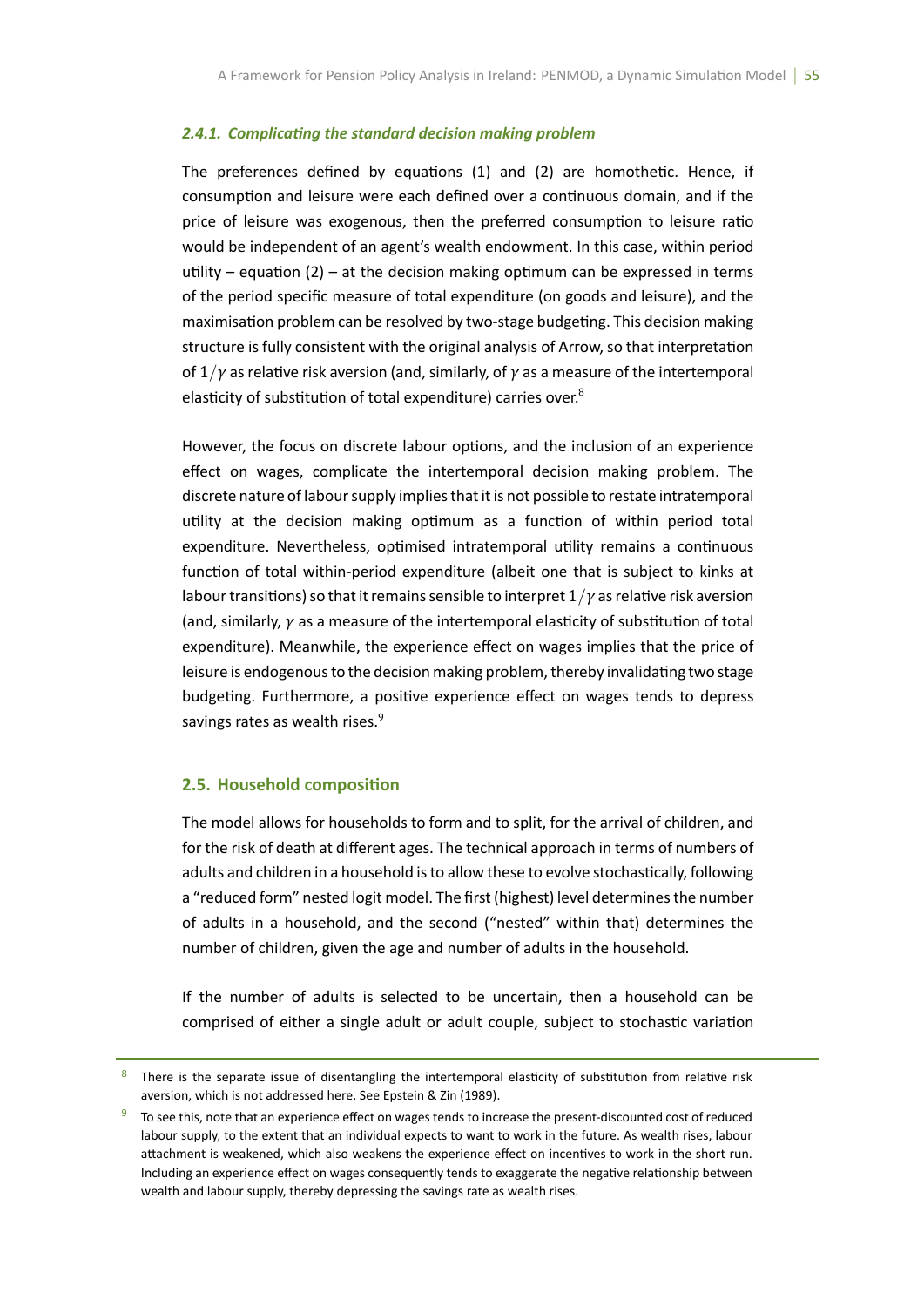between adjacent years. The fact that children typically remain dependants in a household for a limited number of years implies that it is necessary to record both their numbers and ages when including them explicitly in the rational agent model. This substantially increases the computational burden. If, for example, a household was considered to be able to have children at any age between 20 and 45, with no more than one birth in any year, and no more than six dependent children at any one time, then this would add an additional 334,622 state variables to the computation problem (with a proportional increase in the associated computation time). In view of this, the model is currently specified to permit households to have up to three children at each of two discrete ages, so that the maximum number of dependent children in a household at any one time is limited to six.

This may seem somewhat artificial (it is as if larger families must involve multiple births, and births only occur at two specific ages). The precise timing of births is not a central focus of interest, however, and the approach taken here means that the presence and number of children can be taken into account, while abstracting somewhat from the associated detail.

The logit model that is considered to describe the evolution of adults in a household is given by equation  $(11):^{10}$ 

$$
s_{i,t+1} = \alpha_0^A + \alpha_1^A t + \alpha_2^A t^2 + \alpha_3^A t^3 + \alpha_4^A d k_{i,t} + \alpha_5^A s_{i,t}
$$
 (11)

where  $s_{i,\,t}$  is a dummy variable, that takes the value 1 if household  $i$  is comprised of a single adult at age *t* and zero otherwise, and *dki, <sup>t</sup>* is a dummy variable that equals 1 if household *i* at age *t* has at least one child. With regard to the simulation of births, four separate ordered logit equations are applied; one for each of single and couple households, at each of the specified childbirth ages. The ordered logit equations assumed for the first childbirth age, for both singles and couples, do not include any additional household characteristics. The ordered logit equations for the second childbirth age includes the number of children born at the first childbirth age as an additional descriptive characteristic.

#### **3. SOLVING THE LIFE-TIME DECISION PROBLEM**

This section begins by discussing the conceptual approach adopted to solve the lifetime decision making problem, before describing details of the analytical routines used to implement the numerical solution.

<sup>&</sup>lt;sup>10</sup> When children are not modelled explicitly, then the cubic term in age and the dummy variable for children is omitted from the logit equation.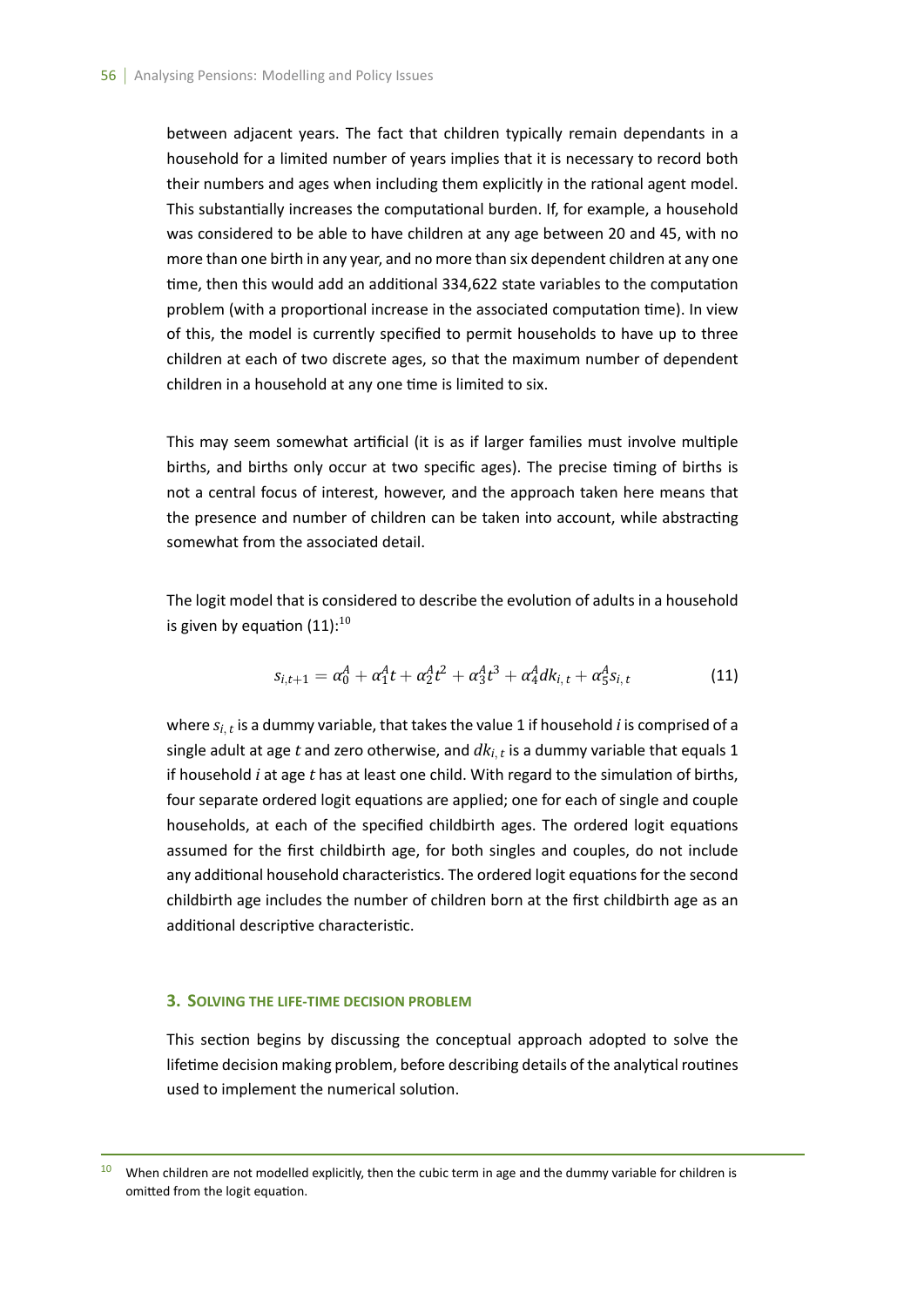## **3.1. Conceptual approach**

The procedures that we adopt use backward induction to solve for decisions that maximise expected lifetime utility. A terminal age  $T$  is assumed, following which death occurs with certainty. Utility maximising decisions at this terminal age are free of temporal dynamics, and are consequently straightforward to solve, for given numbers of adults  $n_t^a$ , wealth  $w_T$ , and annuity income  $p_T$ , omitting the household index *i* for brevity. We refer to the utility associated with this solution as the value function,  $V_T(n_T^a, w_T, p_T)$ . Furthermore, we can calculate the intermediate measures of welfare:

$$
\widehat{u}(n_T^a, w_T, p_T) = u\left(\frac{\widehat{c}_T(n_T^a, w_T, p_T)}{\theta_T}, 1\right)
$$
\n(12)

$$
\widehat{X}(n_T^a, w_T, p_T) = E_t\left(\frac{1}{(1 - 1/\gamma)}\left(\zeta_a + \zeta_b \widehat{w}_{T+1}^+(n_T^a, w_T, p_T)\right)^{1 - 1/\gamma}\right) \tag{13}
$$

where  $\hat{c}_T$  and  $\hat{w}_{T+1}$  denote the optimised measures of consumption and next period wealth, on the assumption that labour supply at the terminal age is not possible. We calculate these functions at all nodes of a three dimensional grid in the number of adults, wealth, and retirement annuity.

At age *T* − 1, suppose that households are permitted to invest in risky assets and to supply labour. Here, the problem reduces to solving the Bellman equation:

$$
V_{T-1}(n_{T-1}^a, w_{T-1}, h_{T-1}, w_{0T-1}, p_{T-1}) =
$$
\n
$$
= \max_{c_{T-1}, v_{T-1}, l_{T-1}} \left\{ \frac{1}{1 - 1/\gamma} u \left( \frac{c_{T-1}}{\theta_{T-1}}, l_{T-1} \right)^{1 - 1/\gamma} + \right.
$$
\n
$$
+ E_{T-1} \left[ \frac{\beta_1 \delta}{1 - 1/\gamma} \left( \varphi_{1, T-1} \widehat{u}(n_T^a, w_T, p_T)^{1 - 1/\gamma} + (1 - \varphi_{1, T-1}) \left( \zeta_a + \zeta_b w_T^+ \right)^{1 - 1/\gamma} \right) + \right.
$$
\n
$$
+ \beta_1 \beta_2 \delta^2 \varphi_{1, T-1} \widehat{X}(n_T^a, w_T, p_T) \right] \}
$$
\n(14)

subject to the intertemporal dynamics that are described above, where *woT−*<sup>1</sup> is a wage offer identifier taking the value 1 if a wage offer is received and zero otherwise, and  $v_{T-1}$  is the proportion of liquid wealth invested in the risky asset. We solve this optimisation problem for the  $T-1$  value function, at each node of the five dimensional grid over the permissable state-space. The expectations operator is evaluated in the context of the log-normal distributions assumed for wages and risky asset returns, using the Gauss-Hermite quadrature, which permits evaluation at a set of discrete abscissae. Interpolation methods are used to evaluate the value function at points between the assumed grid nodes throughout the simulated lifetime.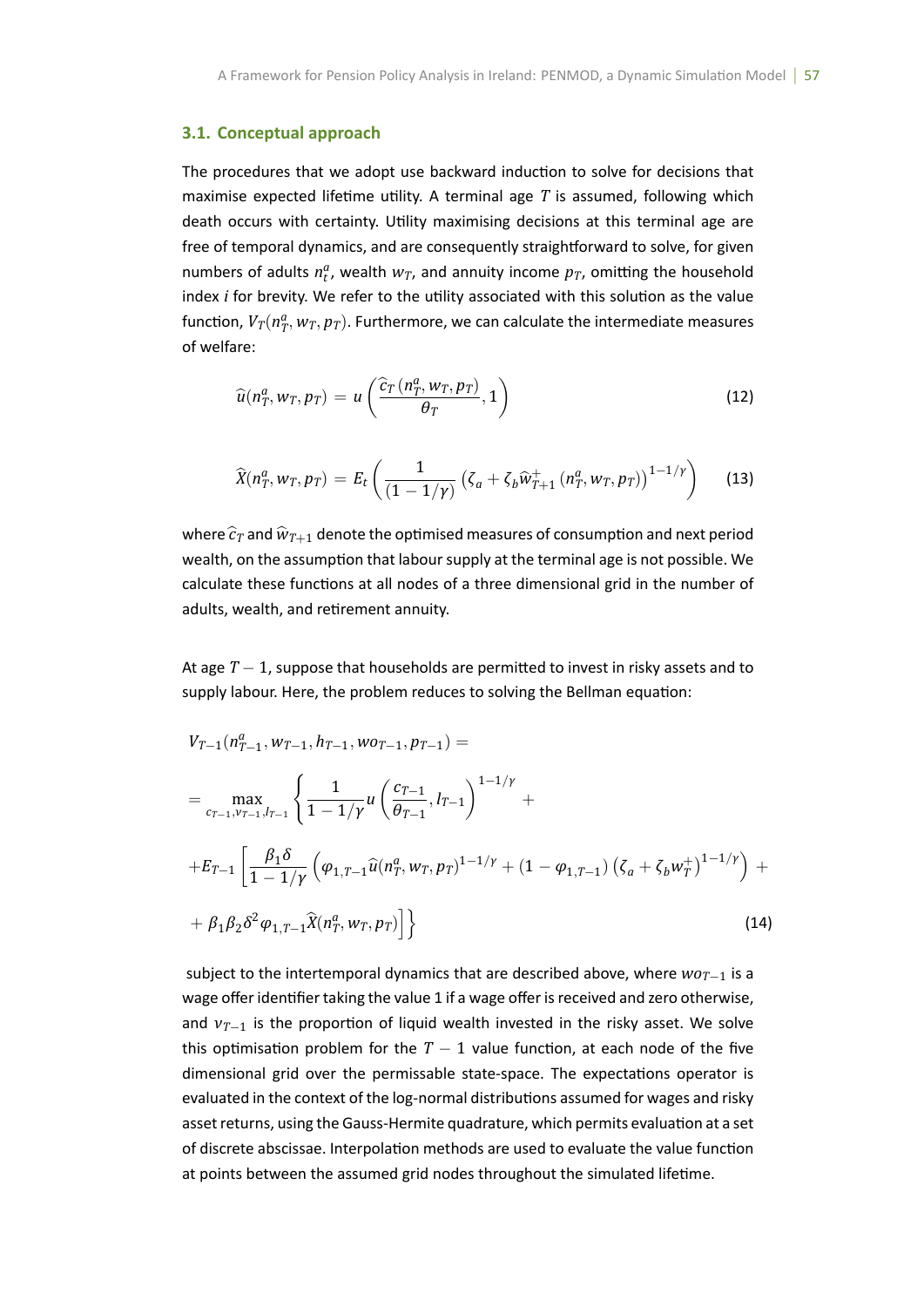Solutions for earlier ages then proceed via recursive repetition of the procedure outlined for age *T* − 1, given the solutions (previously) obtained for later ages. Prior to *t<sub>SPA</sub>*, solutions may also be required for pension contributions, and the state space may be expanded to include children and the pension assets permitted in the model. A more complete description of the analytical problem, including the treatment of boundary conditions, is reported in the technical appendix.

The above procedure generates a grid that spans all possible combinations of characteristics that the model considers a household might have (the state space). The utility maximising decisions identified by the numerical procedure are stored at each grid intersection, alongside the numerical approximation of expected lifetime utility (the value function). Although this set of information can be informative in its own right, most analyses are based upon panel data for the life-course of a cohort of households that are generated using the grid defined above. The life course of a birth cohort is generated by first populating a simulated sample by taking random draws from a joint distribution of all potential state variables at the youngest age considered for analysis. The behaviour of each simulated household, *i*, at the youngest age is then identified by reading the decisions stored at their respective grid co-ordinates. Given household *i's* characteristics (state variables) and behaviour, its characteristics are aged one year following the processes that are considered to govern their intertemporal variation. Where these processes depend upon stochastic terms, random draws are taken from their defined distributions (commonly referred to as Monte Carlo simulation). This process is repeated to produce data for the entire life-course.

## **3.2. Details of soluƟon rouƟnes**

The model described here is complex and generates behaviour where no analytical solution exists. As such, it is reasonable to describe it as a 'black-box' routine, which raises concerns over the accuracy of the behavioural responses that it generates. These concerns are exaggerated by the fact that the value function may be both non-smooth and/or non-concave (although it is designed to be increasing and continuous), which can complicate the solution due to the existence of multiple local maxima.

It is important to recognise from the outset that *any* numerical solution is likely to be associated with a degree of error – the problem is to assess whether the scale of the inaccuracies generated by the model are qualitatively important for the purpose to which it is applied. The model includes *three* principal tools for assessing the accuracy of the numerical solutions that it derives: variation of solution detail, variation of interpolation methods, and variation of the numerical search routines that are used. The first is the most simple, and often the most powerful of the three.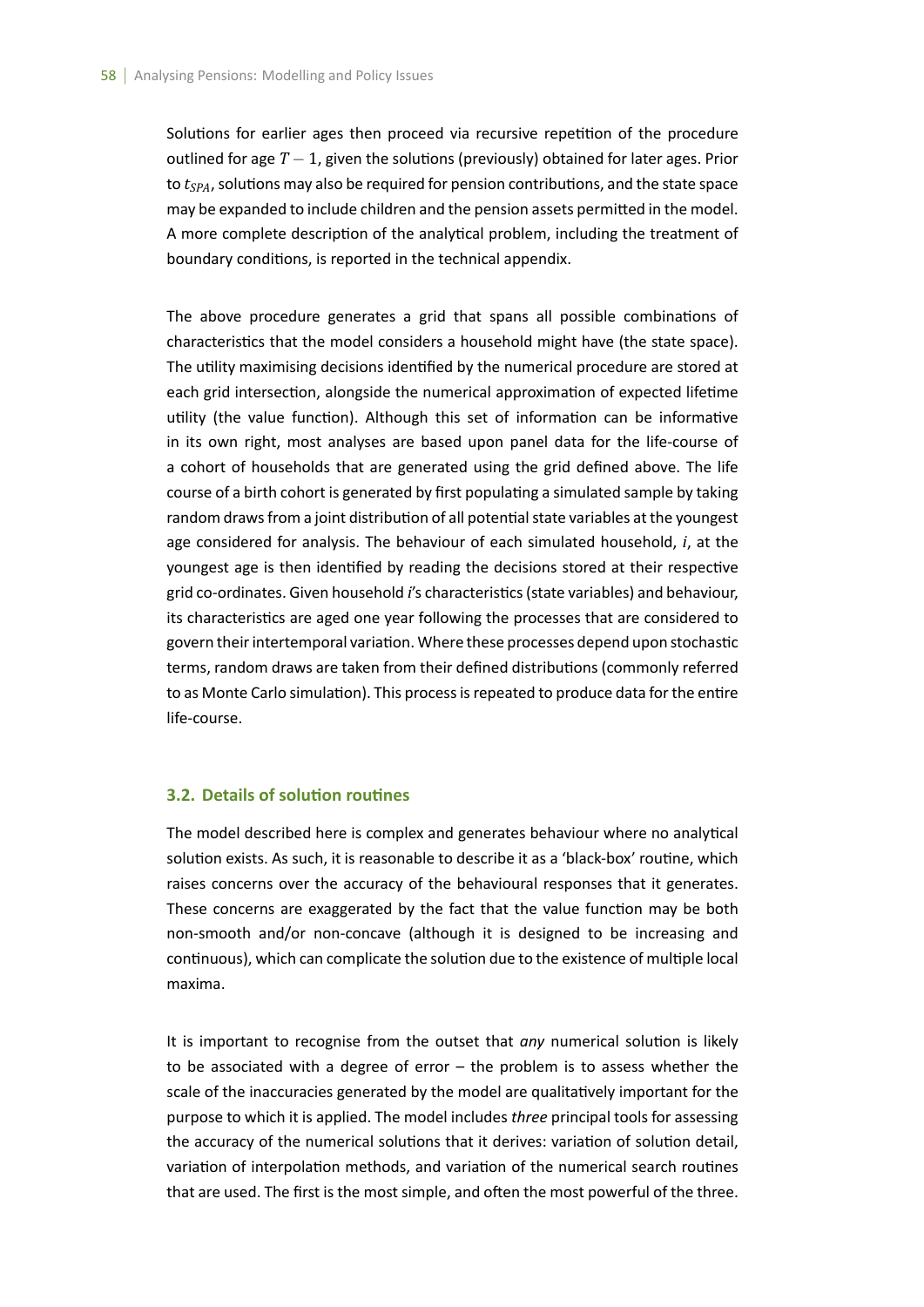When *varying the solution detail*, the size and number of grid points adopted for each of the continuous state variables can be altered, as can the number of abscissae used in the Gaussian quadrature.<sup>11</sup> Increasing the grid points provides a more detailed solution of the utility maximising problem, though it can also imply a rapid increase in computational burden. Increasing the grid points in multiple dimensions increases the computational burden geometrically rather than arithmetically; a problem that is commonly referred to as the curse of dimensionality.

The model includes both linear and cubic *interpolation methods*, for evaluating behaviour between discrete grid points.<sup>12</sup> Relative to linear interpolation, cubic interpolation produces a smoother functional form, and ensures continuous differentiability. Cubic interpolation also requires evaluations at 4<sup>n</sup> grid points, rather than  $2^n$  points, where  $n$  is the number of dimensions over which the interpolation is being taken. If the user indicates that cubic interpolation is to be used, then the model performs an internal check to determine whether the surface over which an interpolation is being conducted is reasonably smooth, before selecting the cubic interpolation for analysis; otherwise, it selects the linear interpolation.<sup>13</sup> It is of note that the cubic interpolation, and linear interpolation routines have been programmed separately, and so can be used to validate against one another.

Finally, the model includes three alternative *numerical search routines*, which are used to find utility maximising values of consumption. A 'brute force' procedure uses grid search methods to identify the local optimum associated with the highest numerical approximation of the value function. The advantage of this approach is that it makes no assumptions regarding the form that the value function takes. This advantage is, however, purchased at a very substantial increase in the computational burden associated with the search routine. Alternatively, Brent's method can be used to search over the consumption domain, based upon parabolic interpolation with a golden section search of repeated evaluations of the value function. This approach has been found to be efficient, particularly where the surface over which the search is conducted is reasonably well behaved, but is not designed to take account of multiple local optima. The third search alternative is based upon the Bus & Dekker (1975) bisection algorithm, which can be used to identify the consumption that evaluates the Euler condition to zero. Like Brent's method, the Bus & Dekker (1975) algorithm is recognised as efficient, and is not designed to account for

 $11$  Evaluation of weights and abscissae of the Gauss-Hermite quadrature are based upon a routine reported in Chapter 4 of Press et al. (1986).

 $12$  The interpolation routines that are used are based on Keys (1981).

<sup>&</sup>lt;sup>13</sup> This involves distinguishing the "inner" 2<sup>n</sup> points in closest proximity to the co-ordinate to be interpolated, from the "outer" 4<sup>n</sup> points considered in evaluating the cubic interpolation. If the smallest difference between any of the outer points and any of the inner points is more than 5 times the maximum difference between the inner points, then the model reverts to linear interpolation.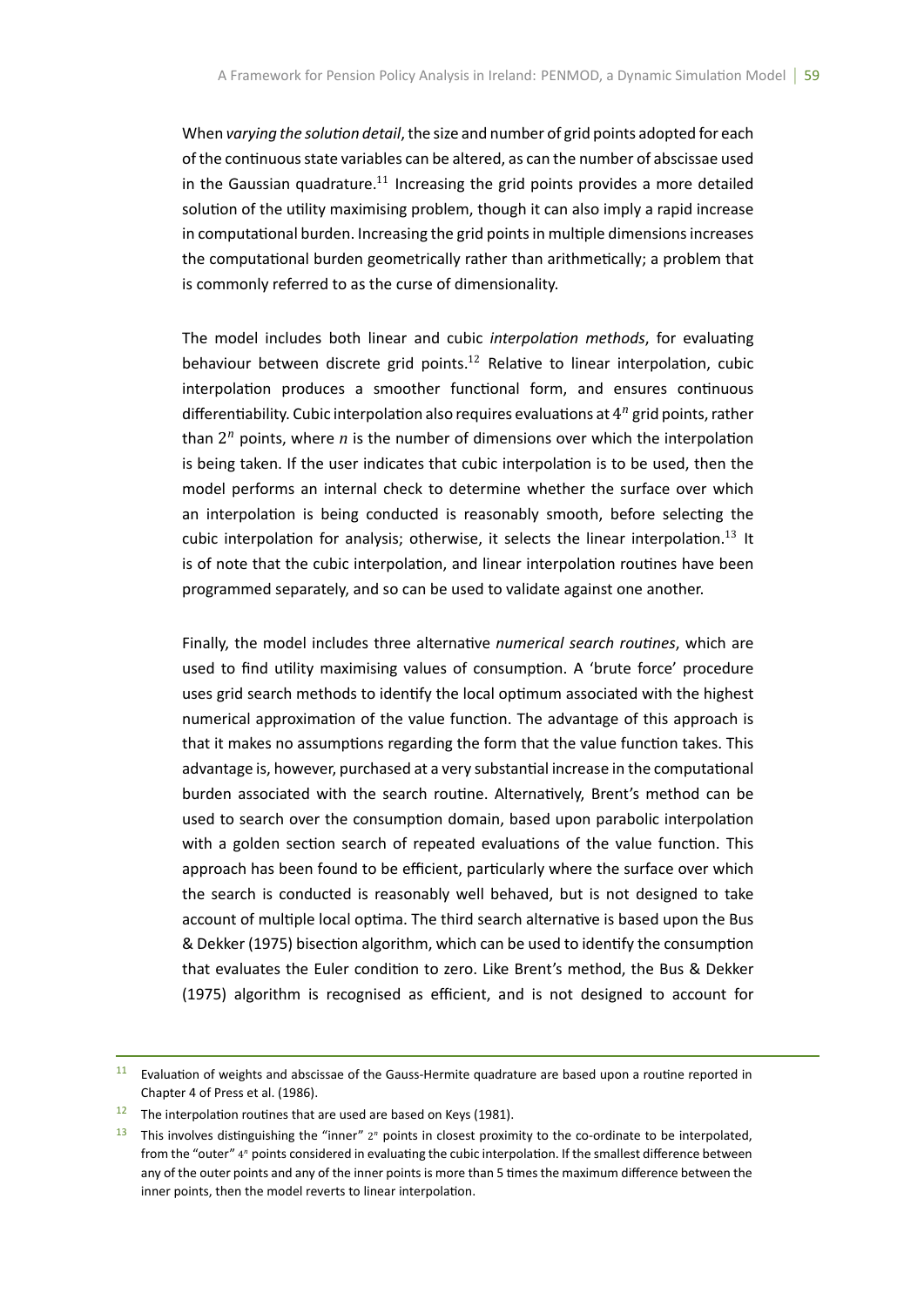multiple local optima. Relative to Brent's method, optimisation of the Euler condition  $can - in some circumstances - result in improved accuracy, but at the cost of$ increased computational burden (as repeated calls to the value function do not require the additional computational burden involved in evaluating first derivatives). Furthermore, some analytical contexts may argue against the use of Euler conditions, as in the case where non-exponential discounting is assumed.

A *supplementary search routine* is included in the model to mitigate concerns regarding identification of multiple local optima where Brent's method or the Bus & Dekker algorithm are applied. Here the model can be directed to explore a localised grid above and below an identified optimum for a preferred level of consumption, based upon value function calls. If an alternative value of consumption is identified by this supplementary routine as strictly preferred to the original local maximum, then the routine will search recursively for any further solutions above and below. This process is repeated until no further solutions are found. Of all feasible solutions, the one that maximises the value function is selected.

## **4. DATA AND CALIBRATION METHODOLOGY**

#### **4.1. Data considered for calibrating the model**

Cross-sectional data for Ireland observed in 2005 were primarily considered for calibrating the model. This focus on cross-sectional data was adopted after careful consideration, taking into account the limitations of the structural model and the primary purpose for which the model has been devised. The model is limited in the sense that it does not capture real-world uncertainty over a range of characteristics, including the evolving tax and benefits system, conditions of the macro-economy, household demographics, and so on. As such, calibrating the model to survey data reported for a population birth cohort requires the implicit assumption that either changes in the policy environment have an incidental impact on behaviour, or are perfectly foreseen. The former of these assumptions is difficult to maintain when the primary purpose of the model is to explore behavioural responses to policy reform, and the latter is patently inaccurate. Cross-sectional data avoid these problems because they describe behaviour observed under a single policy environment. The assumptions implicit in the calibration are then that: a) individuals base their decisions on the belief that the existing policy environment will be maintained into the indefinite future; and<sup>14</sup> b) that expectations regarding the future evolution of individual specific characteristics  $-$  including demographics, wages, employment opportuniƟes, and so on – can be based upon age profiles exhibited by contemporary

 $14$  This assumption is not uncommon in the associated literature.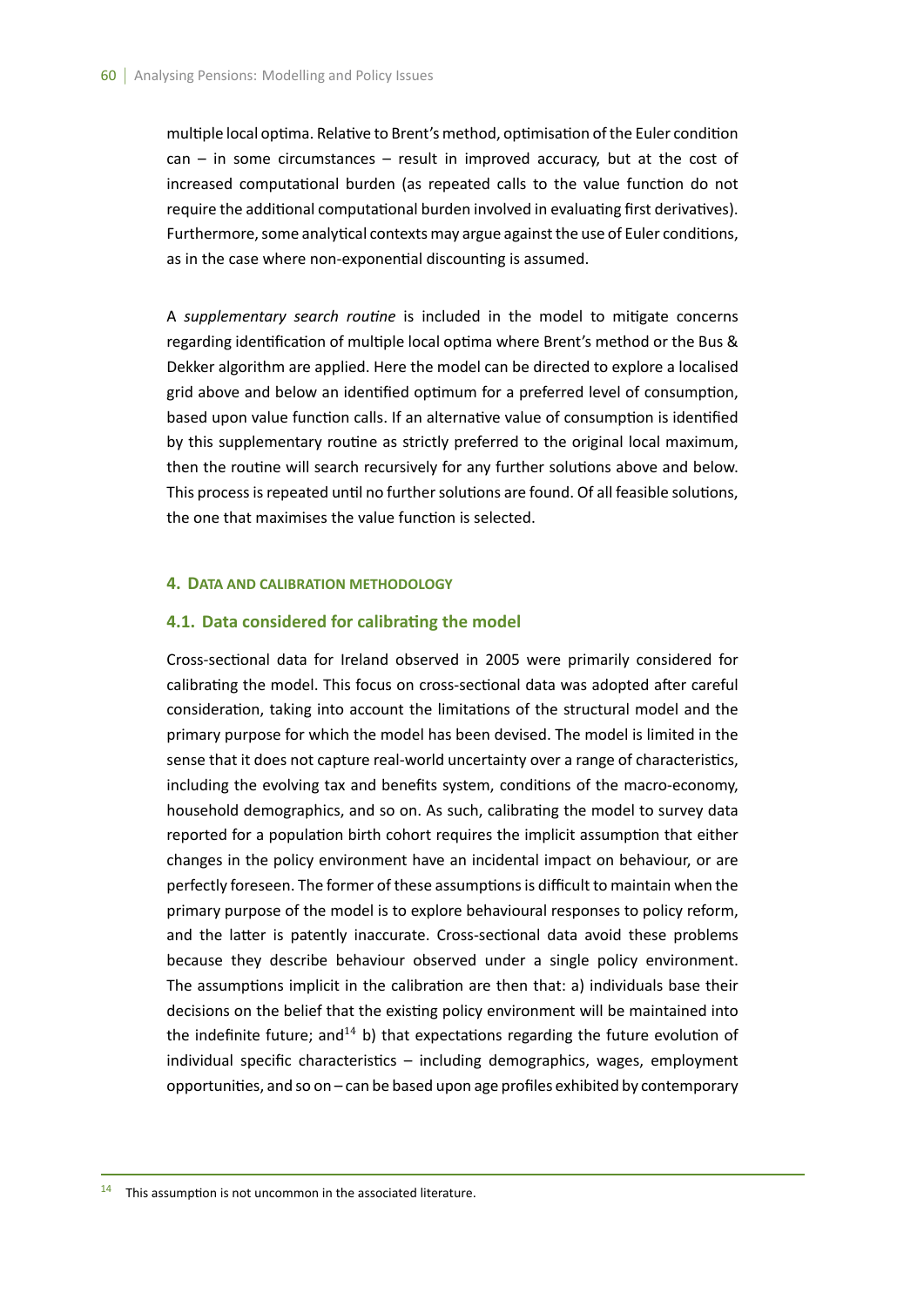survey data. The former of these assumptions appears to us to be plausible (if not necessarily accurate), as does the latter after an allowance is made for trend improvements in wages and survival probabilities. These underlying assumptions should be borne in mind when interpreting the discussion that follows.<sup>15</sup>

## **4.2. CalibraƟon approach**

Models of the type referred to above are parameterised against observed data via a two-stage process that adapts to the large number of parameters involved and the computation times required to determine the implications of a given parameter combination. In the first stage, observable model parameters  $-$  including those governing inter-temporal wage dynamics and transitions in relationship status – are each estimated separately on available survey data. Given the parameter estimates obtained in the first stage, the second stage involves adjusting the (unobserved) model parameters to match simulated moments implied by the structural model to sample moments estimated from survey data.

The second stage of the model parameterisation is usually conducted either by manual calibration or optimisation of a loss function using an econometric criterion.<sup>16</sup> Various methods exist, each with their own advantages and disadvantages. We chose to manually adjust unobserved model parameters in the second stage of the parameterisation, based upon the sum of squared errors for each age specific model characteristic and graphical representations of the respective characteristics, following the approach by Sefton et al. (2008). Although this approach sacrifices some objectivity in the method by which the parameter estimates are obtained, it also facilitates a detailed understanding of the behavioural implications of alternative parameter combinations, relative to an automated econometric "black-box".

## *4.2.1. SpecificaƟon of the model considered for calibraƟon*

As the second stage of the calibration requires testing over a very large number of parameter combinations, the model was limited to the following eight characteristics:

 $15$  A third possibility, which has been considered in the associated literature, is to calibrate the model to population characteristics that control for time and cohort effects (e.g. (Sefton et al. 2008)). This option has the problem that the details of the policy environment implicit in such profiles represent an average of the policy environments that applied during the period considered for estimation, and as a consequence are not well defined.

<sup>&</sup>lt;sup>16</sup> Econometric methods include Simulated Minimum Distance (Lee and Ingram, 1991), Method of Simulated Moments (Stern, 1997), Indirect Estimation (Gourieroux et al., 1993) and Efficient Method of Moments (Gallant and Tauchen, 1996).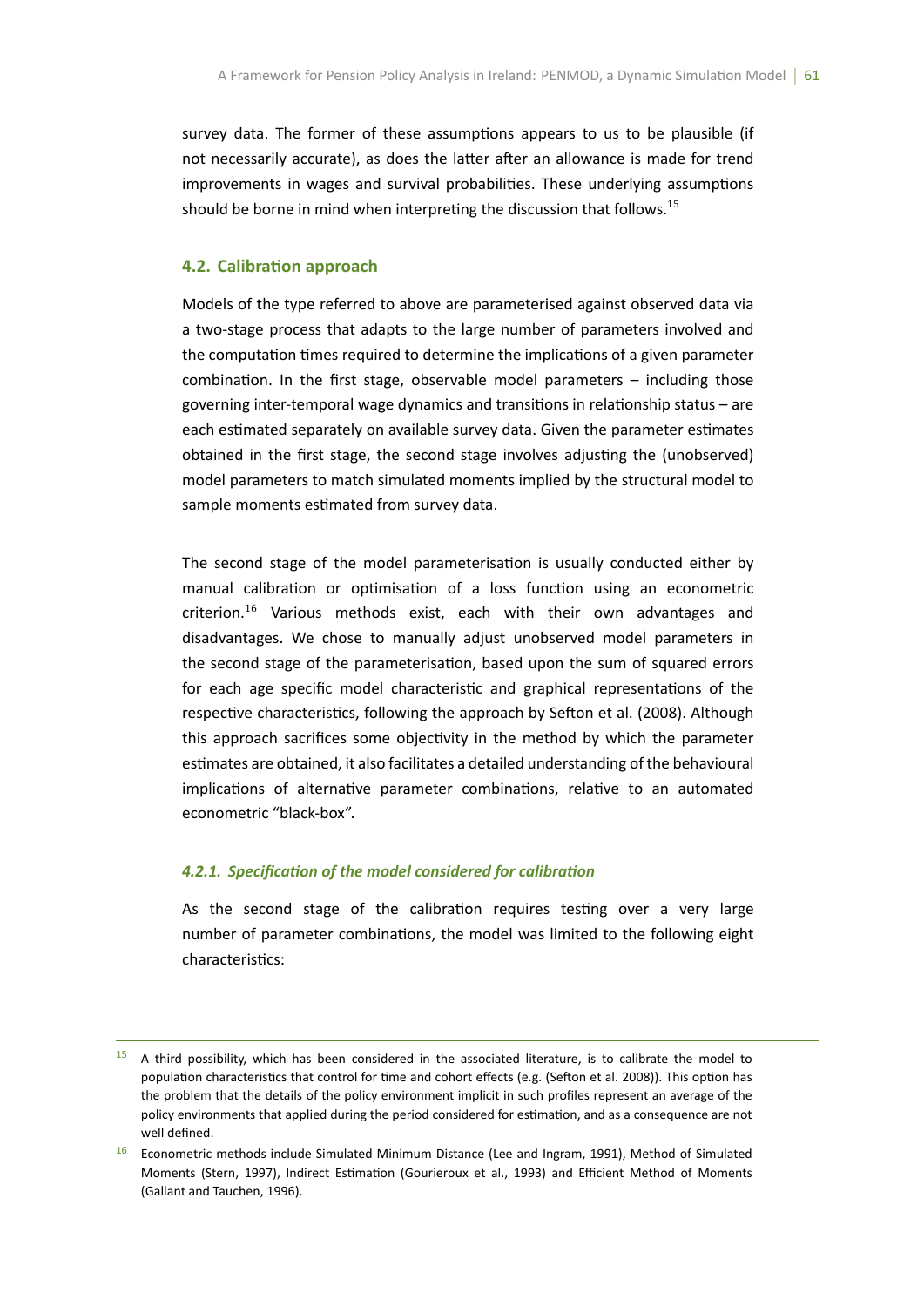| - age               | - number of adults    | - wage offers                    | - wage rates |
|---------------------|-----------------------|----------------------------------|--------------|
| - net liquid assets | - pension eligibility | - pension rights - time of death |              |

This restricted model focuses on decisions over labour supply (including the possibility of part-time employment), consumption, and pension participation, given a household's age, its number of adults, liquid assets, wage offer, wage rate, pension scheme eligibility, pension wealth, and survival. Household decisions were considered at annual intervals between ages  $t_0 = 20$  and  $T = 120$ , with labour supply possible to age 75. State Pensionable Age was set to  $t_{SPA} = 65$ , the pensionable age that prevailed in 2005. Uncertainty was taken into consideration for the intertemporal development of the number of adults in a household, wage offers, wage rates, private pension eligibility, and the time of death – age, liquid wealth, and pension wealth were all considered to evolve deterministically.

As noted above, the model solves decision making problems by dividing the permissable state space (the range of characteristics that any household might conceivably have) into a series of grids. The domains of wages and wealth between ages 20 to 69 were each divided into 34 points using a log scale. The domain of pension wealth between ages 20 to 64 was divided into 16 points using a log scale. It was assumed that 25% of pension wealth at age  $t = t_{SPA}$  is taken as a tax free lump, with the remainder taken as a retirement annuity. The domain of the retirement annuity was divided into 16 points using a log scale between ages 65 and 75. From age 76 to age 120, the wealth and retirement annuity domains were each divided into 151 points using a log scale.

Three additional dimensions - reflecting the number of adults in a household, wage offers, and pension scheme eligibility – complete the grids that were considered for the calibration. These grid dimensions differ from those described above in that they refer to characteristics that take discrete values. From age 20 to 95 (inclusive), solutions were required for single adults and couples; from age 96 all households were considered to be comprised of a single adult. Between ages 20 and 75, solutions were required for households with and without a wage offer. Furthermore, 3 private sector pension schemes were considered for analysis.

This specification of the model required utility maximising decisions to be numerically evaluated for 12,283,729 different combinations of household characteristics, for each alternative parameter combination tested as part of the calibration process.<sup>17</sup> For reference, this specification of the model takes 25 minutes to run on a computer with an Dell T5500 workstation with dual Xeon X5650 processors and 6Gb of RAM.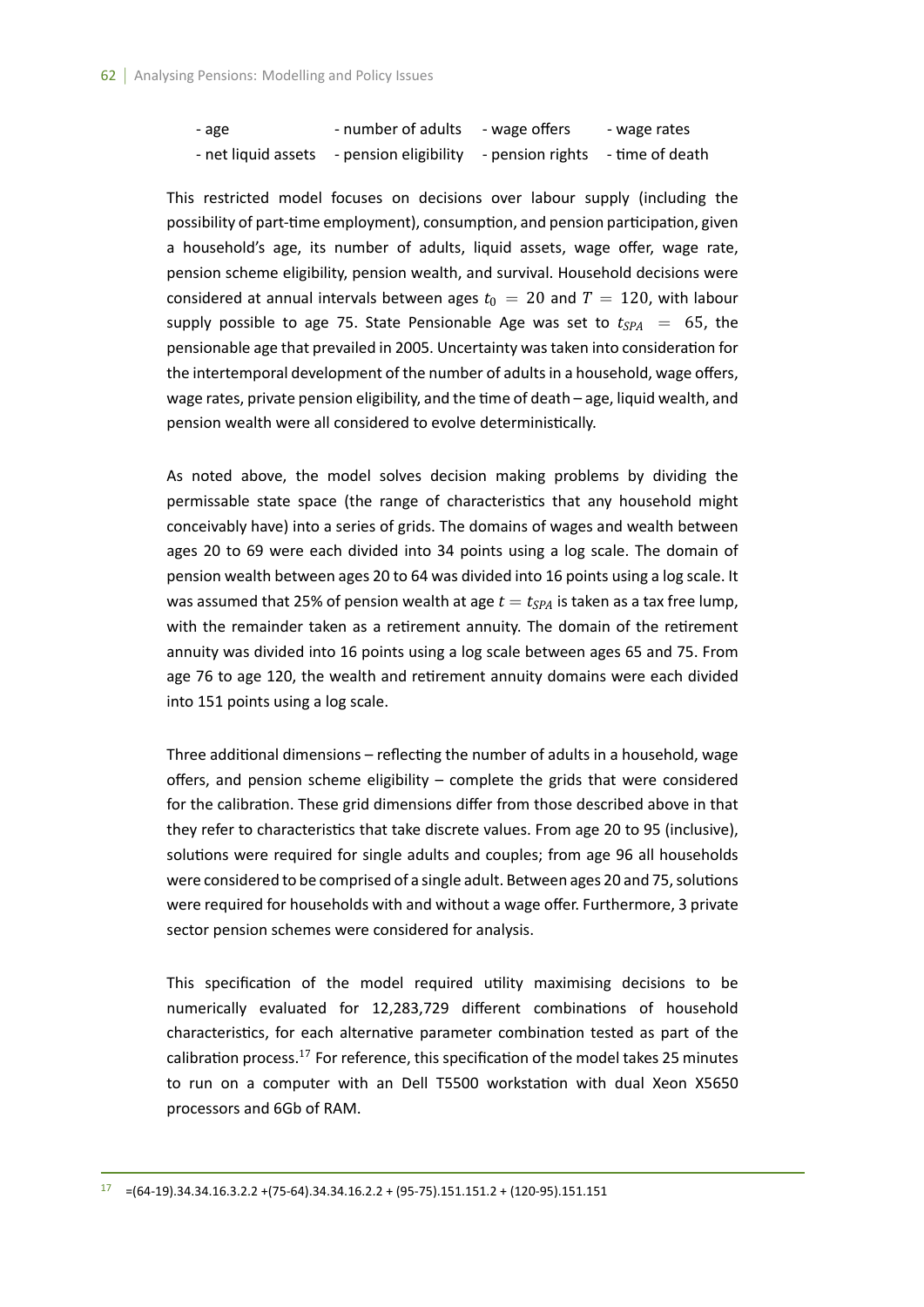#### *4.2.2. CalibraƟon strategy*

The parameters of the model that were not estimated on observable data (or otherwise exogenously assumed) were calibrated by comparing age profiles at the household level for both singles and couples of:

- 1. the geometric mean of household employment income
- 2. the variance of household log employment income
- 3. the proportion of adult household members employed full-time, part-time and not at all
- 4. the geometric mean of household consumption
- 5. the variance of household log consumption

Statistics for calibration were drawn mainly from 3 surveys by the Irish Central Statistics Office. Statistics on employment were derived from SILC 2005. Proportions employed full-time, part-time or not in work were derived from the Quarterly National Household Survey (April 2005), while statistics on consumption expenditure were derived from the Household Budget Survey, again for 2004/2005.

Age specific geometric means of household employment income were matched by altering the distribution mean of the simulated cohort at entry to the model (age 20),  $\mu_{n^a, t_0}$ , and by adjusting the age and relationship specific trend parameters of human capital described by  $m\left(n_{i,\,t}^{a},t\right)$  in equation (10). The variance of log employment income by age and relationship status was matched by adjusting the variance of the distribution at entry to the model,  $\sigma_{n^a, t_0}^2$ , and the variance of age specific innovations,  $\sigma_{\omega,n_{i_{t-1}}^{2}}^{2}$ . Age and relationship specific rates of employment  $\overline{\mathbf{a}}^{u, u_{i, t-1}}$   $\overline{\mathbf{b}}$  adjusting the utility price of leisure,  $\alpha$ , the learning by doing effects,  $\kappa\left(n_{i,t-1}^a,t-1\right)$ . Learning by doing effects,  $\kappa\left(n_{i,t-1}^a,t-1\right)$  were also adjusted to match the model to the split between full-time and part-time employment described by survey data, as were the ratios of part-time to full-time wages. Finally, the timing of consumption was adjusted by altering the exponential discount rate  $\delta$ , and the parameter of relative risk aversion  $1/y$ . The variance of consumption by age was a residual that depends heavily upon the associated income  $\left\{\sigma_{n^a,t_0}^2, \sigma_{\omega,n_{i,t-1}^a}^2\right\}$ } .

It was necessary to select a set of starting values for the model from which to commence the calibration process. Starting with the wage parameters, we began with a flat wage profile over the life course, assuming zero experience effects,  $\kappa = 0$ , and no risk of a low wage offer. The leisure cost of full-time and parttime employment were defined as non-stochastic and age invariant proportions of the total time available to an adult, assuming 18 'viable' hours per day. Similarly, the ratio of the part-time to full-time wage was assumed to be independent of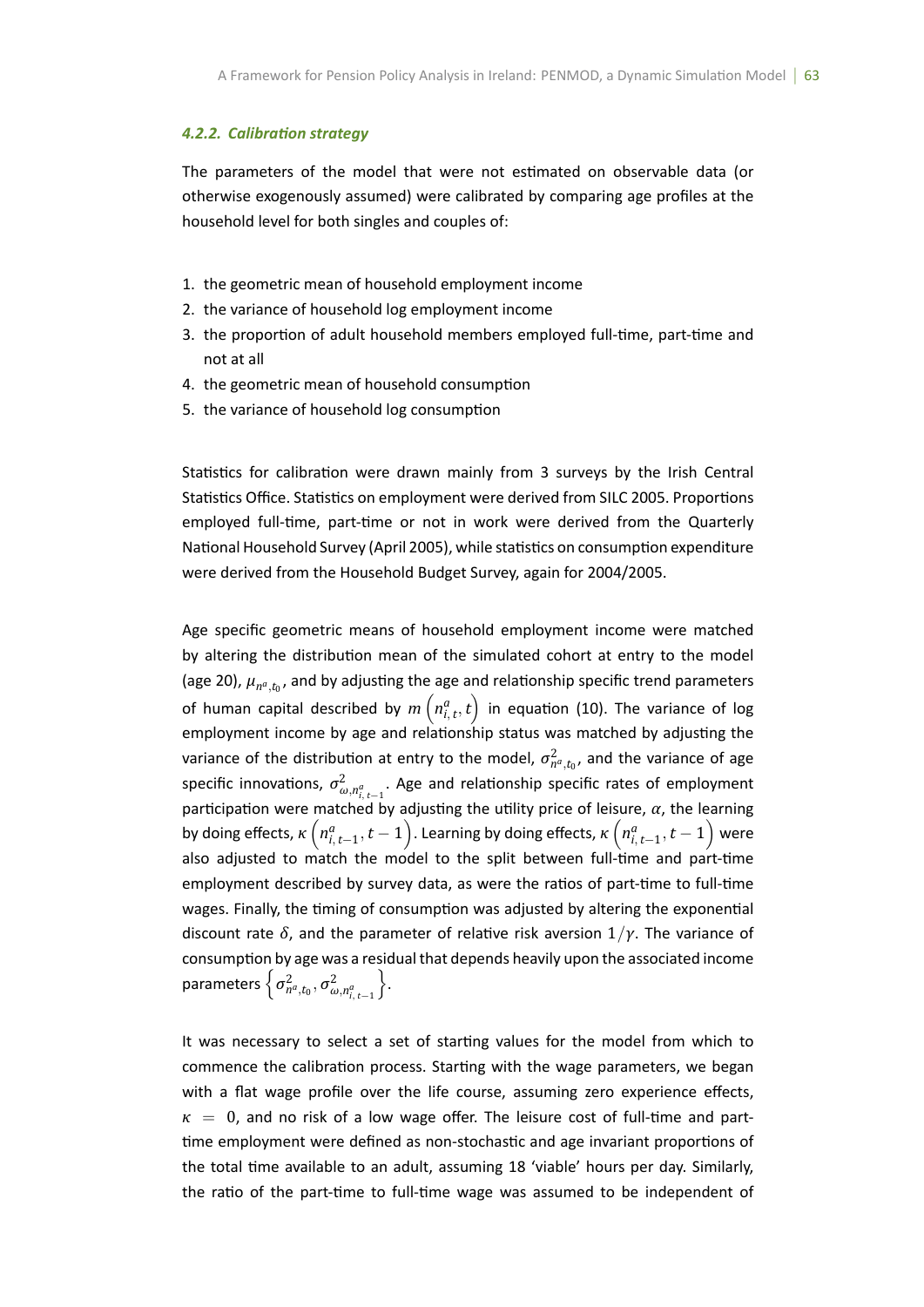age and relationship status. The initial ratios considered for the calibration were calculated using data from the 2005 wave of the SILC; associated statistics are reported in Table 1. Finally, the preference parameters of the model were taken from UK econometric regressions (see (van de Ven 2010)), but the search routine meant that parameters were free to vary in response to characteristics in the Irish data. The exception is the utility price of leisure, which was set deliberately low to ensure an adequate sample for calculating moments of employment income.

The model calibration was conducted using a cascading procedure designed to subject the most flexible aspects of the model to the most frequent instances of re-adjustment. From the list of moments referred to above, the model exhibits the greatest degree of flexibility in relation to the geometric means of household employment income, where the number of associated model parameters  $\left\{\mu_{n^a,t_0},m\left(n^a_{i,t},t\right)\right\}$  is identical to the number of moments considered for the calibration. The calibration consequently focused in the first instance upon adjusting the parameters  $\left\{\mu_{n^a_{t, t_0}}, m\left(n^a_{i, t}, t\right)\right\}$  until a close match was obtained between the simulated and sample estimates for the geometric means of employment income.

Given the calibrated parameters for employment income, the calibration focused next upon matching the incidence of employment participation/non-employment. Here, the utility price of leisure  $\alpha$  serves to reduce the preference for employment in general, and the learning-by-doing effects *κ* increase employment early in the working lifetime, relative to later life. The parameter adjustments necessary to match the model to employment participation, also serve to distort the match obtained to labour income, both through the direct effect that varying the parameters *κ* have on the intertemporal development of latent full-time wages, and indirectly through distributional heterogeneity in labour supply responses to employment incentives. Hence, the calibration process proceeded in an iterative loop to match the model to both the geometric mean of employment income and employment participation at the same time.

The calibration procedure focused next upon matching the model to rates of fulltime and part-time employment. This aspect of the calibration proceeded in a very

| Table 1: Model Parameters to Distinguish the Effects on Leisure and Labour income of                            |  |  |                                                                                                             |  |  |
|-----------------------------------------------------------------------------------------------------------------|--|--|-------------------------------------------------------------------------------------------------------------|--|--|
| <b>Alternative Labour Supply Decisions</b>                                                                      |  |  |                                                                                                             |  |  |
|                                                                                                                 |  |  |                                                                                                             |  |  |
| the contract of the contract of the contract of the contract of the contract of the contract of the contract of |  |  | $\alpha$ and $\alpha$ is a set of $\alpha$ in $\alpha$ in $\mathbf{f}$ . It is the set of a set of $\alpha$ |  |  |

| employment option  | leisure cost | proportion of full-time wage by |
|--------------------|--------------|---------------------------------|
| not employed       | 0.00         | 0.00                            |
| part-time employed | 0.145        | 0.188                           |
| full-time employed | 0.322        | 1.000                           |

Source: authors' calculations on data from SILC 2005

*Notes:* based on population average statistics for full-time and part-time employed leisure cost assumes 18 allocatable hours per day and 7 days per week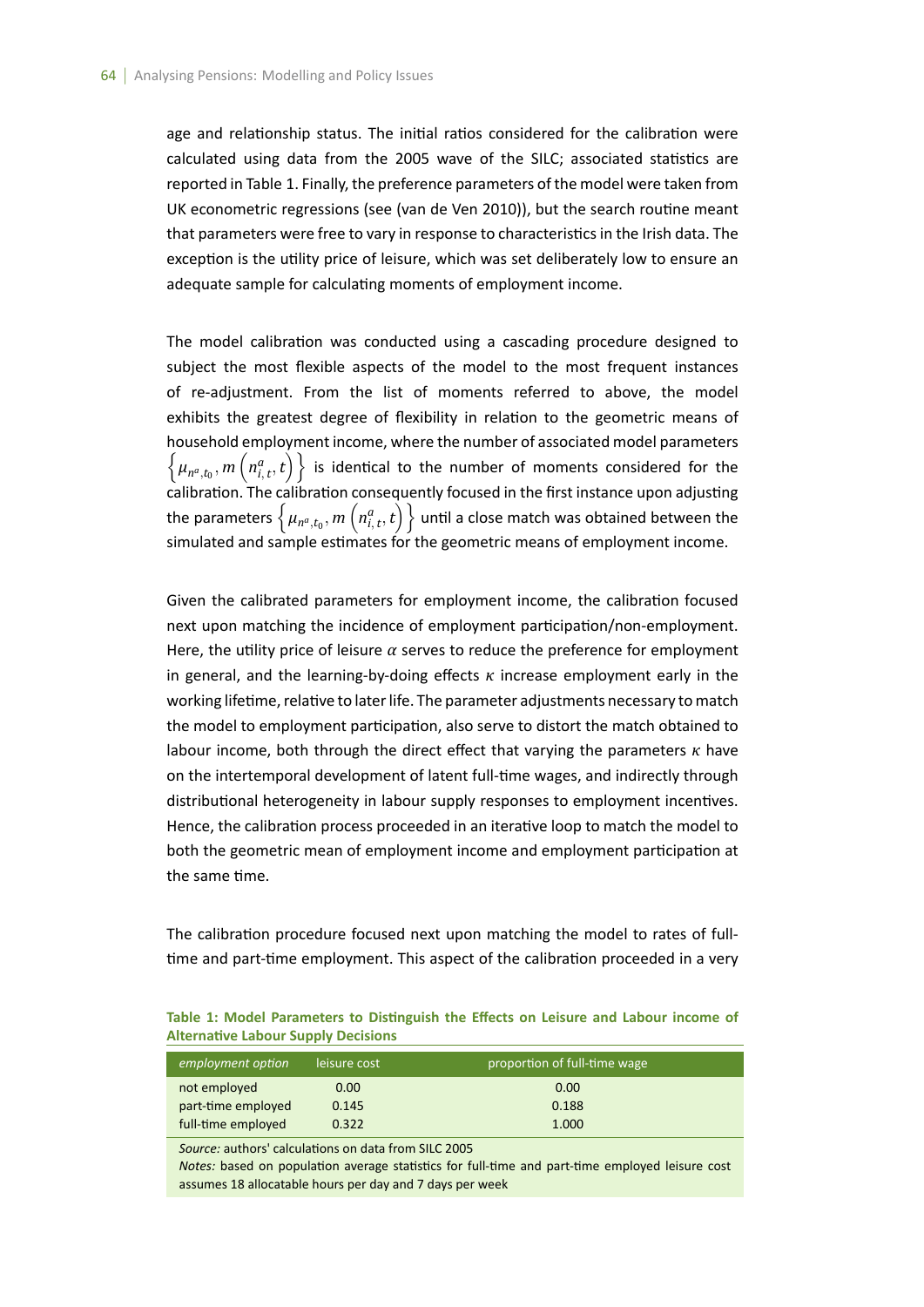similar fashion to that set out for employment participation, with the ratio of parttime to full-time wages replacing the utility price of leisure in the adjustment of parameters. It is important to note that this adjustment procedure has the very significant advantage that the wage parameters derived via the calibration take full account of the endogeneity of labour supply decisions, with which so much of the associated econometric literature has been concerned following the seminal contribution by James Heckman.

Having obtained a close match to moments of both employment income and labour supply, the calibration then focused upon matching the model to sample moments of household consumption. The model offers relatively blunt tools with which to achieve this match, and the associated calibration is somewhat more approximate as a result  $-$  in particular, we focused upon achieving a match between the peaks in consumption described by the simulated and sample data, and the general trend of age specific variances in consumption. In this regard, the discount rate  $\delta$  tends to shift consumption into later periods of life, increasing the slope of the lifetime consumption profile. The parameter of relative risk aversion  $1/\gamma$  motivates increased precautionary saving early in the working lifetime, which diminishes as the working lifetime proceeds. An alternative aspect that has been recognised as important here is the bearing that demographic needs have on consumption preferences; this aspect of the model was omitted from the calibration, due to the exogenous assumption of age specific demographics (reported in Section 5.4), and the revised OECD equivalence scale upon which the preference relation is based.

To summarise, the model parameters  $\left\{ \mu_{n^a, t_0}, m\left(n^a_{i,\,t},t\right) \right\}$  were then adjusted until a close match was obtained to the age and relationship specific geometric means for employment income. Given the parameters  $\left\{ \mu_{n^a, t_0}, m\left(n^a_{i,\,t},t\right) \right\}$ , the model parameters  $\left\{\alpha,\kappa\left(n^a_{i,\,t-1},t-1\right)\right\}$  and the ratio of part-time to full-time wages were adjusted to match the simulated to sample rates of employment. This process was then repeated a number of times until the model obtained a reasonable match to both geometric means for employment income and rates of employment at the same time. The parameters  $\{\delta, 1/\gamma\}$  were then adjusted to to obtain a better match to age specific geometric means for consumption described by survey data, and the  $\oint \sigma_{n^a, t_0}^2$ ,  $\sigma_{\omega, n^a_{i, t-1}}^2$ } were adjusted to obtain an improved match to the age specific moments of both consumption and labour income. The entire process was then repeated to obtain the calibrated results that are reported in Section 6.

## **5. ESTIMATES FOR OBSERVABLE PARAMETERS**

The model parameters for which exogenous estimates were obtained are principally concerned with four key issues: life expectancy, the terms of the available pension schemes, taxation, and household demographics. A conspicuous omission from this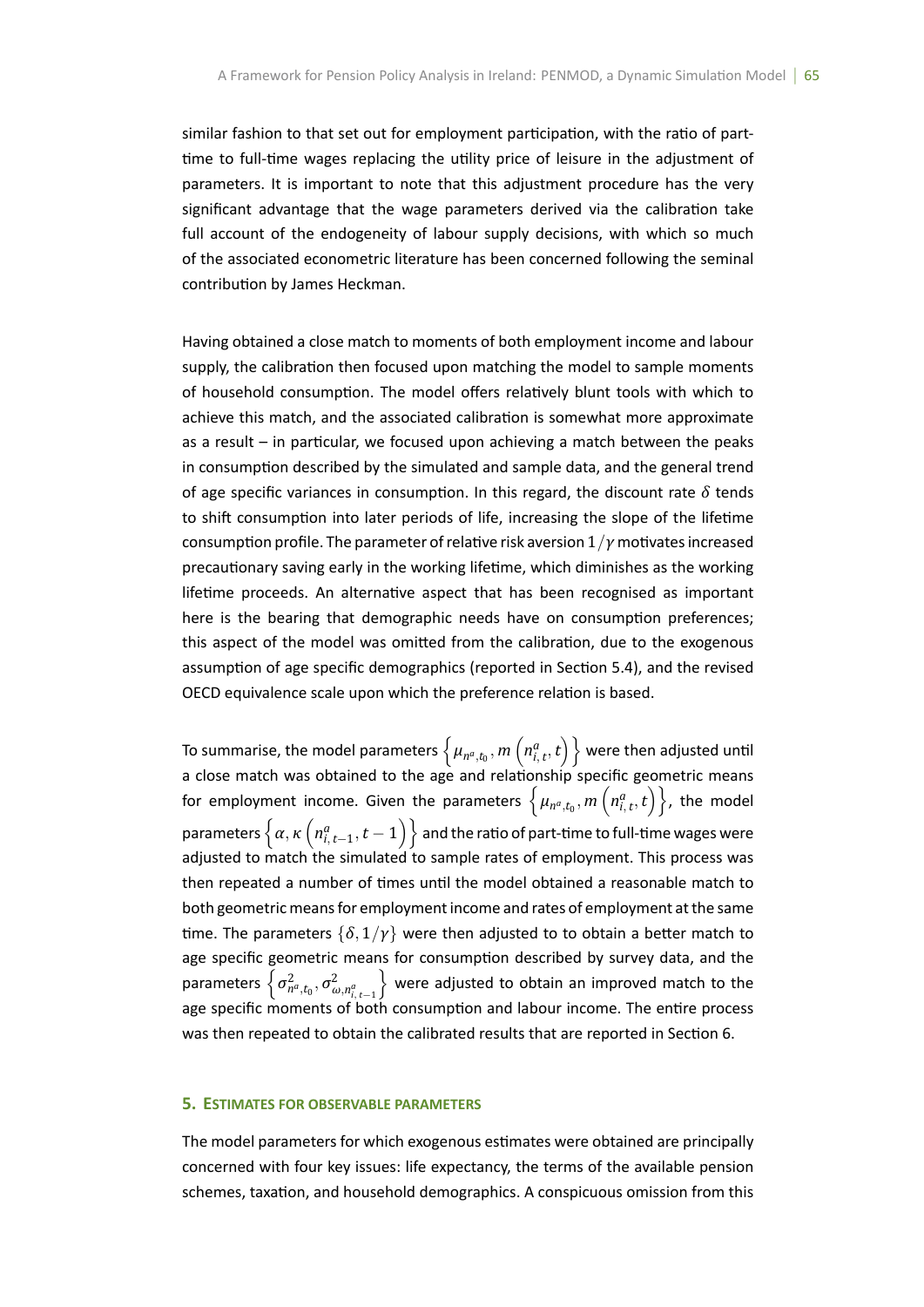list is the treatment of wages, the parameters for which were addressed as part of the second stage calibration to ensure the approach taken to account for sample selection is consistent with the wider analytical framework. The specification of these five aspects of the model are described in turn below.

## **5.1. Life expectancy**

The survival probabilities assumed for calibrating the model are based upon CSO Population and Labour Force Projections, 2006-2036. These data are based upon observed survival rates between 2006 and 2007, and Official projections for improved longevity thereafter. The Official data permit survival rates to be calculated to age 99. Age specific survival probabilities between 100 and 120 were exogenously specified to obtain a smooth sigmoidal progression from the official estimate at age 99 to a 0 per cent survival probability at age 120. These probabilities are reported in Table 2.

|     |                                            |          |              | rates of return / growth (% per annum)   |         |               |                          |     |       |
|-----|--------------------------------------------|----------|--------------|------------------------------------------|---------|---------------|--------------------------|-----|-------|
|     | pension wealth:<br>positive liquid wealth: |          | 4.1%<br>4.1% | min. cost of debt:<br>max. cost of debt: |         | 6.0%<br>19.0% | wage growth:             |     | 1.6%  |
|     |                                            | children |              |                                          |         |               | probability of mortality |     |       |
| age | singles                                    | couples  | age          | singles                                  | couples | age           | prob.                    | age | prob. |
| 20  | 0.054                                      | 0.000    | 40           | 0.656                                    | 1.952   | 81            | 0.007                    | 101 | 0.415 |
| 21  | 0.049                                      | 0.336    | 41           | 0.706                                    | 2.006   | 82            | 0.008                    | 102 | 0.486 |
| 22  | 0.078                                      | 0.355    | 42           | 0.724                                    | 2.044   | 83            | 0.009                    | 103 | 0.555 |
| 23  | 0.110                                      | 0.428    | 43           | 0.752                                    | 1.984   | 84            | 0.010                    | 104 | 0.619 |
| 24  | 0.120                                      | 0.569    | 44           | 0.634                                    | 1.843   | 85            | 0.012                    | 105 | 0.679 |
| 25  | 0.156                                      | 0.572    | 45           | 0.595                                    | 1.683   | 86            | 0.014                    | 106 | 0.733 |
| 26  | 0.188                                      | 0.728    | 46           | 0.503                                    | 1.604   | 87            | 0.017                    | 107 | 0.781 |
| 27  | 0.238                                      | 0.822    | 47           | 0.407                                    | 1.389   | 88            | 0.020                    | 108 | 0.823 |
| 28  | 0.283                                      | 1.004    | 48           | 0.390                                    | 1.244   | 89            | 0.022                    | 109 | 0.860 |
| 29  | 0.360                                      | 1.069    | 49           | 0.360                                    | 1.174   | 90            | 0.025                    | 110 | 0.890 |
| 30  | 0.380                                      | 1.161    | 50           | 0.328                                    | 1.074   | 91            | 0.028                    | 111 | 0.916 |
| 31  | 0.402                                      | 1.363    | 51           | 0.310                                    | 0.934   | 92            | 0.034                    | 112 | 0.936 |
| 32  | 0.422                                      | 1.419    | 52           | 0.242                                    | 0.773   | 93            | 0.041                    | 113 | 0.953 |
| 33  | 0.466                                      | 1.453    | 53           | 0.147                                    | 0.715   | 94            | 0.050                    | 114 | 0.966 |
| 34  | 0.550                                      | 1.615    | 54           | 0.133                                    | 0.595   | 95            | 0.063                    | 115 | 0.975 |
| 35  | 0.587                                      | 1.721    | 55           | 0.087                                    | 0.515   | 96            | 0.075                    | 116 | 0.983 |
| 36  | 0.593                                      | 1.708    | 56           | 0.071                                    | 0.418   | 97            | 0.120                    | 117 | 0.988 |
| 37  | 0.671                                      | 1.790    | 57           | 0.058                                    | 0.418   | 98            | 0.197                    | 118 | 0.992 |
| 38  | 0.631                                      | 1.892    | 58           | 0.057                                    | 0.357   | 99            | 0.273                    | 119 | 0.995 |
| 39  | 0.638                                      | 1.944    | 59           | 0.029                                    | 0.336   | 100           | 0.343                    | 120 | 1.000 |

#### **Table 2: Exogenously estimated model parameters**

Source: age profiles for children equal to arithmetic averages calculated from \*\* survey data mortality probabilities calculated for couples where both members are aged 20 in 2005 on lifetables published \*\*\* return to pension wealth and positive balances of liquid wealth set equal to real growth observed for Irish GNP between 1970 and 2005 cost of debt exogenously assumed real wage growth calculated on data for workers in all industries between 1985 to 2006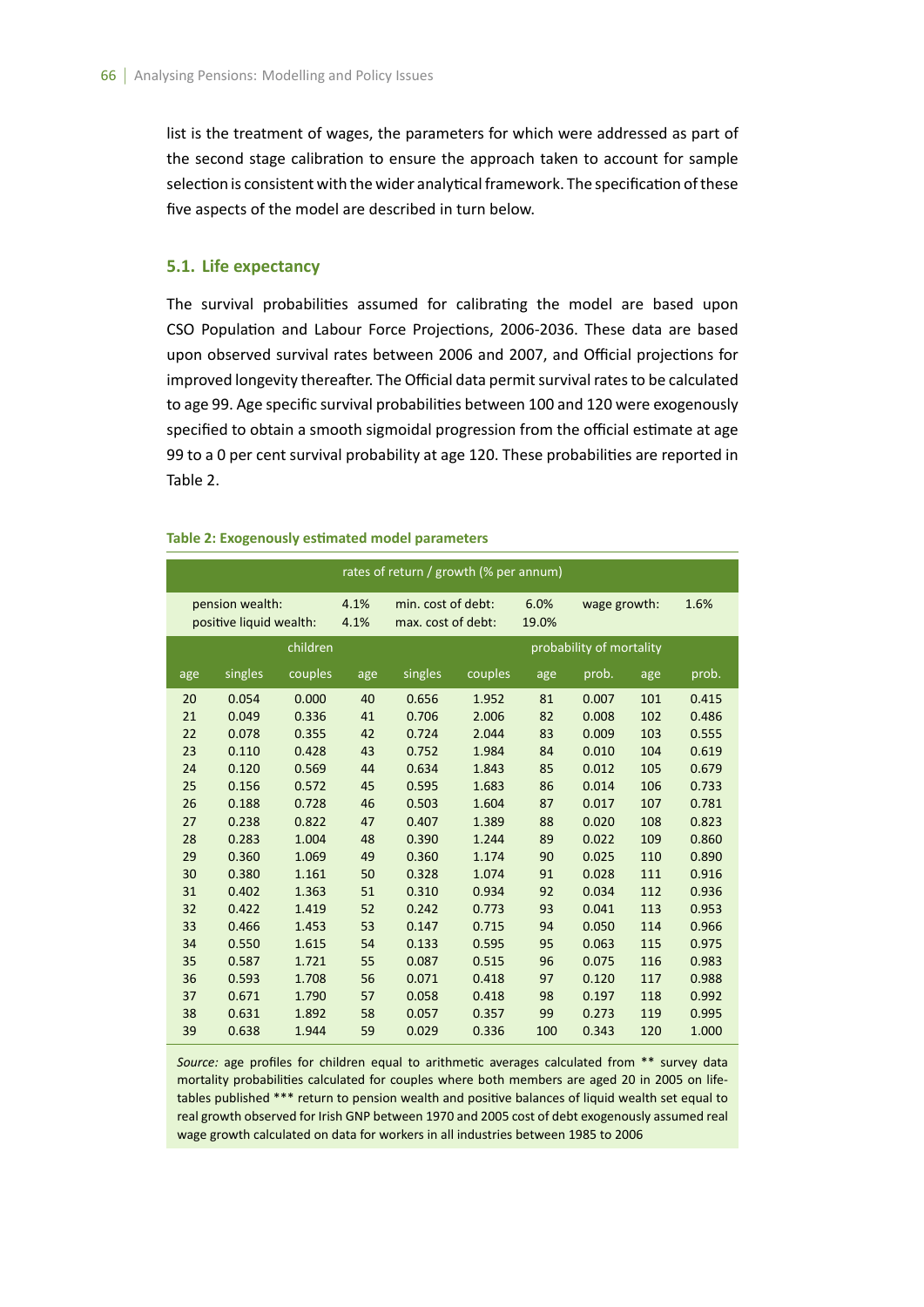## **5.2. The terms of private sector pension schemes**

The terms of private sector pensions in Ireland are complex and diverse (see, for example, the *Pension Market Survey 2007*, IAPF). Defined benefit schemes remain important, but in the private sector, and especially for younger workers, defined contribution schemes have become much more common. In order to summarise Irish private sector pensions in a tractable fashion, we have opted to characterise the system in terms of a set of pension options which a worker may face. We represent DB schemes in terms of a DC scheme with a higher employer contribution  $-$  this helps to capture a key feature of DB schemes, while at the same time keeping the complexity of the problem to a manageable level. $^{18}$ 

Three schemes are considered for the calibration, designed to reflect low, middle, and high pension contribution rates by employees and their employers. Employees are considered to be able to decide over whether to participate in these schemes, but not their respective rates of pension contributions, as is common for occupational pensions. The terms applied to each of the representative pension schemes are summarised in Table 3.

The top panel of Table 3 reports the rates of employee and employer pension contributions assumed for each alternative pension scheme. In each year between ages 20 and 64, households are allocated a pension scheme that they may choose to participate in during the respective year. The pension scheme to which a household is eligible in any given year is either carried over from the scheme that they chose to participate in during the preceding year, or  $-$  if they chose not to participate in a pension during the preceding year – then it is taken as a random draw with reference to the income specific probability distributions reported at the bottom panel of Table 3.

The statistics that are reported in Table 3 reflect the stylised observation that employer pension provisions tend to improve with employee wages, where pension support is virtually non-existent for employees on low wages – defined here as those with full-time wages worth less that  $\in$  16,000. In contrast, many employees toward the top of the wage distribution tend to enjoy relatively generous pension support from their employers, while the majority of workers lie between these two extremes.

Furthermore, we ignore associated decisions regarding the portfolio allocation, and assume that all returns to investment are risk free. The rate of return to pension

 $18$  Note that in our context, where there is no investment uncertainty and mortality rates are know, a career average DB scheme can be equivalently restated in terms of a DC scheme without loss of generality.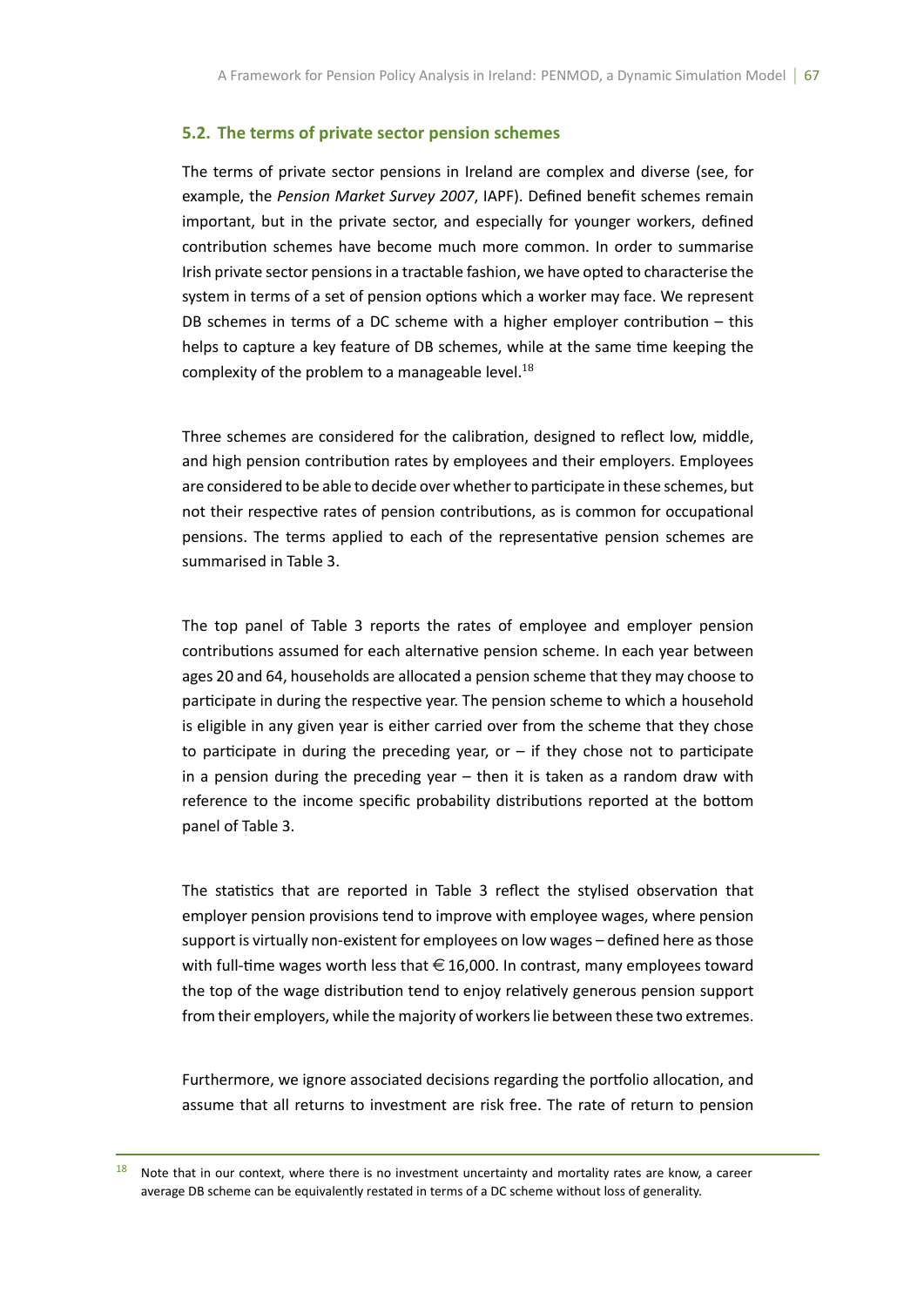wealth is set to 4.1% per annum, equal to the average real growth of Gross National Product in Ireland during the period 1970 to 2005 (reported in the top panel of Table 2). Pension wealth is converted into an actuarially fair annuity at age 65 based on the assumed rate of return to pension wealth and the mortality rates discussed in Section 5.1. The value of this annuity is assumed to fall by 50% upon the death of a spouse.

|                   | scheme 1                                        | scheme 2 | scheme 3 |
|-------------------|-------------------------------------------------|----------|----------|
|                   | contribution rates (% of labour income)         |          |          |
| employee          | 3%                                              | 4%       | 7%       |
| employer          | 0%                                              | 7%       | 11%      |
|                   | eligibility probabilities by annual income band |          |          |
| to €16,000        | 90%                                             | 10%      | 0%       |
| to €38,400        | 10%                                             | 70%      | 20%      |
| € 38,400 and over | 0%                                              | 40%      | 60%      |

**Table 3: Terms Assumed for Private Sector Pensions: contribution rates and probabilities of eligibility**

*Notes:* authors' assumptions for terms of private sector pensions real return to pension wealth set to 4.1% p.a . income thresholds for probability distributions indexed to real wage growth of 1.6 % p.a .

## **5.3. Taxes and benefits**

We adopt a simplified representation of the tax/welfare system, which nevertheless captures some of the key features of interest. For the cohorts now entering the labour market, coverage of the State Contributory Pension scheme will be much higher than heretofore. We consequently adopt the simplifying assumption that, in future, all those aged above State Pension Age will be eligible for the State Contributory Pension. The model allows for both the State Pension Age and the level of payment to be varied.

For those of working age, we take account of the following schemes:

- *•* Jobseekers' Allowance
- *•* One Parent Family Payment
- *•* Child income support via child benefit, qualified child increase and Family Income Supplement

On the income tax side, we allow for the basics of personal and PAYE tax credits, tax bands and rates, and for PRSI and levies (which may be structured along the lines of the Universal Social Charge). Special attention is given to alternative possible tax treatments of pensions, varying from the EET (exempt, exempt, taxed) structure which approximates that in place until recent years to a potential new system with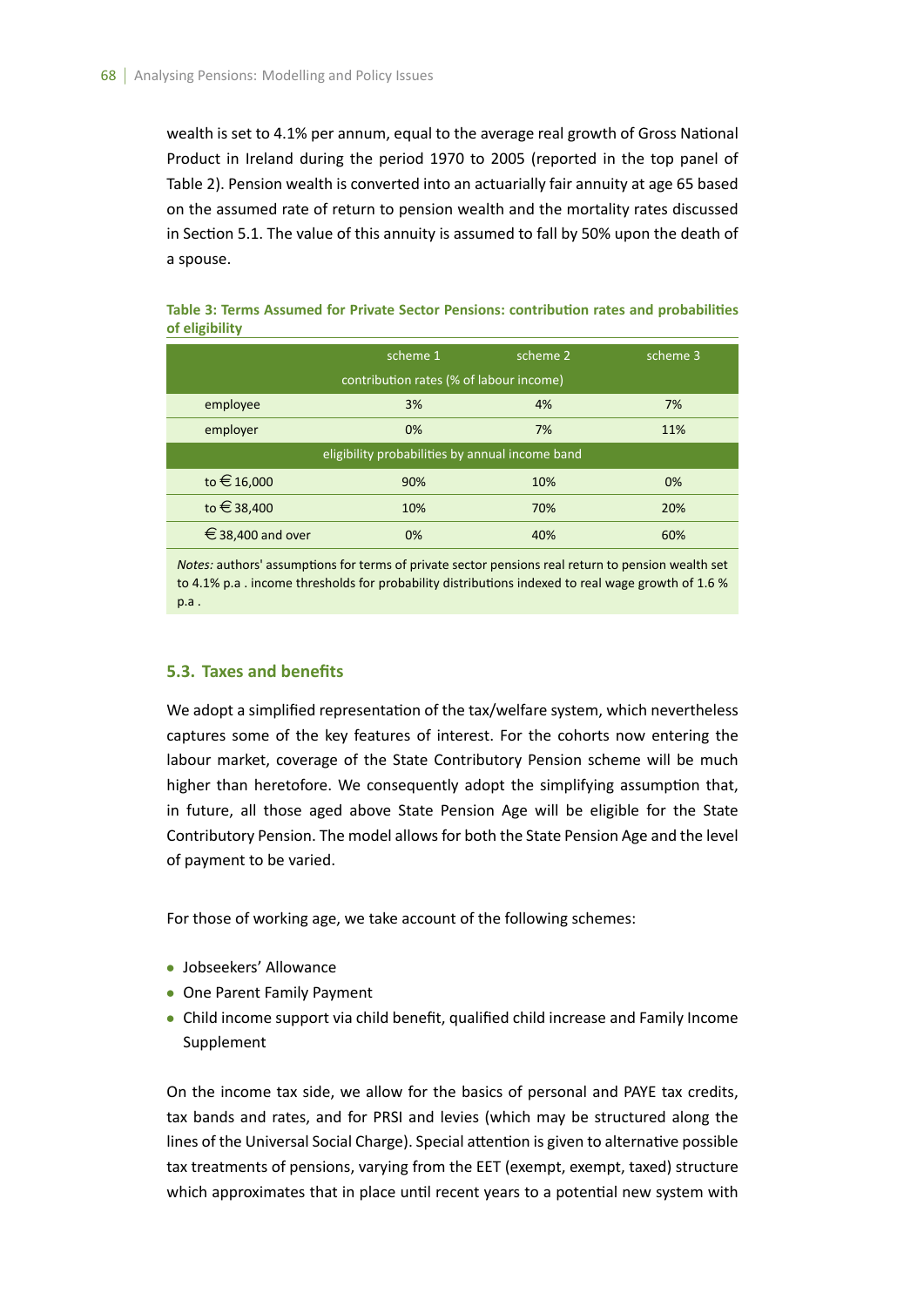tax relief at a single hybrid rate, as per the recommendations of the National Pension Framework.

An additional issue of concern in relation to the simulated tax and benefits system is the way that it is assumed to evolve with time. Given the wage growth that is used to adjust the financial statistics against which the model is calibrated (reported in Section 4), ignoring indexation would result in "fiscal drag" (or tax bracket creep) and a decline in the relative value of benefits. Three main approaches to this issue can be distinguished. One is to allow for full indexation of tax parameters and welfare payment levels with respect to wage growth. This has the merit of ensuring that the ratio of tax to income remains constant, and that welfare incomes rise in line with general wage growth. This approach is in line with the distributionally neutral benchmark adopted in analysis of budgetary impact.

An alternative approach would be to project indexation of tax parameters and of welfare rates in line with past experience; the indexation parameters applying to tax and welfare might then differ from each other, and from wage indexation. Data for the period 1987 to 2005 indicate benefit parameters, and especially tax parameters, were adjusted by more than the growth in wages. Projecting forward on the basis of this experience does not seem advisable. It must be remembered that the public finance situation in 2005 was boosted by revenues arising from the house price bubble. When projecting forward on a very long term basis, it would be desirable to incorporate the adjustment currently under way to bring a sustainable fiscal balance. Part of the challenge, therefore, is to construct a scenario which takes account of the required adjustment, while not imposing an excessive adjustment over the very long term. We have consequently adopted the former approach here, adjusting tax thresholds and benefits in line with wage growth of 1.6% per annum.

#### **5.4. Household demographics**

The calibration that is reported here assumes that a household can be comprised of one or two adults between ages 20 and 95, where the number of adults is considered to be uncertain between adjacent years. From age 96, all households are comprised of a single adult. The logit model considered to describe the evolution of adults in a household is described by equation (15):

$$
s_{i,t+1} = \alpha_0^A + \alpha_1^A t + \alpha_2^A t^2 + \alpha_3^A t^3 + \alpha_5^A s_{i,t}
$$
 (15)

where *si, <sup>t</sup>* is a dummy variable, that takes the value 1 if household *i* is comprised of a single adult at age t and zero otherwise. This logit equation was estimated using data derived from waves 7 and 8 of the Living in Ireland survey. Regression statistics are reported in Table 4.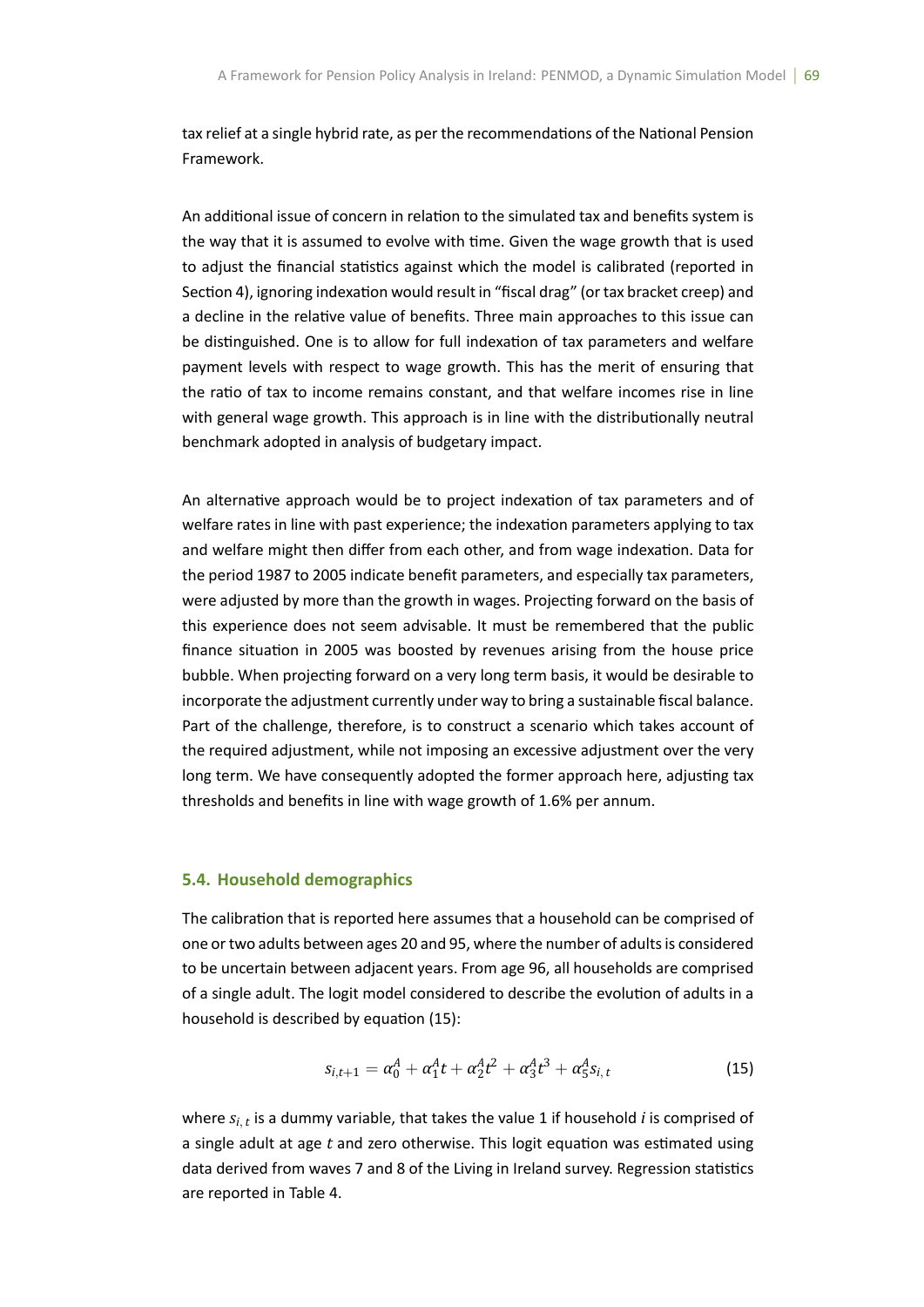| variable            | coefficient | std. error |
|---------------------|-------------|------------|
| $single(t-1)$       | 9.031       | 0.371      |
| age                 | $-0.679$    | 0.138      |
| age 2               | 1.34E-02    | 2.96E-03   |
| age 3               | $-7.53E-05$ | 1.94E-05   |
| Constant            | 4.450       | 1.933      |
| sample size         |             | 6137       |
| proportion single   |             | 0.418      |
| correct predictions |             | 0.985      |
|                     |             |            |

**Table 4: Regression Statistics for Logit Model of Relationship Status** 

*Source:* authors' calculations on data from waves 7 and 8 of the Living in Ireland survey

Dependant children were modelled deterministically when calibrating the model, based on age and relationship specific averages reported in Living in Ireland survey data. These age specific averages are reported in Table 2.

#### **6. CALIBRATED MODEL PARAMETERS**

Our calibrated model parameters are reported in Table 5, and the associated fit between the simulated and sample moments is reported in Figures 1 to 4. We begin by interpreting the calibrated model parameters, and the key considerations underlying the parameter values that we settled upon. We then discuss the ways in which our calibration could be improved, which remain for further research.

## **6.1. InterpreƟng the calibrated parameters**

Starting with the parameter of relative risk version, the calibrated value of 3.1 implies an intertemporal elasticity of substitution for consumption calculated at population averages of 0.16, which lies firmly within the range of estimates reported in the associated empirical literature. Grossman & Shiller (1981), Mankiw (1985) and Hall (1988), for example, report econometric estimates for the intertemporal elasticity between 0 and 0.4, Blundell et al. (1994) report an estimate of 0.75, while Hansen & Singleton (1983) and Mankiw et al. (1985) report estimates just over 1. Although values of the coefficient of risk aversion required to explain the equity premium puzzle (Mehra & Prescott (1985)) are large by comparison, evidence from attitudinal surveys suggest that the value is unlikely to larger than 5 (Barsky et al. (1997)).

The relative values of the intra-temporal elasticity  $(\epsilon)$  and relative risk aversion  $(1/\gamma)$  imply that consumption and leisure are direct substitutes, which has been suggested as a potential explanation for the fall in consumption that is commonly observed about retirement (e.g. Heckman (1974)). The discount factor indicates more impatience than the assumed real rate of return (5.0% c.f. 4.1% per annum),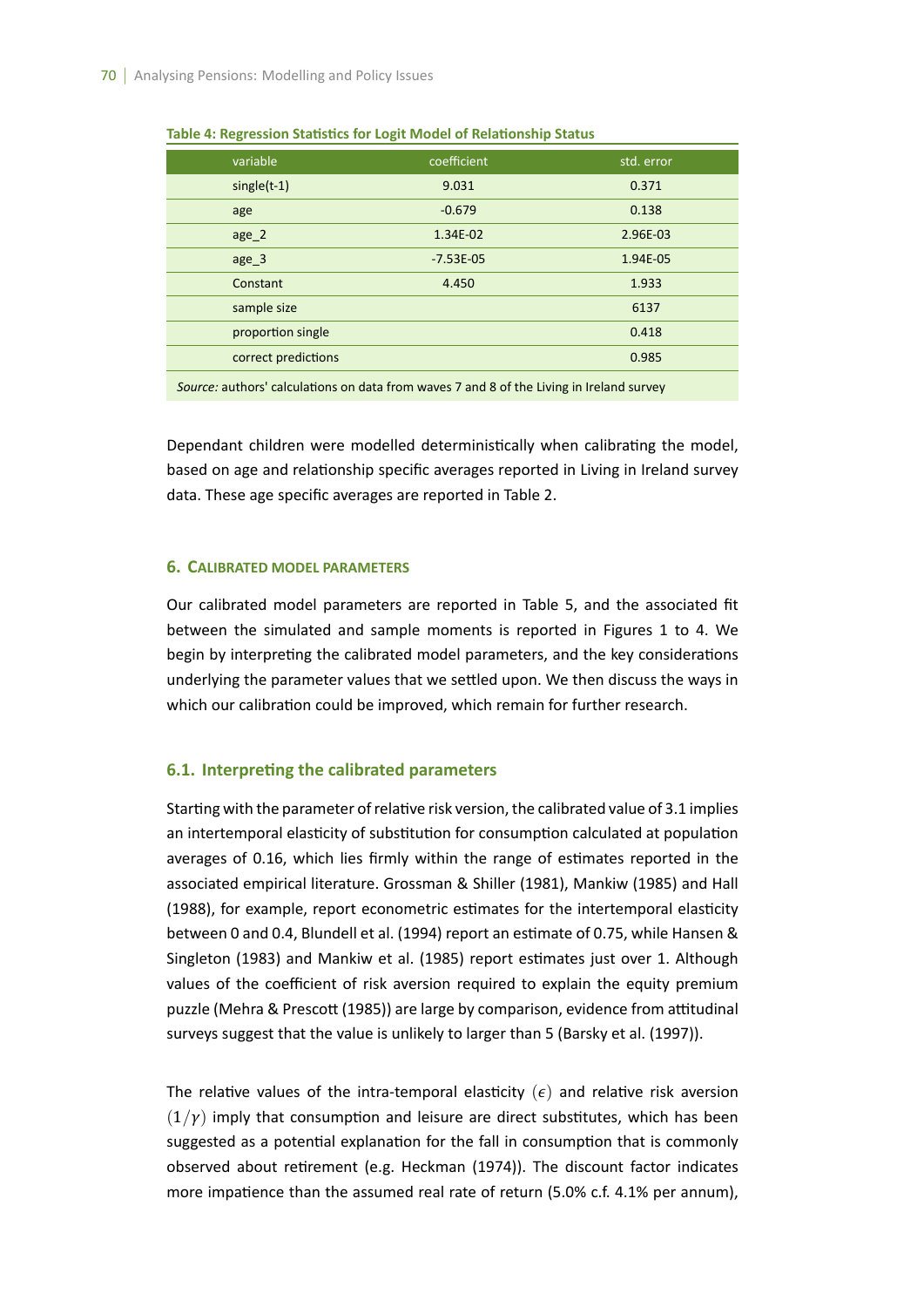and the utility price of leisure for singles and couples is in the region of 1.0 by construction.<sup>19</sup> The probability of a low wage offer is 20% at any age between 20 and 75 for single adults, and 1% for couples. These parameters appear to display a passable level of internal consistency, given the imperfect correlation associated with the likelihood of involuntary unemployment for a husband and wife.<sup>20</sup> The ratio of part-time to full-time hours of employment was set equal to the associated sample averages reported in SILC data, as defined in Table 1. In contrast, the ratio of parttime to full-time wages was reduced by one third, relative to the associated survey data, to dampen incentives to take up part-time employment.

Turning to the age specific model parameters reported in Table 5, the calibration produced experience effects that tend to decline with age, where the experience effects identified for singles exceed those for couples throughout the simulated working lifetime. This difference is most pronounced early in the simulated lifetime, where the population tends to be primarily comprised of singles adults: at age 20, a single adult who chooses to work full-time can expect to earn 25% more by age 21 than they would have done had they chosen not to work at all at age 20. This compares with a 2.5% expected wage premium for couples at age 20. This focus of experience effects early in the working lifetime is consistent with the use of an experience effect as a tool for motivating employment participation early in the simulated lifetime.

The parameters that describe the age dependent component of the intertemporal evolution of latent full-time wages are best interpreted taking account of the experience effects that are described in the preceding paragraph. For singles, these parameters imply positive wage growth of 6% per annum on average for individuals who work full-time between ages 20 and 40, relative to wage decline of 12% per annum for individuals who do not work – part-time employment falls between these two extremes. In contrast, full-time employment implies an approximately flat wage profile (in real terms) between ages 40 and 65, relative to real wage decline of 6% per annum in respect of non-employment. A similar profile is described for adult couples, subject to smaller experience effects. In the case of full-time employed couples, for example, average wage growth between ages 20 and 40 is 1% per annum, relative to an average wage decline of 1% where employment is not supplied. From age 65, wages tend to fall quite sharply for both singles and couples, even where full-time employment is maintained.

<sup>&</sup>lt;sup>19</sup> This is achieved by multiplying the equivalence scale by 550, to normalise equivalised consumption  $(c/\theta)$ .

<sup>&</sup>lt;sup>20</sup> If there is a 20% probability of any adult being unemployed, and the probability of employment is independent of spouse labour status, then there would be a 4% probability of both members of a couple being unemployment at the same time. The calibration is not sufficiently precise to distinguish between a 1% and 4% probability of unemployment.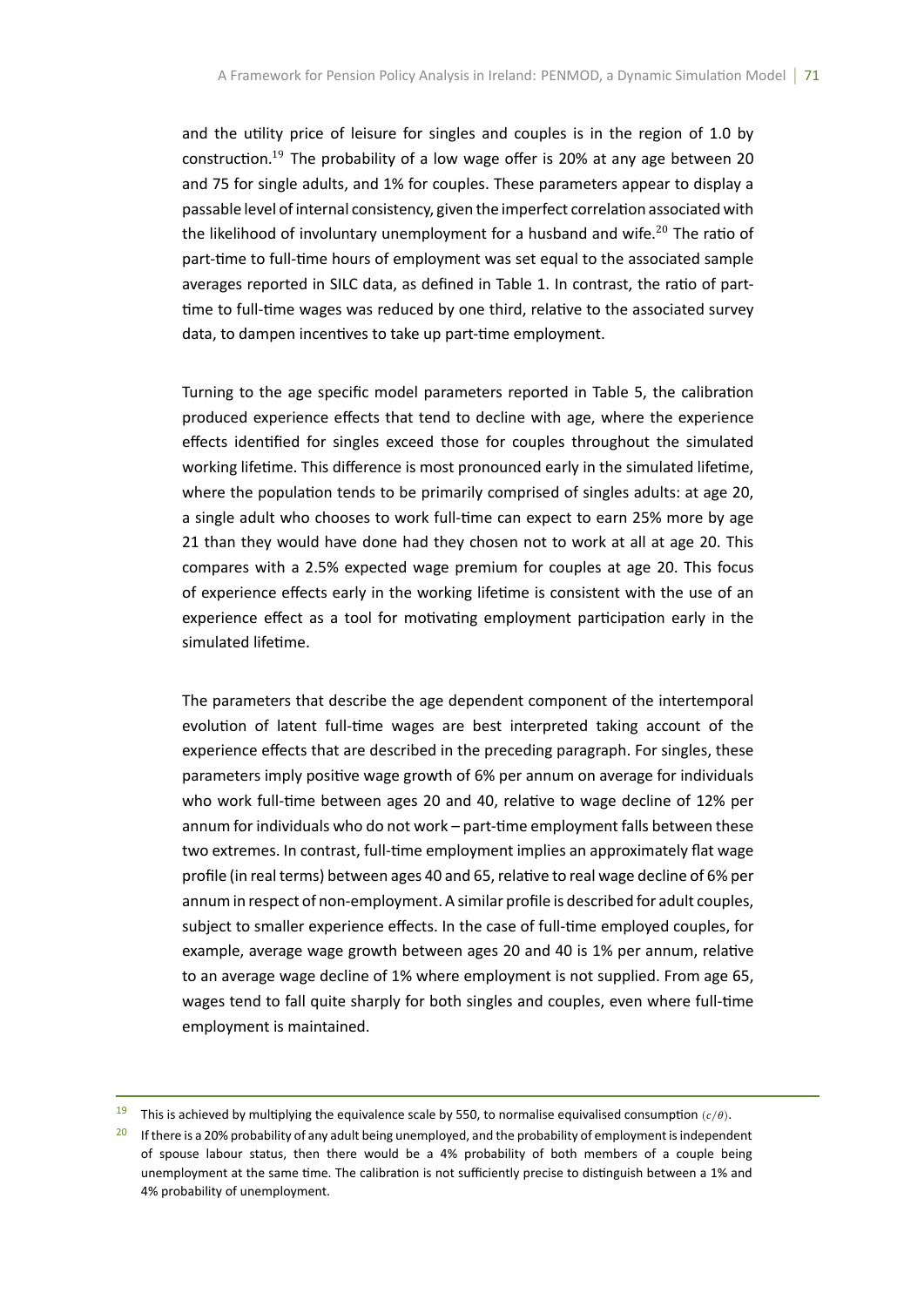|     |                         |                                  |         | <b>Preference Parameters</b> |     |         |                                      |         |                    |
|-----|-------------------------|----------------------------------|---------|------------------------------|-----|---------|--------------------------------------|---------|--------------------|
|     |                         | relative risk aversion (1/gamma) |         | 3.10                         |     |         | elasticity of substitution (epsilon) |         | 0.55               |
|     | discount factor (delta) |                                  |         | 0.95                         |     |         | utility price of leisure (alpha)     |         | $0.55*$<br>$1.7**$ |
|     |                         |                                  |         | <b>Wage Parameters</b>       |     |         |                                      |         |                    |
|     |                         | prob of low wage offer - singles |         | 0.20                         |     |         | part-time to full-time leisure cost  |         | 0.463              |
|     |                         | prob of low wage offer - couples |         | 0.01                         |     |         | part-time to full-time wage ratio    |         | 0.400              |
|     |                         |                                  |         | Age Specific Parameters      |     |         |                                      |         |                    |
|     |                         | trend income                     |         | experience effect            |     |         | trend income                         |         | experience effect  |
| age | singles                 | couples                          | singles | couples                      | age | singles | couples                              | singles | couples            |
| 20  | 1000.000                | 1000.000                         | 0.250   | 0.025                        | 48  | 34.514  | 662.168                              | 0.082   | 0.015              |
| 21  | 857.021                 | 1333.375                         | 0.244   | 0.025                        | 49  | 33.264  | 664.906                              | 0.076   | 0.014              |
| 22  | 781.609                 | 1547.855                         | 0.238   | 0.024                        | 50  | 32.015  | 685.152                              | 0.070   | 0.014              |
| 23  | 770.084                 | 1653.848                         | 0.232   | 0.024                        | 51  | 30.765  | 683.423                              | 0.064   | 0.013              |
| 24  | 729.782                 | 1603.066                         | 0.226   | 0.024                        | 52  | 29.515  | 687.220                              | 0.058   | 0.013              |
| 25  | 684.510                 | 1601.240                         | 0.220   | 0.023                        | 53  | 28.266  | 703.668                              | 0.052   | 0.013              |
| 26  | 628.312                 | 1590.876                         | 0.214   | 0.023                        | 54  | 27.016  | 681.389                              | 0.046   | 0.012              |
| 27  | 565.330                 | 1594.449                         | 0.208   | 0.022                        | 55  | 25.767  | 650.762                              | 0.040   | 0.012              |
| 28  | 494.661                 | 1650.370                         | 0.202   | 0.022                        | 56  | 24.517  | 636.596                              | 0.034   | 0.012              |
| 29  | 417.112                 | 1539.240                         | 0.196   | 0.022                        | 57  | 23.268  | 614.606                              | 0.028   | 0.011              |
| 30  | 358.136                 | 1446.184                         | 0.190   | 0.021                        | 58  | 22.018  | 581.439                              | 0.022   | 0.011              |
| 31  | 287.453                 | 1390.094                         | 0.184   | 0.021                        | 59  | 20.768  | 548.271                              | 0.016   | 0.010              |
| 32  | 240.418                 | 1298.615                         | 0.178   | 0.021                        | 60  | 19.519  | 515.103                              | 0.010   | 0.010              |
| 33  | 183.914                 | 1212.764                         | 0.172   | 0.020                        | 61  | 18.269  | 481.935                              | 0.010   | 0.010              |
| 34  | 147.897                 | 1142.045                         | 0.166   | 0.020                        | 62  | 17.020  | 448.767                              | 0.010   | 0.010              |
| 35  | 138.391                 | 1051.007                         | 0.160   | 0.019                        | 63  | 15.770  | 415.599                              | 0.010   | 0.010              |
| 36  | 117.694                 | 976.720                          | 0.154   | 0.019                        | 64  | 14.521  | 382.431                              | 0.010   | 0.010              |
| 37  | 104.831                 | 889.670                          | 0.148   | 0.019                        | 65  | 13.271  | 349.263                              | 0.010   | 0.010              |
| 38  | 93.217                  | 839.271                          | 0.142   | 0.018                        | 66  | 12.022  | 316.096                              | 0.010   | 0.010              |
| 39  | 78.333                  | 768.300                          | 0.136   | 0.018                        | 67  | 10.772  | 282.928                              | 0.010   | 0.010              |
| 40  | 67.889                  | 749.428                          | 0.130   | 0.018                        | 68  | 9.522   | 249.760                              | 0.010   | 0.010              |
| 41  | 62.398                  | 723.956                          | 0.124   | 0.017                        | 69  | 8.273   | 216.592                              | 0.010   | 0.010              |
| 42  | 54.896                  | 709.681                          | 0.118   | 0.017                        | 70  | 7.023   | 183.424                              | 0.010   | 0.010              |
| 43  | 51.315                  | 676.203                          | 0.112   | 0.016                        | 71  | 5.774   | 150.256                              | 0.010   | 0.010              |
| 44  | 50.139                  | 654.010                          | 0.106   | 0.016                        | 72  | 4.524   | 117.088                              | 0.010   | 0.010              |
| 45  | 44.813                  | 641.729                          | 0.100   | 0.016                        | 73  | 3.275   | 83.920                               | 0.010   | 0.010              |
| 46  | 37.013                  | 652.456                          | 0.094   | 0.015                        | 74  | 2.025   | 50.752                               | 0.010   | 0.010              |
| 47  | 35.763                  | 652.747                          | 0.088   | 0.015                        | 75  | 0.776   | 17.585                               | 0.010   | 0.010              |
|     | * singles; ** couples   |                                  |         |                              |     |         |                                      |         |                    |

#### **Table 5: Model Parameters Calibrated to Match Simulated to Sample Moments**

## **6.2. The match between simulated and sample moments**

We discuss the match obtained between the simulated and sample moments in the same order in which we conducted the model calibration, as described in Section 4.2. The top two panels of Figure 1 indicate that the model obtains a close match to the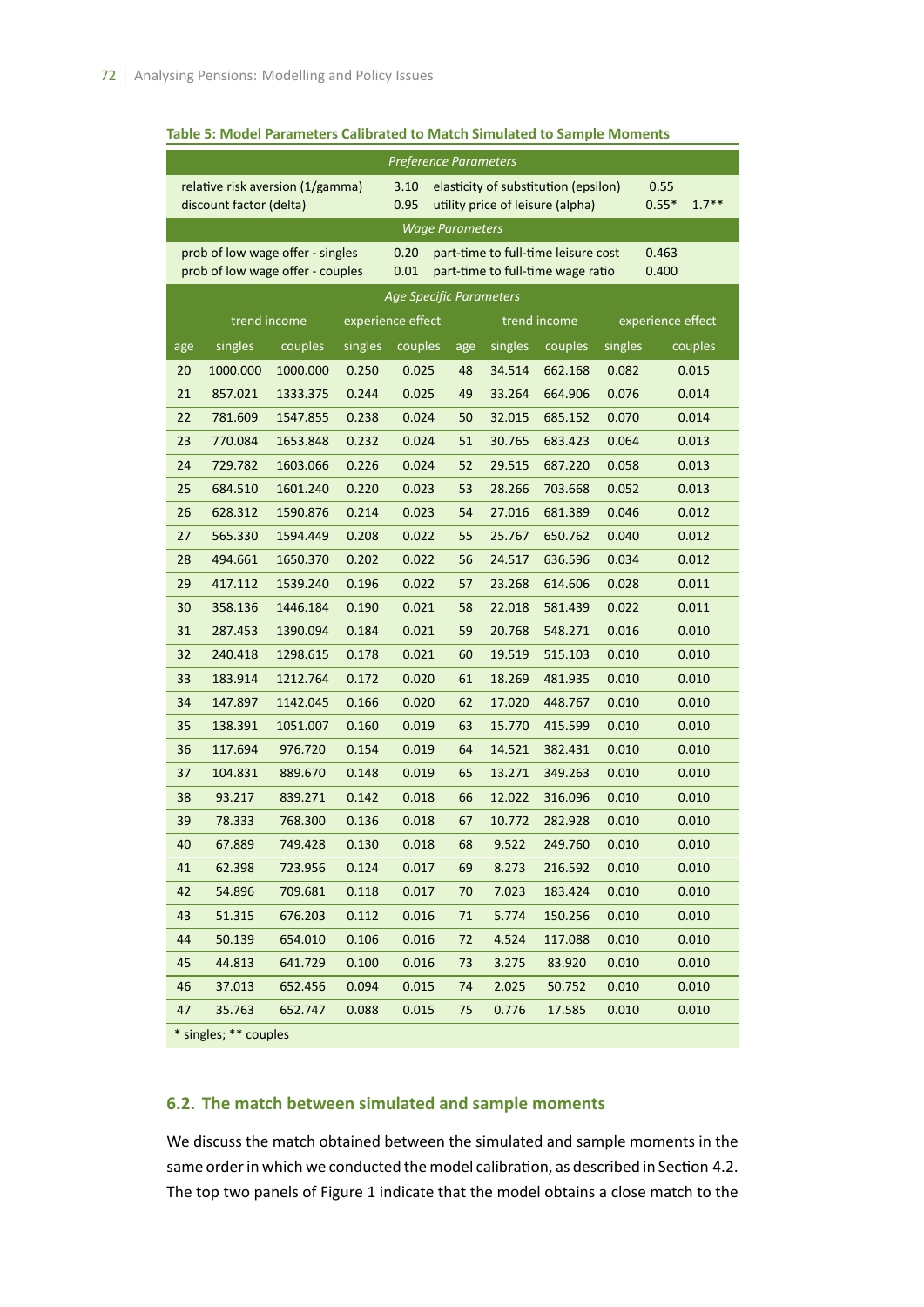age profiles described by survey data for the geometric mean of private non-property (employment) income, for both single adults and couples. Given the discussion provided in Section 4.2, it is reasonable to expect that this aspect of the calibration should obtain a close match to survey data, because the number of associated model parameters is exactly equal to the number of calibration moments. The most obvious anomaly is the jump up in the geometric mean of employment income that is evident for couples at age 65, which is the pensionable age considered for the calibration. This jump up is not generated for any household taken in isolation  $-$  indeed, as noted above, household full-time potential wages tend to fall late in the working lifetime – rather, the increase in the geometric mean of employment income later in the working lifetime reflects a mass departure from employment of lower wage households after they gain access to their accrued pension wealth. Although this jump up in the geometric mean of non-property income is not evident in the survey data, it is important not to overstate the importance of this disparity, as relatively few adults choose to be employed after pension age.



**Figure 1: Private Non-Property Income Profiles by Age** *−* **simulated versus sample moments**

This brings us neatly to the profiles for employment that are displayed in Figure 2, delaying for a moment discussion of the variances of employment income that are reported in the lower panels of Figure 1. The two panels of Figure 2 indicate that the model does a very good job of capturing observed rates of employment participation for both singles and couples, with the most substantial disparity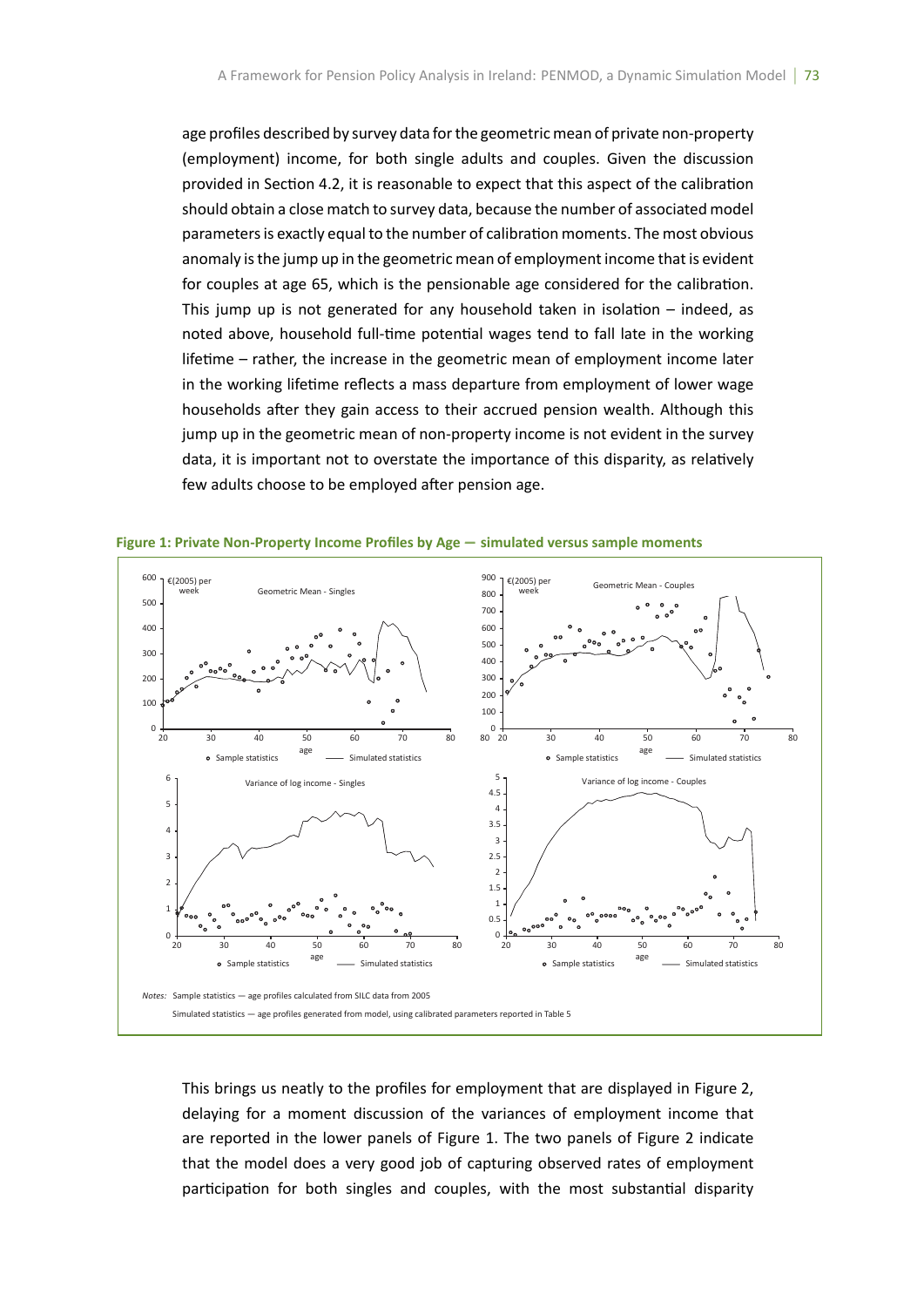between the simulated and sample statistics being the relatively high rates of fulltime employment observed among single adults between ages 35 and 45. This disparity is attributable to the application of taxes and benefits, as the simulation model assumes that single adults without children receive no benefits if they are in full-time employment, but can receive Jobseeker's Allowance if they work parttime. Single adults with no children and low full-time wage potentials can therefore significantly increase their disposable income by electing to work part-time. Single adults with children, however, are eligible to OPFP and Child Benefit irrespective of their employment status, and FIS if they work full-time, so that full-time employment obtains an unambiguous increase in disposable income when a single adult cares for at least one child. The balance between these countervailing incentives switches from part-time to full-time employment during peak child-rearing years.

Two important factors underly the close match between the simulation model and the data that is otherwise reported for employment statistics. First, it was necessary to assume that the wage earned from part-time employment returns a smaller fraction of the full-time wage that the population average statistics imply; without this assumption, the model tended to generate too much part-time employment, relative to the incidence described by the associated sample statistics. A possible explanation for this is that the sample data are affected by selection effects, so that those who take up full-time employment tend to have poorer options if they were to work part-time than current part-time works, and vice versa for current part-time employees. Indeed, qualitative data give some credence to this view. Fagan (2003), for example, reports that approximately 1 in 5 employed people in Europe work fulltime when they would prefer to work part-time. The reasons most commonly given for the mis-match include the perception that it would not be possible to do a desired job part-time, that part-time employment is not offered by a desired employer, and that it would damage career prospects.

The second factor underlying the match obtained between the model and sample moments of employment is the allowance for an experience effect on future prospects for the latent full-time wage. In the absence of this experience effect, the model tended to generate too little employment participation at the outset of the working lifetime, as is common in the associated literature. Low (2005) points out that a casual inspection of the data shows that young workers tend to command a low wage but have high participation rates, whereas older workers have a higher wage but lower participation rates. It is difficult to reconcile these stylised facts with an intertemporal model of labour supply in which the age-earnings profile is deterministic. Both Low (2005) and French (2005) suggest that a possible explanation for the apparent inconsistency is the self-insurance motive where incomes are stochastic. Individuals work hard when young to accumulate assets, which insure them against wage uncertainty in later life. Yet the careful simulations of Low (2005)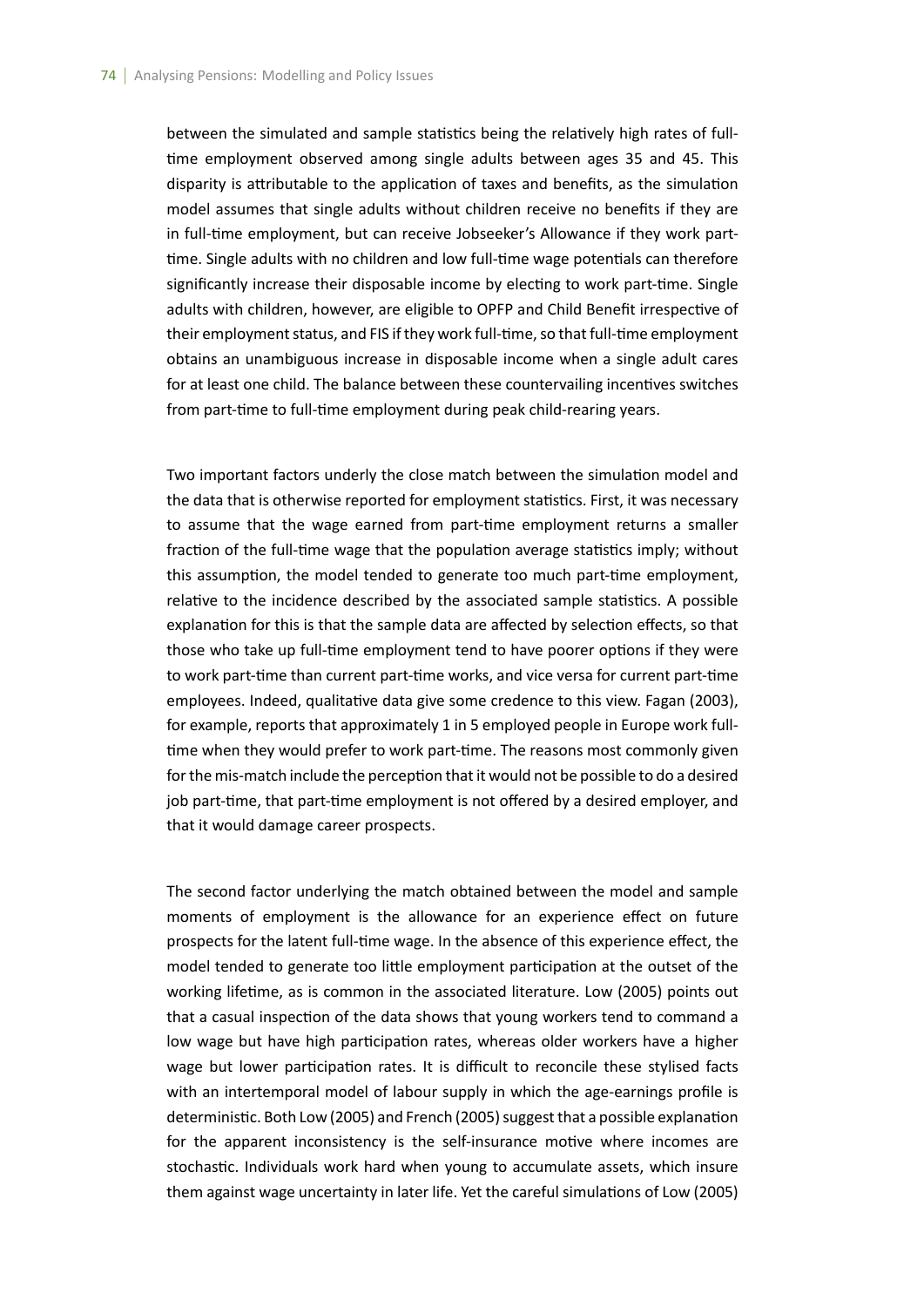suggest that this motive can only partially reconcile a life-cycle model with survey data. We find the same applies here.

One other anomaly that does present itself in Figure 2 is the jump up in the proportions of adults choosing not to be employed at age 65 (pension age), which is particularly evident for couple households, and not as evident in the associated survey data. In this regard, it is important to note that the model assumes that all households access their pension wealth at age 65. In practice, however, many pension schemes make provisions for both early and late retirement, so that the impact of pension eligibility tends to be concentrated in the simulation model in a way that it is not in the survey data.

As noted in Section 4.2, the age profiles for the geometric means of consumption generated by the model were amended by adjusting the discount rate  $\delta$  and the parameter of relative risk aversion  $1/y$ . Increasing the former of these tends to tilt the consumption profile up with age, and increasing the latter depresses consumption early in the working lifetime (when prospective wage uncertainty is high), and raises consumption toward the end of the working lifetime (as prospective wage uncertainty declines). The top two panels of Figure 3 indicate that the model broadly matches the sample moments for geometric mean consumption by age calculated from survey data. For singles, the sample moments suggest that the age profile of consumption starts out flat, and then falls away in retirement; and for couples, it rises to a discrete peak about age 50. We focused most of our effort here in trying to capture the peak at age 50 described for couples by the sample moments, achieved by increasing both  $\delta$  and  $1/\gamma$ . Our scope for increasing  $\delta$  was limited by our desire not to obtain monotonically increasing consumption profiles with age; in relation to relative risk aversion we were also limited by what is considered 'reasonable' by the wider empirical literature. We return to alternatives that might help to improve this aspect of the calibration below.

The final set of moments considered for the calibration were the age specific measures of the variance of log employment income and log consumption, which are reported respectively in the lower halves of Figures 1 and 3. Note that the same set of parameters were adjusted to match the simulation model to these two separate series of sample statistics; the parameters controlling the variance of (log) latent fulltime wages. The lower panels of Figures 1 and 3 indicate that it was not possible to match to both the variances described for employment income and the variances of consumption at the same time. We consequently opted to focus primarily upon the variances for consumption, bearing in mind that these have the most important bearing on household saving and welfare. Hence, while the model substantially overstates age specific variances of employment income described by survey data, it broadly matches variances for household consumption.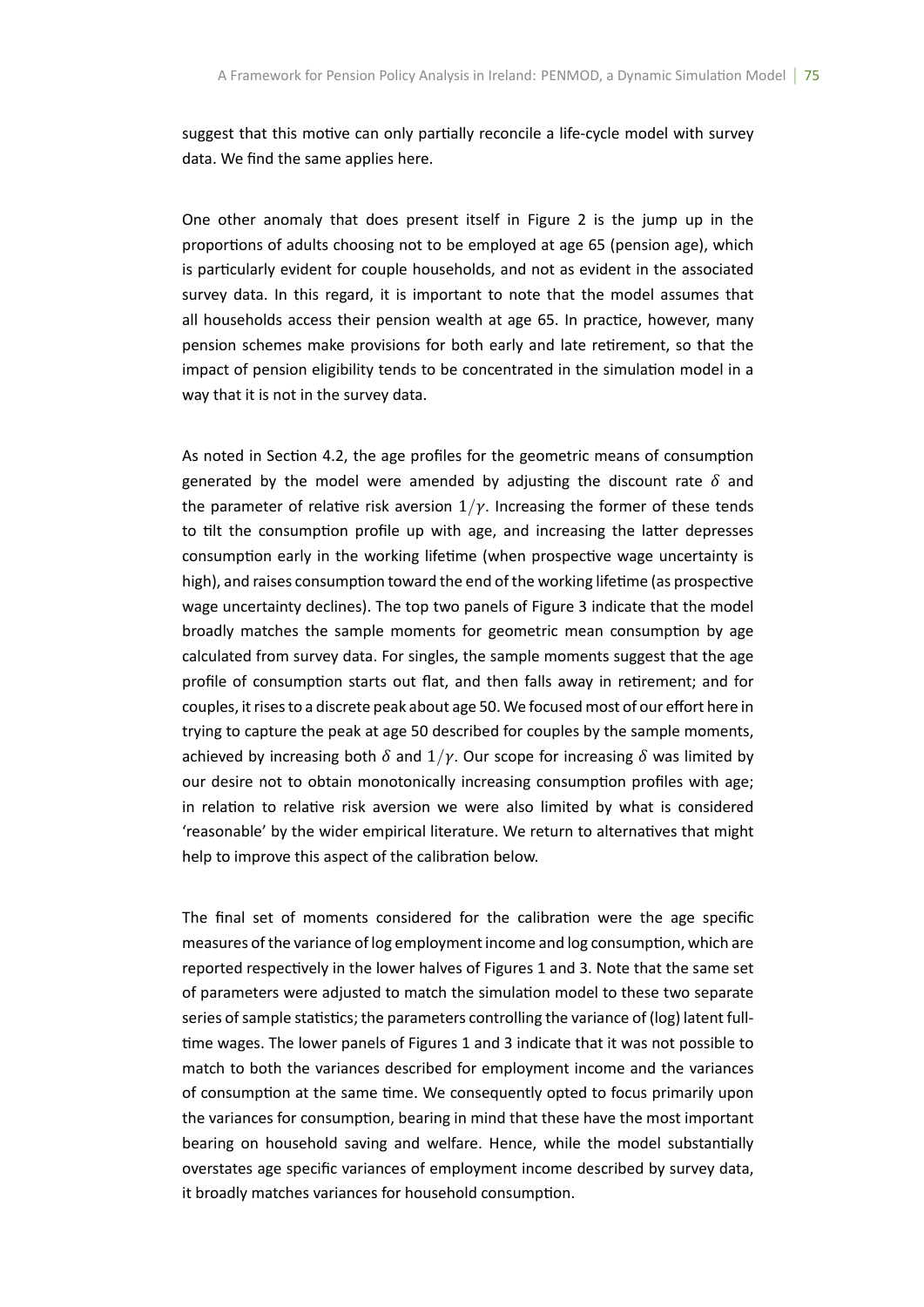





**Figure 3: ConsumpƟon Profiles by Age** *−* **simulated versus survey data**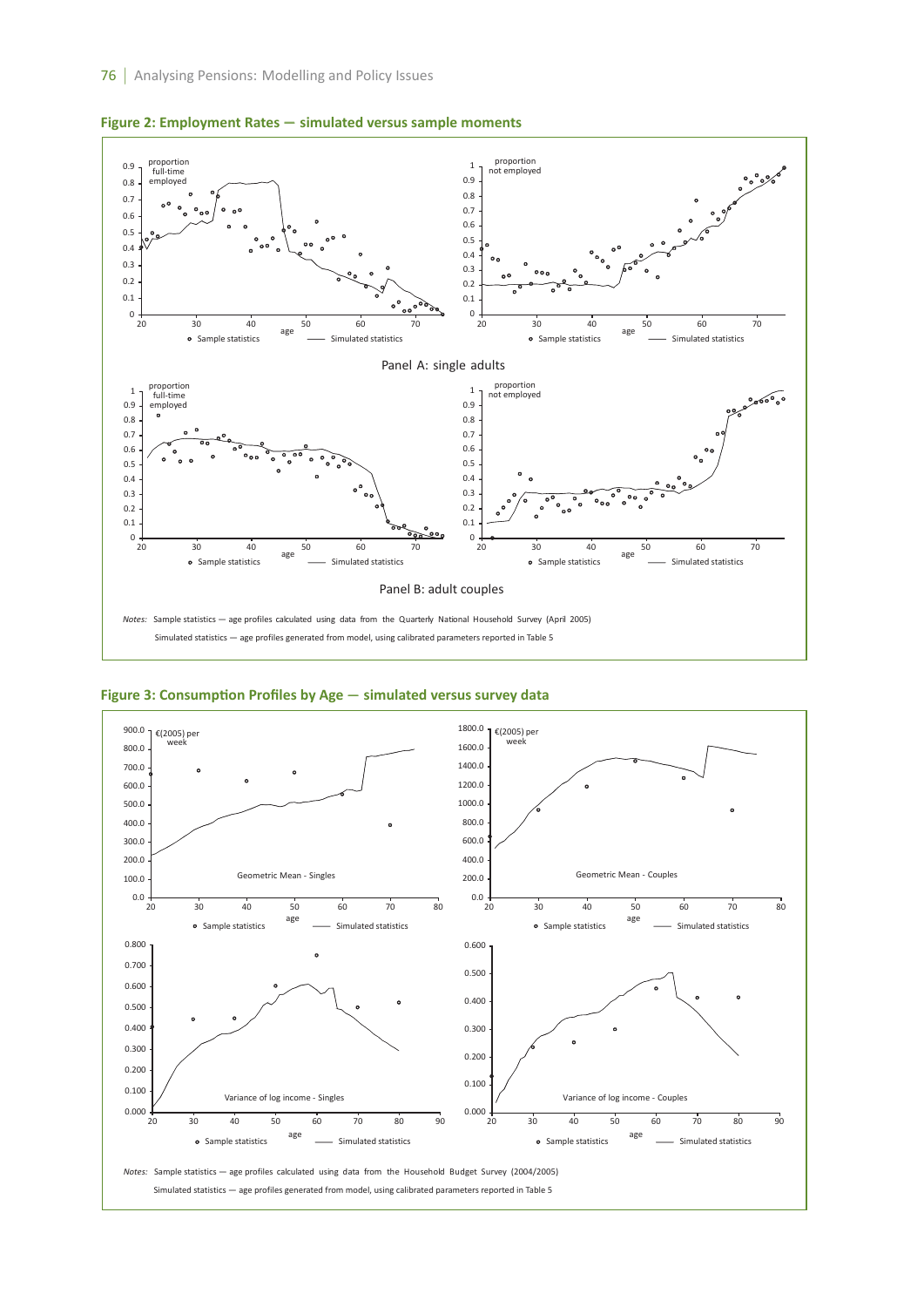#### **6.3. Improving the model fit**

Three aspects of the model calibration that is reported above appear to warrant further attention. First, the model obtains a very approximate fit to the profile of age specific geometric means for consumption. Second, the model fails to capture the variances of employment income and consumption simultaneously  $-$  we can calibrate it only to one or the other of these two sets of statistics. And third, the model generates discrete shocks to labour supply and employment income about the assumed pension age that are not evident in survey data. The last of these appears to be the most straightforward to address, and least concerning of the three; this disparity is likely to disappear after allowance is made for the more flexible timing of pension dispersals that is often possible in practice. We consequently devote the remainder of this section to discussing the other two concerns that are noted above.

The relationship between employment income and disposable income generated by the model has a strong bearing upon the mismatch between the simulated and sample moments for consumption. Consider, for example, the associated statistics for disposable income that are reported in Figure 4. First, it is encouraging to note that the simulated and sample geometric means are closely aligned to state pension age, suggesting that the way that we have described the tax and benefits function during the working lifetime provides a decent reflection of the practical reality. Two key discrepancies do, however, emerge. First, although a close match is obtained to the geometric means of employment income and disposable income, the variances associated with these two distributions suggest that the model tax function produces greater redistribution than is achieved in practice. And secondly, there is a substantial jump up in disposable income generated by the simulation model at pension age that is not displayed by the sample data. These two disparities between the model and the survey data are clearly consistent with the disparities reported above for consumption, suggesting that a common set of distortional factors is responsible for both.

Disposable income in the model is comprised of employment income, property income, and the influence of taxes and benefits. As the disparity between the dispersion of employment and disposable income is large throughout the simulated lifetime – irrespective of the temporal aspect of property income accrual – the associated departure of the model from the statistical record is likely attributable to the application of taxes and benefits. Indeed, there is good reason to suppose that this is true, given that the stylised nature of the simulation model is illadapted to providing a comprehensive description of the Irish tax and benefits system. At the most basic level, the model does not include a very wide range of population characteristics that have an important bearing on the transfer payments to which individuals are eligible in practice. These characteristics include sickness, injury, disability, and the number and age of dependant children in a household.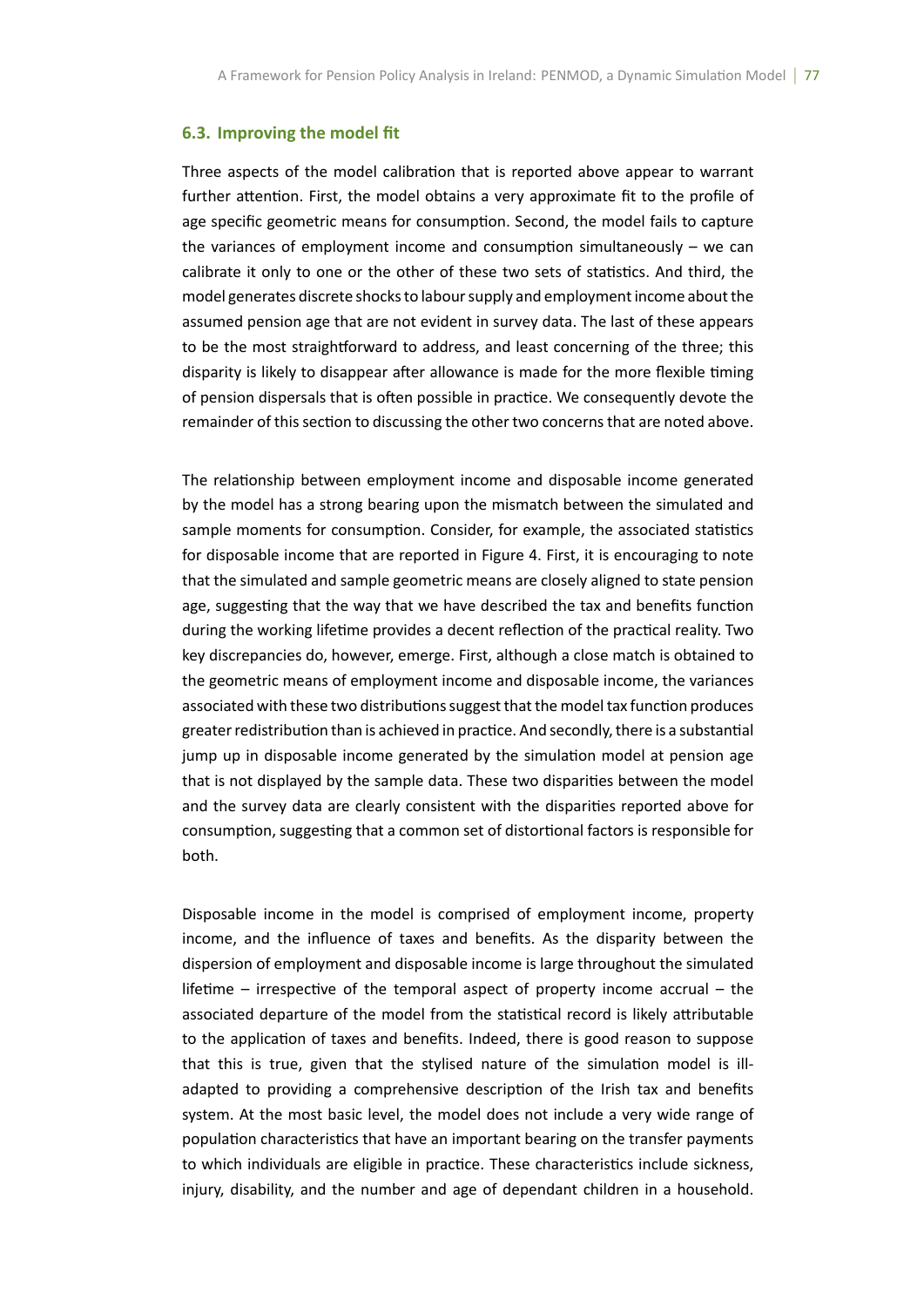Furthermore, the focus of the model on annual time increments means that it is not possible to capture heterogeneity that depends on shorter time intervals, such as part year unemployment and so on. Hence, it is to be expected that this population heterogeneity that is unaccounted for in the model should result in greater homogeneity of disposable income than is observed in practice. Addressing this disparity in a way that is computationally feasible is an issue that remains for further research.

In relation to the spike up in disposable income that is generated by the simulation model at pension age, some progress may be made by allowing for the more flexible terms of pension fund dispersals, as discussed in the preceding subsection. Yet, the scale of the jump in disposable income suggests that the model is also generating excessive saving through pension assets (which produce an annuity income stream from retirement). We intend to explore how the model matches to pension fund participation in future work.



**Figure 4: Disposable Income Profiles by Age** *−* **simulated versus sample moments**

## **7. EXPLORING POLICY ISSUES**

The model has been constructed in such a way as to allow a range of pension policy issues to be analysed. These include the introduction of mandatory DC pensions, changes in the indexation of State pensions, changes in the State pension age,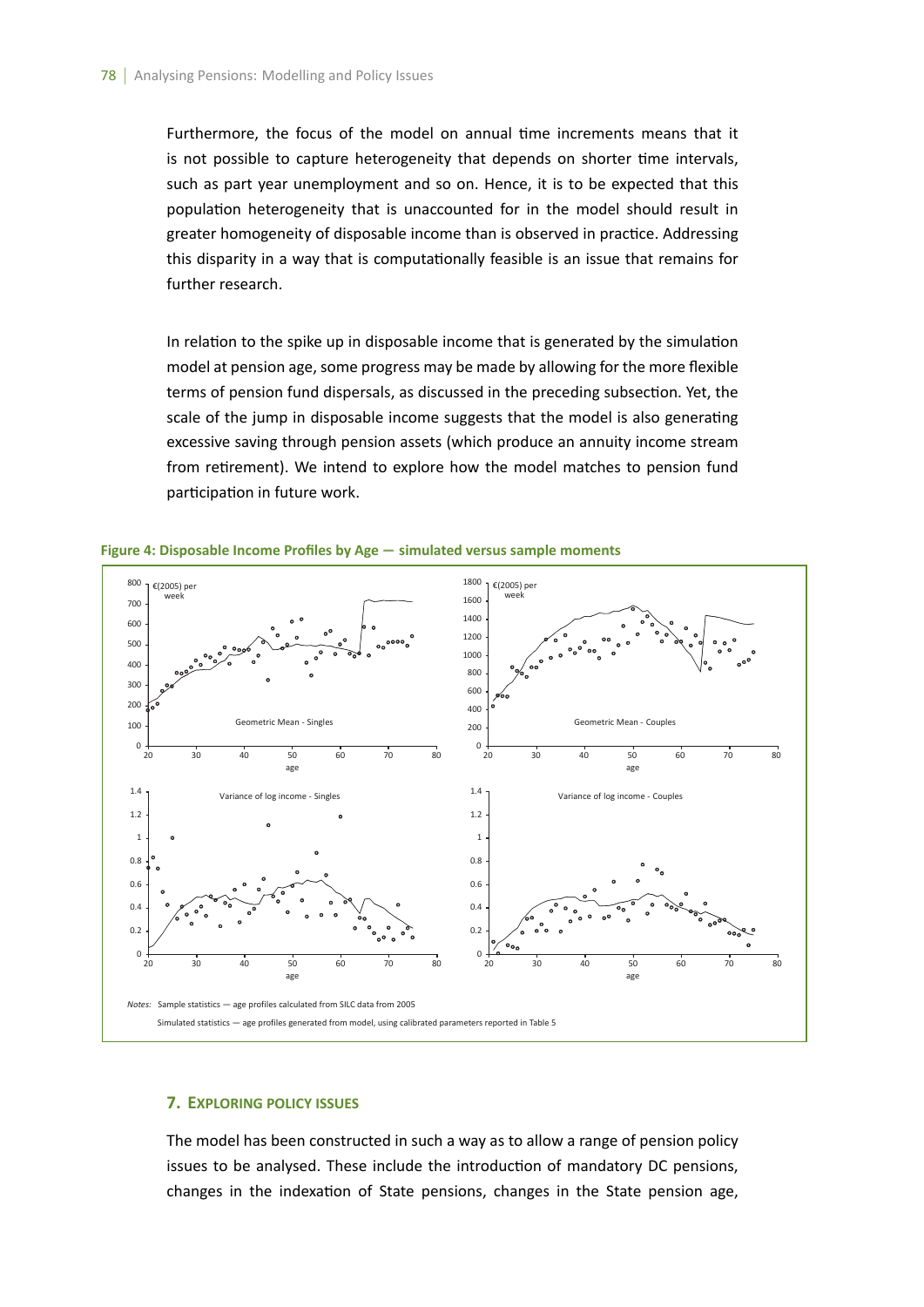and changes in the level of State pension benefits. In this section we illustrate the application of the model by exploring trade-offs between changes in the level of State pension benefits and changes in the age at which the State pension becomes payable. Increases in the State pension age are widely viewed as a potential element of a strategy to cope with the demands of demographic ageing. If State Pension Age does not rise to some extent in response to longer life expectancies, fiscal constraints will imply that State pension benefits will be lower than if pension ages do adjust to life expectancy increases.

The model allows this trade off to be identified more precisely, taking account of economic responses to the changed incentives which arise from differing combinations of the level of benefit and the age at which the State Pension becomes payable. Here, we focus on the aggregate impact of a "grid" of policy choices. It should be emphasised that none of these should be regarded as a policy proposal or recommendation. The purpose of this approach is to identify what implications different combinations of benefit levels and State Pension Age have for the exchequer and for society. The level of the State pension payment is allowed to vary between a high of  $\in$  230 per week – close to the current, 2011 values – and a low of about  $\epsilon$  170 per week. This "low" figure is about 5% below the value of the State Pension in 2005, the data year, which is taken as the "base case" for the analysis, and about 25% below the "high" value.

Until recently, the State Pension Age had been set at  $66 -$  but with a special "retirement" or "transitional" pension available at age 65, making 65 the effective age at which a State Pension could be obtained. Under legislation implementing aspects of the National Pensions Framework, the State Pension Age is set to rise to 66 in 2014, to 67 in 2021 and to 68 in 2028. Given these pending changes in State Pension Age, we explore combinations of different benefit levels with a State Pension Age between 65 and 68.

The implications of differing combinations of State Pension Age and pension payment levels for the government's budget, for net private saving, for consumption and for employment are set out in Tables 6 to 9 below. It should be noted that the model is geared towards generating the long-term implications of a policy change, and the statistics reported here provide only a qualitative indication of short run incentive effects.

Looking first at the impact on the net budgetary position of the government (Table 6), we see that the net tax take increases with state pension age, and decreases with the generosity the SCP. Increasing state pension age by a year raises the net tax intake by between  $\in$  180m and  $\in$  255m per year. The higher are benefit levels, the greater the saving from an increase in the State Pension Age.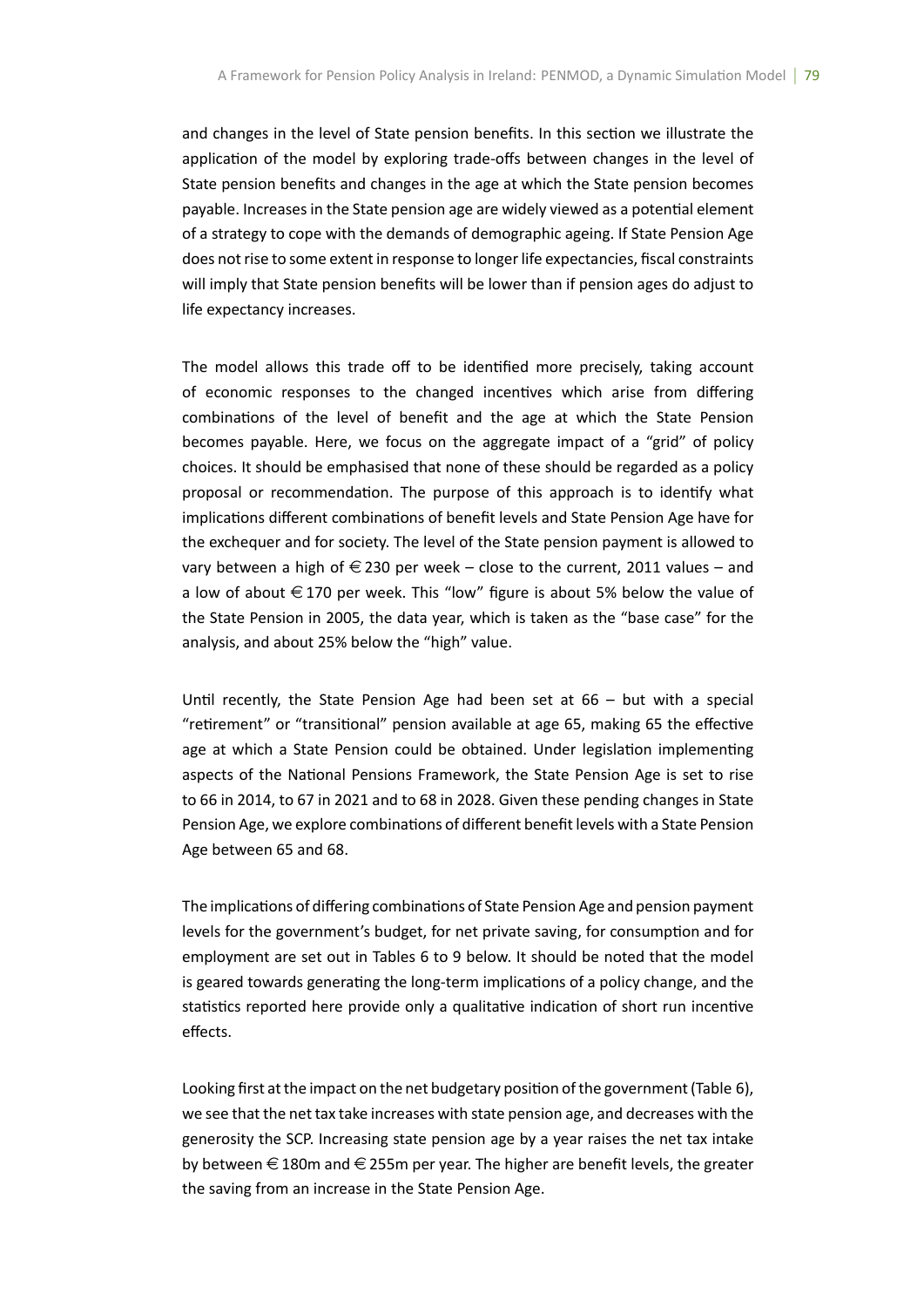| 66<br>363.5 | 67<br>559.0 | 68                                                    |
|-------------|-------------|-------------------------------------------------------|
|             |             |                                                       |
|             |             | 743.8                                                 |
| 33.3        | 251.8       | 459.7                                                 |
| $-177.0$    | 59.1        | 287.6                                                 |
| $-381.3$    | $-127.1$    | 115.8                                                 |
|             |             | Nata: Base simulation assumes State Dension Age of CE |

Table 6: Impact on Net Government Budget, Relative to Base Policy Scenario (Euro millions, **2005 prices, per annum)**

*Note:* Base simulation assumes State Pension Age of 65 *Note:* and value of contributory pension of 180 per week

Table 7: Impact on Consumption, Relative to Base Policy Scenario (Euro millions, 2005 **prices, per annum)**

| value of State Contributory                                                                                |          |          | <b>State Pension Age</b> |          |
|------------------------------------------------------------------------------------------------------------|----------|----------|--------------------------|----------|
| Pension ( $\in$ per week)                                                                                  | 65       | 66       | 67                       | 68       |
| 170                                                                                                        | $-139.2$ | $-301.2$ | $-457.6$                 | $-610.0$ |
| 190                                                                                                        | 139.7    | $-36.8$  | $-208.7$                 | $-381.0$ |
| 210                                                                                                        | 428.0    | 216.1    | 29.7                     | $-155.3$ |
| 230                                                                                                        | 686.6    | 469.0    | 268.1                    | 68.2     |
| Note: Base simulation assumes State Pension Age of 65<br>and value of contributory pension of 180 per week |          |          |                          |          |

Increasing the payment rate of the SCP by  $\in$  10 per week leads to a net increase in exchequer costs of between  $\in$  85m and  $\in$  180m per year. The cost increase is naturally lower when the State Pension Age is higher; an equal-valued increase in benefit also turns out to be less expensive, in terms of exchequer cost, at higher levels of benefit.

The broad import of these findings is that, in a steady state situation, a given budgetary envelope for pensions can be compatible with a high pension age and a low payment rate, or a higher payment rate with a low pension age.. For example, a rise from the base case (2005 levels) of  $\in$  180 per week to  $\in$  190 per week, combined with an increase in the pension age from 65 to 66, would be broadly neutral for the Exchequer. Thus, raising the pension age by a single year is compatible a higher payment level in a budgetary neutral policy change – or can allow the maintenance of existing levels when public finances are under sustained short and medium term pressure.

Comparing Tables 6 and 7 reveals that the impact of the considered policy counterfactuals on aggregate domestic consumption is an inverted relation of the impact on the government budget. Hence, increased government saving can be interpreted as a form of enforced private saving, and vice versa, an observation that is particularly evident in wake of the 2008 financial crisis.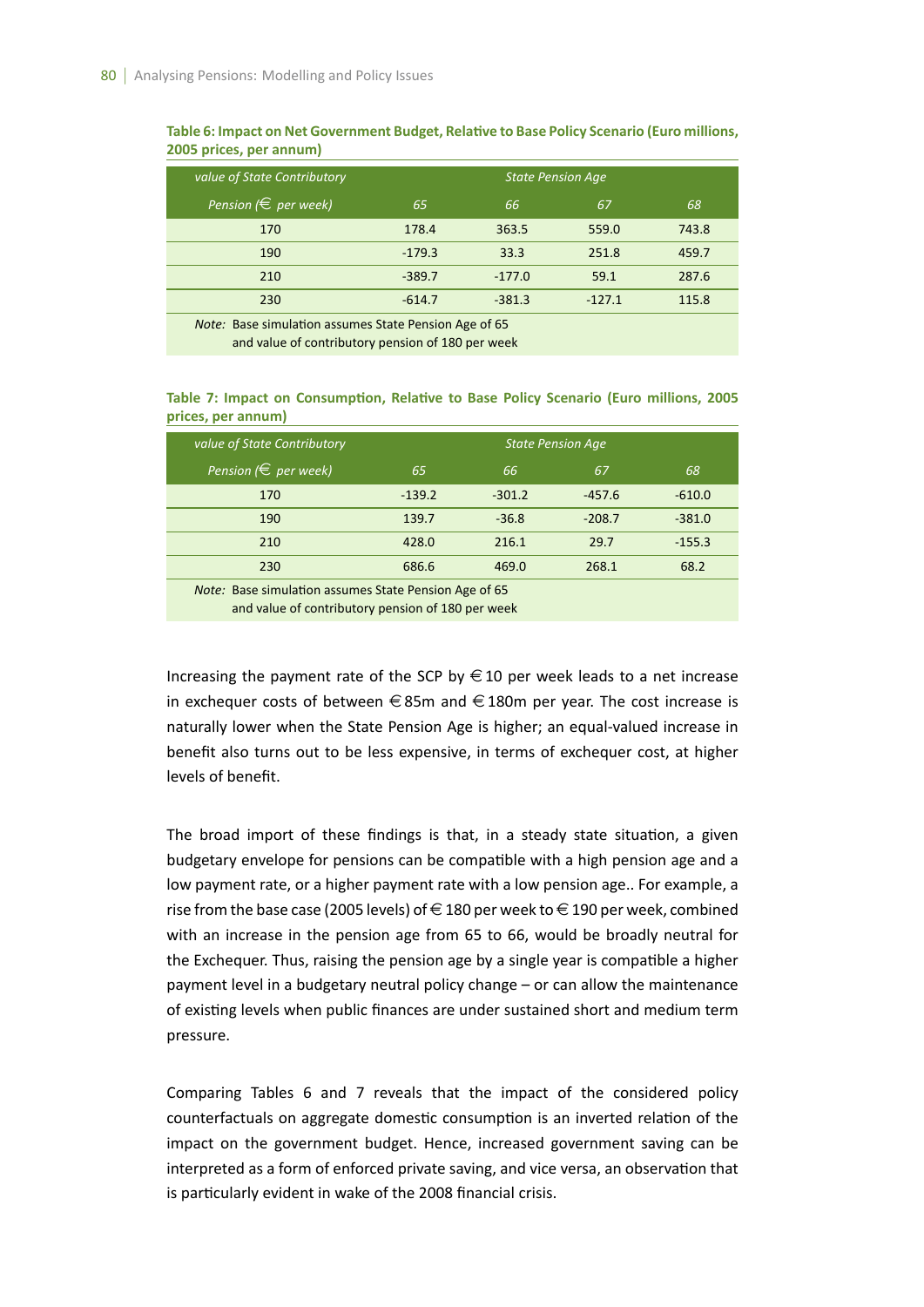The effects on aggregate labour supply of the policy counterfactuals, reported in Table 8, have the expected signs, indicating increased employment as the generosity of state pensions is reduced, and as the state pension age is increased. It is noteworthy that the (long-run) effects on the duration of the working lifetime of increasing state pension age that are projected by the model are much smaller than is commonly assumed in the policy debate. The duration of the working lifetime is projected to increase by between 0.1 and 0.2 years for each year that state pension age is increased, with the effect rising with the generosity of state pensions. This is in contrast to the common assumption that a one year increase in state penion age will lead to an equivalent shift in labour market exit rates (implying an equivalent increase in the average duration of the working lifetime). $^{21}$ 

An important factor underlying this result is that it reflects a long-run effect in which individuals are considered to foresee the higher state pension age from the beginning of their working lifetimes, and adapt their savings behaviour to accommodate the change (returned to below). This highlights the capacity of a dynamic model to reveal trade-offs in behaviour that might not be obvious at first glance, and to provide some quantitative detail around those trade-offs. When interpreting this interesting result, however, a number of additional factors should also be borne in mind:

- 1. The model does not account for the "signal" effect that the state pension age may have on individual expectations and planning in practice.
- 2. The model is calibrated to declining wages later in the working lifetime, and this decline is projected on current work profiles, so that these profiles may feed indirectly into work incentives in the policy counterfactual. We have attempted to control for this type of effect, both in the general approach to calibration (which is designed to take endogenous account of selection effects), and by imposing smooth age trends from reasonably early on in the working lifetime (age 45 for singles and 55 for couples).
- 3. The employment profiles of singles, in parƟcular, do not respond very strongly to the policy environment.

The sensitivity of the model-based results shown here needs to be tested using alternative assumptions about the formation of decisions on retirement, and how they may be influenced by increases in State Pension Age (SPA). There are, however, a number of considerations that argue against the simple assumption that average

In an assessment of the impacts of pension reforms enacted in the UK in 2011, for example, the Department for Work and Pensions assumed that the announcement of a one year increase in the state pension age of men would "increase the age at which males would exit the labour market from age 55 onwards; for instance, a 66 year-old man would adopt the exit rate from the labour market currently adopted by a 65-year old" Department for Work & Pensions (2011), p. 11, paragraph 28.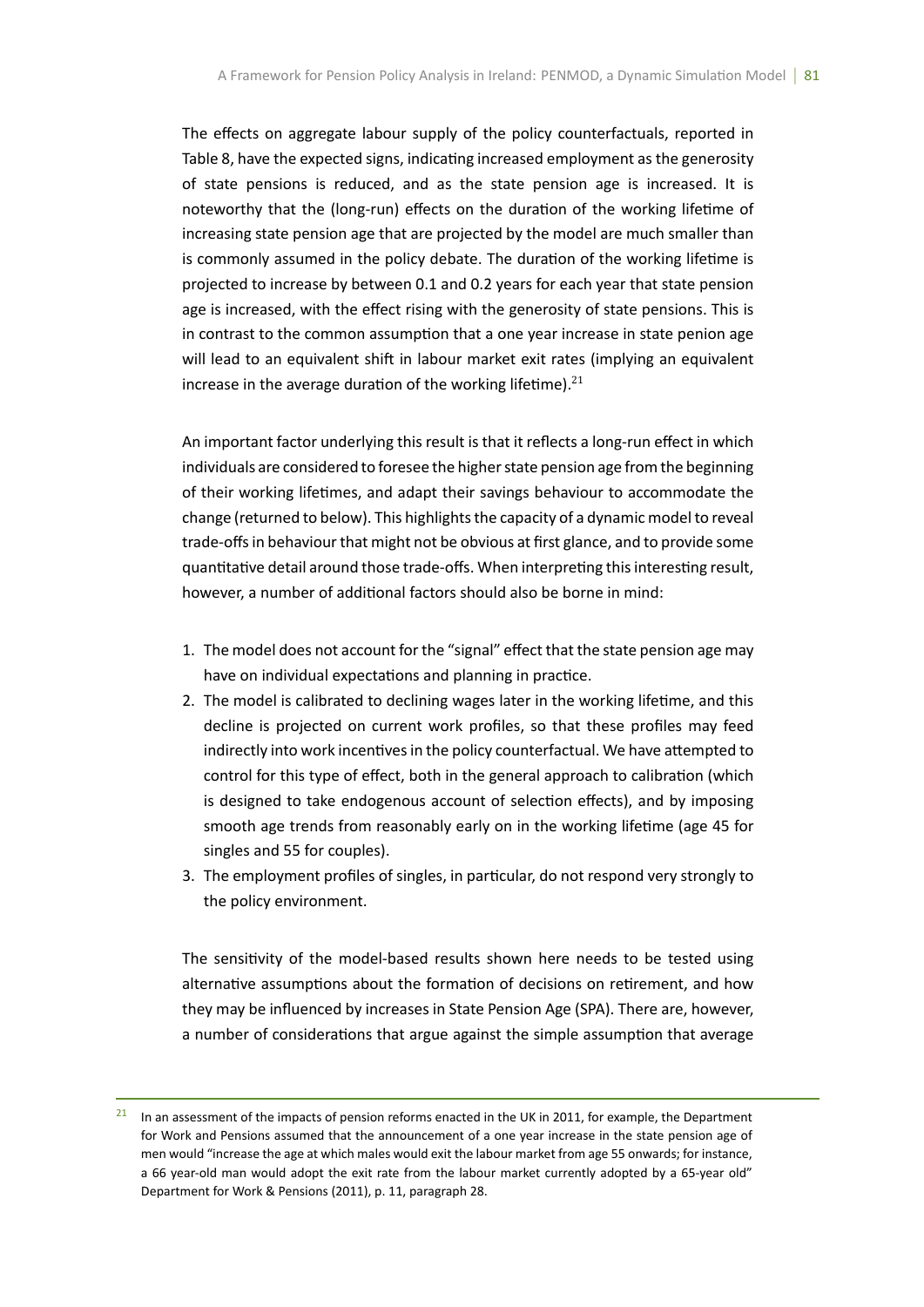retirement ages will increase 1 for 1 with increases in SPA. Such considerations include:

- 1. If labour market productivity and/or wages tend to decline later in life.
- 2. If the desire and/or capacity to undertake work tends to decline later in life.
- 3. If the system of private (personal and occupational) pensions and alternative retirement saving vehicles provide sufficient funds to meet the expenditure needs of individuals later in life, and may be drawn upon prior to state pension age.

In the long run, these considerations suggest that the burden of an increase in state pension age is likely to be shared between lower consumption and decreased leisure.

| value of State Contributory                                  |         | <b>State Pension Age</b> |      |      |
|--------------------------------------------------------------|---------|--------------------------|------|------|
| Pension ( $\in$ per week)                                    | 65      | 66                       | 67   | 68   |
| 170                                                          | 0.09    | 0.22                     | 0.37 | 0.50 |
| 190                                                          | $-0.09$ | 0.07                     | 0.24 | 0.40 |
| 210                                                          | $-0.25$ | $-0.06$                  | 0.13 | 0.30 |
| 230                                                          | $-0.35$ | $-0.16$                  | 0.05 | 0.25 |
| <i>Note:</i> Base simulation assumes State Pension Age of 65 |         |                          |      |      |
| and value of contributory pension of 180 per week            |         |                          |      |      |

**Table 8: Impact on Employment, Relative to Base Policy Scenario (average years)** 

## Table 9: Impact on Net Private Saving, Relative to Base Policy Scenario (Euro billions, 2005 **prices)**

| value of State Contributory |         | State Pension Age |         |         |
|-----------------------------|---------|-------------------|---------|---------|
| Pension ( $\in$ per week)   | 65      | 66                | 67      | 68      |
| 170                         | 3.9     | 3.1               | 1.7     | 1.0     |
| 190                         | $-4.2$  | $-4.7$            | $-5.6$  | $-6.9$  |
| 210                         | $-11.2$ | $-12.4$           | $-13.5$ | $-14.8$ |
| 230                         | $-18.6$ | $-19.2$           | $-20.4$ | $-22.2$ |

*Note:* Base simulation assumes State Pension Age of 65 and value of contributory pension of 180 per week

Private savings responses to the policy counterfactuals (Table 9) are the product of two considerations:

- 1. The need for private saving is reduced by increases in the generosity of state retirement benefits; in this case state benefits act as a substitute for private saving.
- 2. The need for private saving is reduced as the age of retirement increases.

These considerations work in opposite directions when increases in state pension age are coupled with higher benefits. Changes in the State Pension Age operate at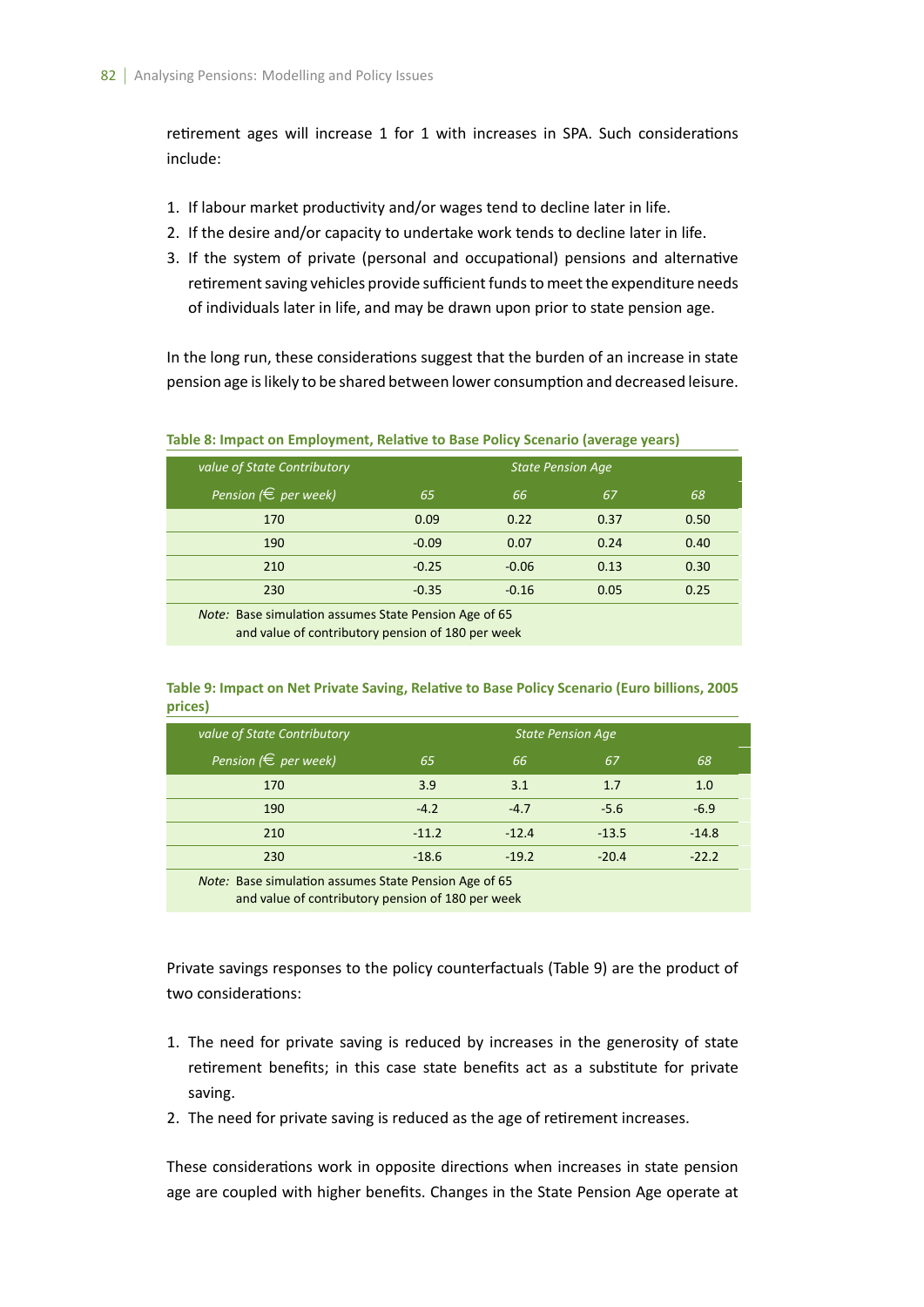the margin, while changes in levels of benefit affect all pensioners. As a result, the latter effect tends to dominate.

#### **8. CONCLUSION**

In this paper we describe how the National Institute's NIBAX model – a model well suited to the analysis of issues regarding household savings, including pensions, labour supply and asset allocation  $-$  has been adapted and calibrated to Irish circumstances. The model is an advanced tool, which has been tried and tested both in the policy sphere (in work for the UK Revenue authorities) and in toplevel academic journals. Given the large infrastructural investment in building such models, adaptation via calibration represents a promising way of making this analytical approach available to a wider policy context.

Dynamic microsimulation models are essential in tracing the impact of changes in pension policy over the life course. The nature of these models is quite different from the more familiar static tax benefit models. The need to model decisions over an individual's lifetime means that the characterisation of the policy and labour market environment needs to be much more streamlined than in simpler "snapshot" or cross-secƟon analyses.

The data and methods used to calibrate the model to Irish circumstances have been described, and the strategic simplifications used in characterising the tax and welfare systems, pension regimes and the labour market have been outlined. Calibration results indicate that the model does now capture many key features of the Irish system, including the patterns of labour market participation and of wage income over the life-course.

A brief policy analysis suggests that increasing the state retirement age in absence of other labour market reforms may deliver a smaller improvement in the government budget than is commonly assumed in the contemporary policy literature. Although the significance of this finding is difficult to overstate in the current policy environment, the analysis reported here only touches upon the subjects of study that are made possible by the model. We look forward to expanding upon this analysis in future work. One of the priorities for future analysis is the impact of changes in the tax treatment of superannuation contributions, along the lines proposed in the National Pensions Framework (Department of Social and Family Affairs, 2010). Analysis using the present model can help to examine the potential impact of such changes on pension coverage at different income levels, taking into account the ways in which both age and income tend to influence decisions regarding pensions.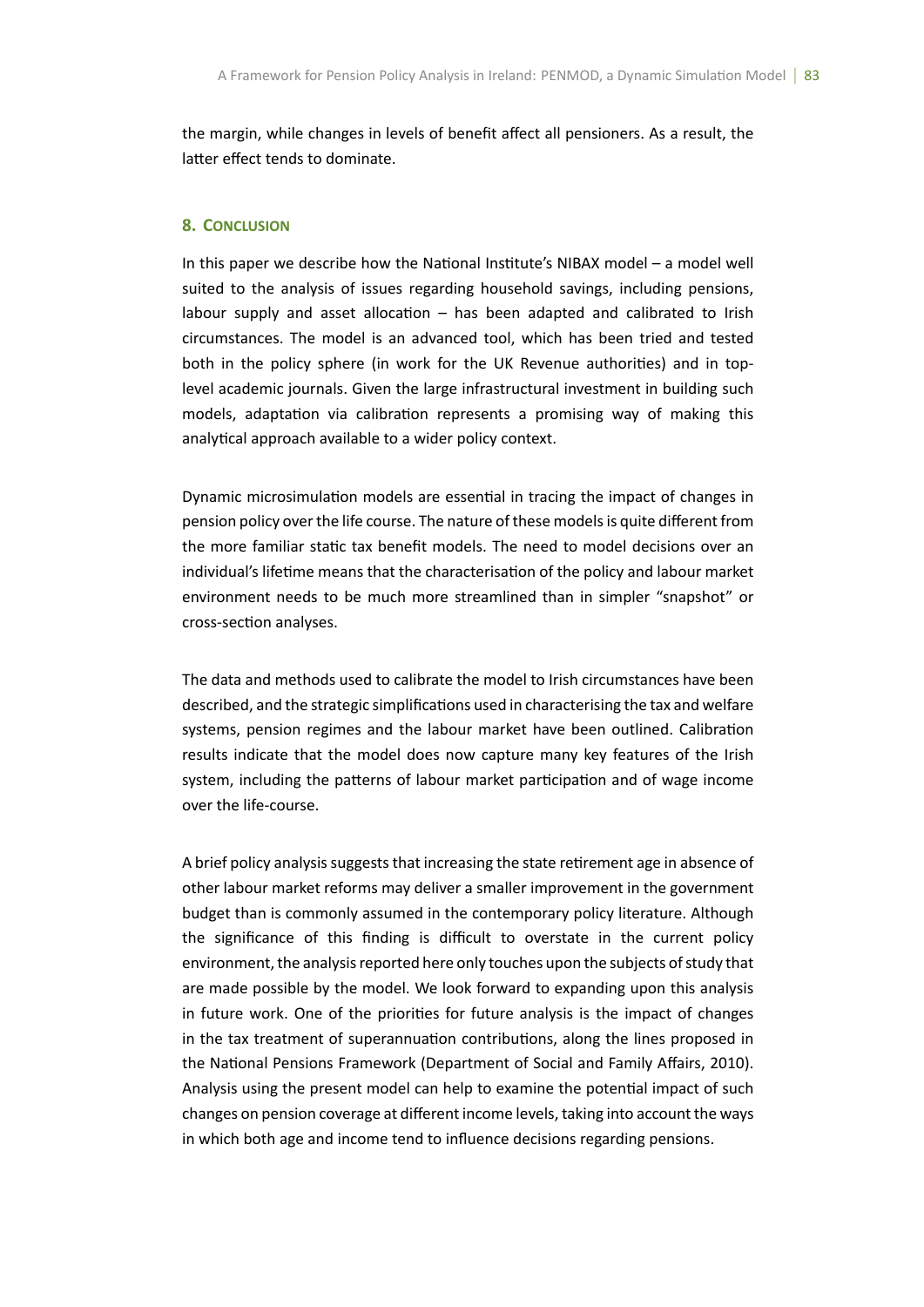#### **REFERENCES**

- Andreoni, J. (1989), 'Giving with impure altruism: applications to charity and Ricardian equivalence', *Journal of PoliƟcal Economy* **97**, 1447–1458.
- Attanasio, O. P. & Rohwedder, S. (2003), 'Pension wealth and household saving: evidence from pension reforms in the United Kingdom', *American Economic Review* **93**, 1499–1521.
- Attanasio, O. P. & Weber, G. (1995), 'Is consumption growth consistent with intertemporal optimization?', *Journal of Political Economy* 103, 1121-1157.
- Balcer, Y. & Sadka, E. (1986), 'Equivalence scales, horizontal equity and optimal taxaƟon under uƟlitarianism', *Journal of Public Economics* **29**, 79–97.
- Barsky, R. B., Kimball, M. S., Juster, F. T. & Shapiro, M. D. (1997), 'Preference parameters and behavioral heterogeneity: an experimental approach in the health and retirement survey', *Quarterly Journal of Economics* 112, 537–579.
- Blundell, R., Browning, M. & Meghir, C. (1994), 'Consumer demand and the life cycle allocaƟon of household expenditure', *Review of Economic Studies* **61**, 57–80.
- Bus, J. C. P. & Dekker, T. (1975), 'Two efficient algorithms with guaranteed convergence for finding a zero of a function', ACM Transactions on *Mathematical Software* 1, 330-345.
- Connolly, S. & Gregory, M. (2008), 'Moving down: Women's part-time work and occupaƟonal change in Britain 1991-2001', *Economic Journal* **118**, F52–F76.
- Deaton, A. & Muellbauer, J. (1980), *Economics and Consumer Behavior*, Cambridge University Press, Cambridge.
- Department for Work & Pensions (2011), A sustainable State Pension: when the State Pension age will increase to 66. Pensions Act 2011 Impacts Annex A.
- Diamond, P. & Köszegi, B. (2003), 'Quasi-hyperbolic discounting and retirement', *Journal of Public Economics* **87**, 1839–1872.
- Disney, R., Emmerson, C. & Wakefield, M. (2007), Tax reform and retirement saving incentives: Evidence from the introduction of Stakeholder pensions in the UK. Institute for Fiscal Studies Working Paper WP19/07.
- Eckstein, Z. & Wolpin, K. I. (1989), 'Dynamic labour force participation of married women and endogenous work experience', *Review of Economic Studies* **56**, 375–390.
- Epstein, L. & Zin, S. (1989), 'Substitution, risk aversion, and the temporal behavior of consumpƟon and asset returns: a theoreƟcal framework', *Econometrica* **57**, 937–969.
- Fagan, C. (2003), Working-time preferences and work-life balance in the EU: some policy considerations for enhancing the quality of life. European Foundation for the Improvement of Living and Working Conditions: Dublin.
- Fernandez-Villaverde, J. & Krueger, D. (2006), Consumption over the life cycle: facts from Consumer Expenditure Survey Data. Working Paper, University of Pennsylvania.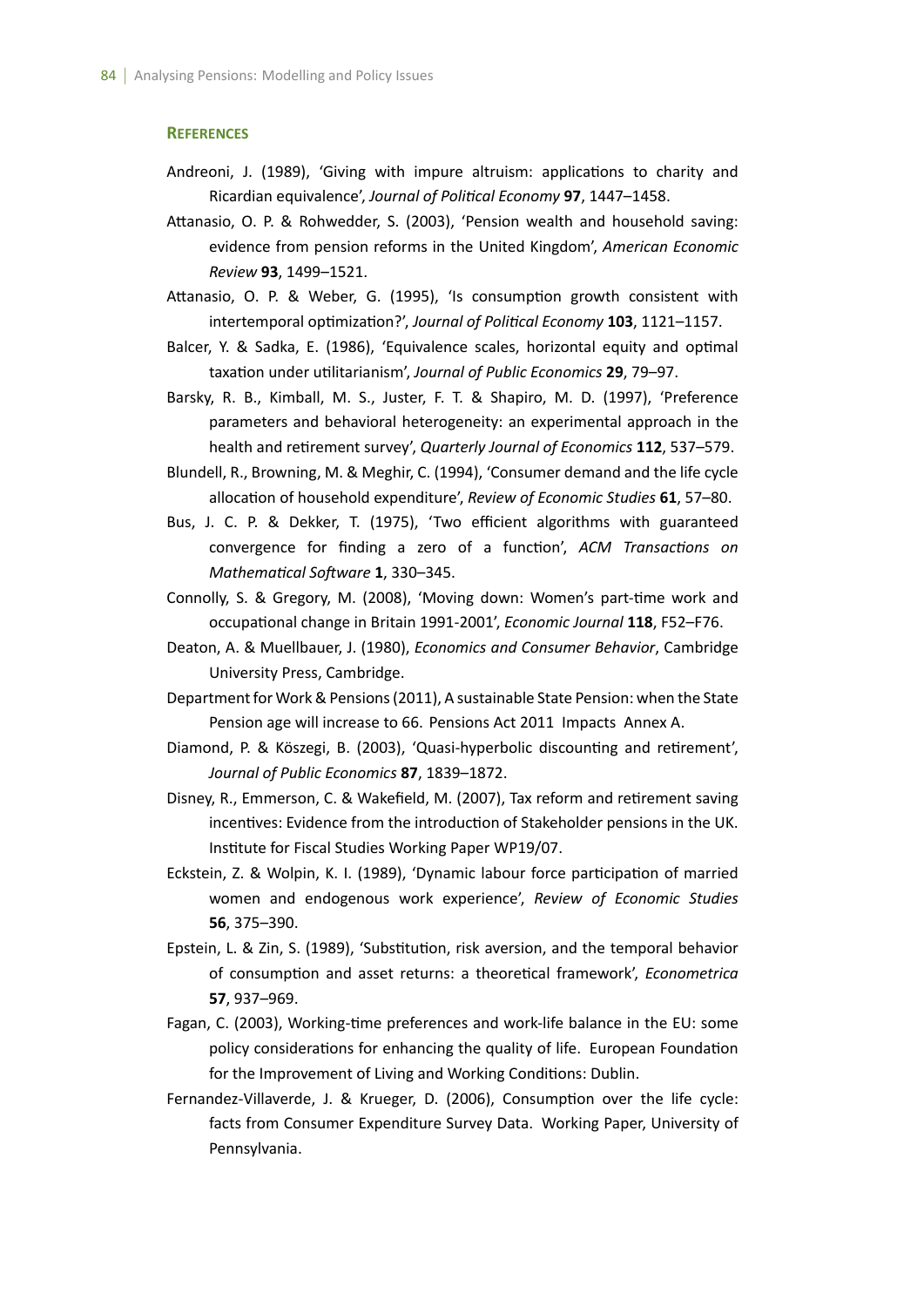- French, E. (2005), 'The effects of health, wealth, and wages on labour supply and retirement behaviour', *Review of Economic Studies* 72, 395-427.
- Gallant, A. R. & Tauchen, G. E. (1996), 'Which moments to match?', *Econometric Theory* **12**, 657–681.
- Gourieroux, C., Monfort, A. & Renault, E. (1993), 'Indirect inference', *Journal of Applied Econometrics* **8**, S85–S118.
- Grossman, S. J. & Shiller, R. J. (1981), 'The determinants of the variability of stock market prices', *American Economic Review* **71**, 222–227.
- Gustman, A. L. & Steinmeier, T. L. (2005), 'The social security early entitlement age in a structural model of retirement and wealth', *Journal of Public Economics* **89**, 441–464.
- Hall, R. E. (1988), Intertemporal substitution in consumption. NBER Working Paper W0720.
- Hansen, P. & Singleton, K. (1983), 'Stochastic consumption, risk aversion and the temporal behaviour of asset returns', Journal of Political Economy 91, 249–266.
- Heckman, J. (1974), 'Life cycle consumption and labor supply: an explanation of the relationship between income and consumption over the life cycle', *American Economic Review* **64**, 188–194.
- Hicks, J. R. (1939), *Value and Capital*, Clarendon Press, Oxford.
- Keys, R. G. (1981), 'Cubic convolution interpolation for digital image processing', *IEEE TransacƟons on AcousƟcs, Speech, and Signal Processing* **29**, 1153–1160.
- Laibson, D. (1997), 'Golden eggs and hyperbolic discounting', *Quarterly Journal of Economics* **112**, 443–477.
- Lee, B. S. & Ingram, B. (1991), 'Simulation estimation of time-series models', *Journal of Econometrics* **47**, 197–205.
- Low, H. (2005), 'Self-insurance in a life-cycle model of labour supply and savings', *Review of Economic Dynamics* **8**, 945–975.
- Mankiw, N. G. (1985), 'Consumer durables and the real interest rate', *Review of Economics and StaƟsƟcs* **62**, 353–362.
- Mankiw, N. G., Rotemberg, J. J. & Summers, L. H. (1985), 'Intertemporal substitution in macroeconomics', *Quarterly Journal of Economics* **100**, 225–251.
- Marmot, M., Banks, J., Blundell, R., Lessof, C. & Nazroo, J. (2003), *Health, Wealth and* Lifestyles of the Older Population in England: The 2002 English Longitudinal **Study of Ageing, Institute for Fiscal Studies, London.**
- Mehra, R. & PrescoƩ, E. C. (1985), 'The equity premium: a puzzle', *Journal of Monetary Economics* **15**, 145–161.
- Mincer, J. & Ofek, H. (1982), 'Depreciation and restoration of human capital', *Journal of Human Resources* **17**, 3–24.
- Muellbauer, J. & van de Ven, J. (2004), Estimating Equivalence Scales for Tax and Benefits Systems. NIESR Working Paper 229.
- Myck, M. & Paull, G. (2004), The role of employment experience in explaining the gender wage gap. Institute for Fiscal Studies Working Paper WP04/16.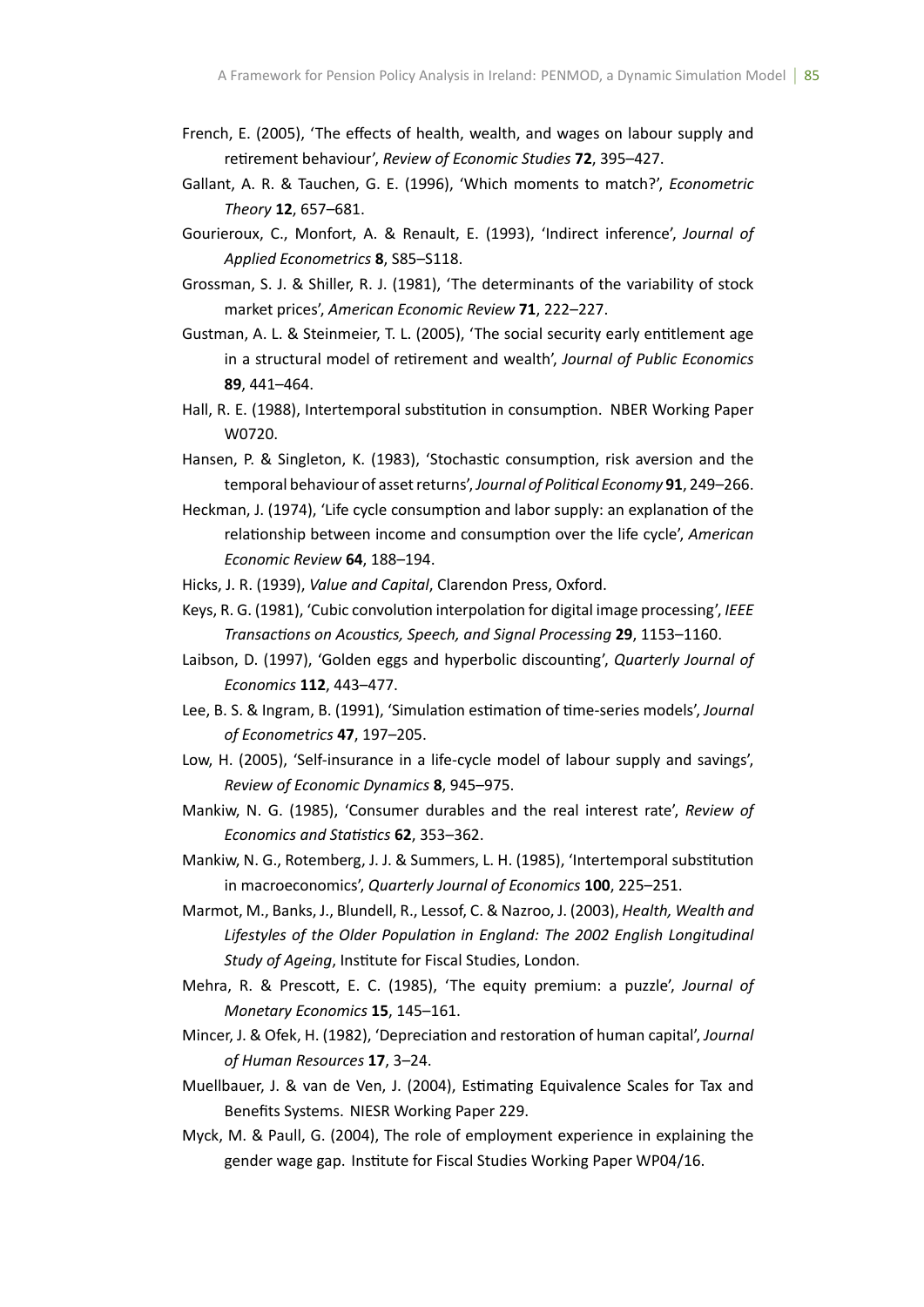- Pickard, L., Comas-Herrera, A., i Font, J. C., Gori, C., di Maio, A., Rothgang, H. & Wittenberg, R. (2007), 'Modelling an entitlement to long-term care in Europe: Projections for long-term care expenditure to 2050.', *Journal of European Social Policy* **17**, 33–48.
- Press, W. H., Flannery, B. P., Teukolsky, S. A. & Vetterling, W. T. (1986), *Numerical Recipes: the art of scientific computing*, Cambridge University Press, Cambridge.
- Sefton, J. & van de Ven, J. (2004), 'Simulating household savings and labour supply: an application of dynamic programming', *National Institute Economic Review* **188**, 56–72.
- Sefton, J., van de Ven, J. & Weale, M. (2008), 'Means testing retirement benefits: fostering equity or discouraging savings?', *Economic Journal* **118**, 556–590.
- Stern, S. (1997), 'Simulation based estimation', *Journal of Economic Literature* **35**, 2006–2039.
- van de Ven, J. (2010), An empirical investigation of quasi-hyperbolic discounting. National Institute of Economic and Social Research Discussion Paper 355.
- van de Ven, J. (2011), 'A structural dynamic microsimulation model of household savings and labour supply', *Economic Modelling* **28**, 2054–2070.
- Waldfogel, J. (1998), 'The family gap for young women in the United States and Britain: can maternity leave make a difference?', *Journal of Labor Economics* **16**, 505–545.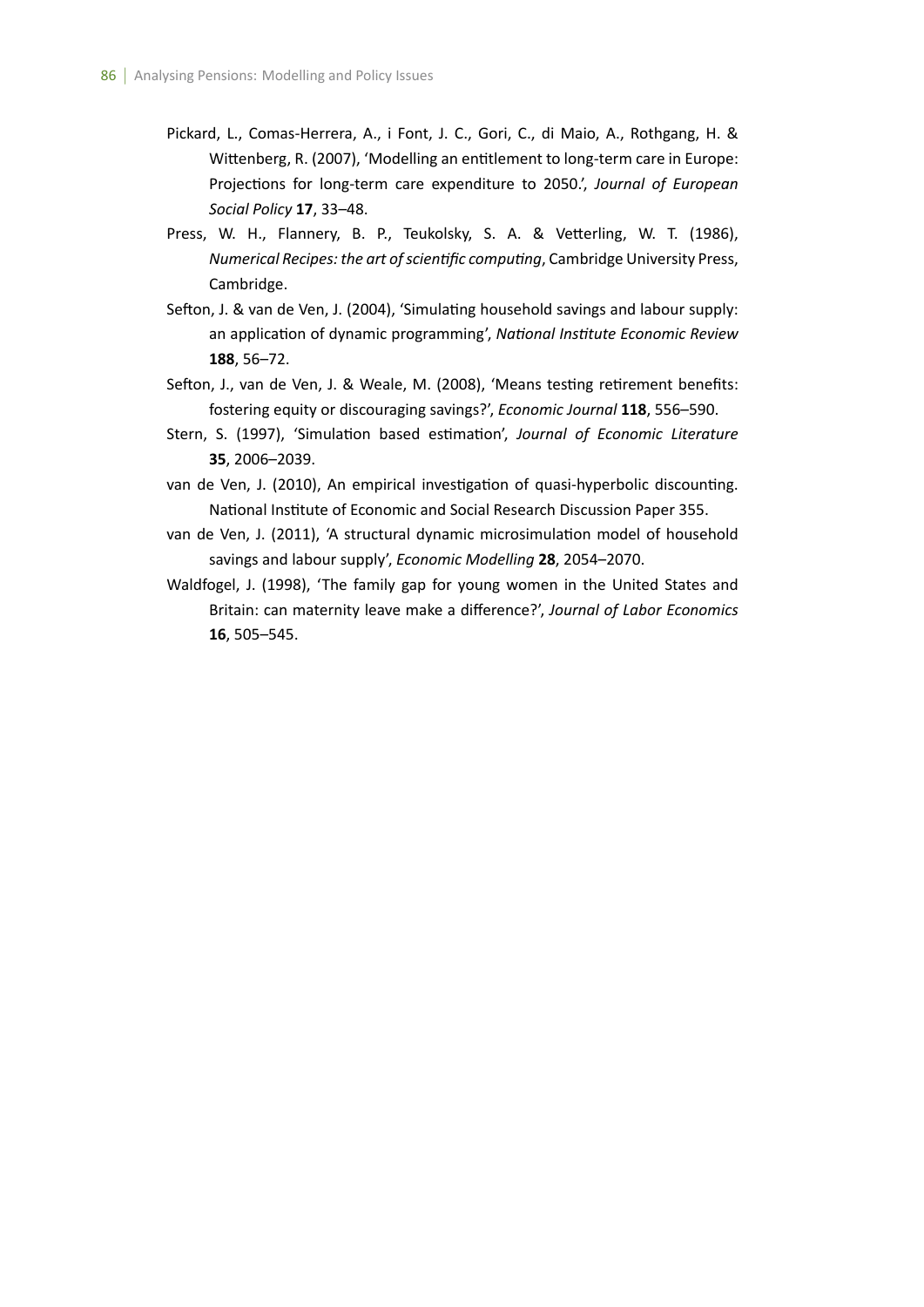## **A. List of Variables and Parameters**

Preference Parameters

- $U_{i,t}$  expected lifetime utility of household *i* at age *t*
- $E_t$  expectations operator evaluated at age  $t$
- 1*/γ* coefficient of risk aversion
- *ϵ* elasƟcity of subsƟtuƟon between equivalised consumpƟon and leisure
- $\beta_{1,2}^-$  short-run quasi-hyperbolic discount parameters
- *δ* long-run (exponenƟal) discount rate
- *ζa,<sup>b</sup>* warm-glow bequest parameters

## Ages

| T | maximum possible duration of life |
|---|-----------------------------------|
|   | $t_{SPA}$ state pension age       |
|   | $t_{ER}$ early retirement age     |
|   |                                   |

 $t_D$  age at which all debts must be repaid

## Consumption and Demographics

| $c_{i,t}$         | discretionary composite consumption of household <i>i</i> at age t     |
|-------------------|------------------------------------------------------------------------|
| $l_{i,t}$         | proportion of time spent in leisure of household <i>i</i> at age t     |
| $l_{i,t}^{FT}$    | leisure time of single adult, full-time employed                       |
| $l_{i. t}^{PT}$   | leisure time of single adult, part-time employed                       |
| $l_{i,t}^{2FT}$   | leisure time of adult couple, both full-time employed                  |
| $I_{i,t}^{FtPt}$  | leisure time of adult couple, one full-time and one part-time employed |
| $I_i^{FtNe}$      | leisure time of adult couple, one full-time and one not employed       |
| $l_i^{PtNe}$      | leisure time of adult couple, one part-time and one not employed       |
| $\theta_{i,t}$    | equivalence scale of household <i>i</i> at age t                       |
| $n_{i, t}^a$      | number of adults in household <i>i</i> at age t                        |
| $n_{i,t}^c$       | number of children in household <i>i</i> at age t                      |
| $\varphi_{j-t,t}$ | probability of surviving to age $j$ , given survival to age $t$        |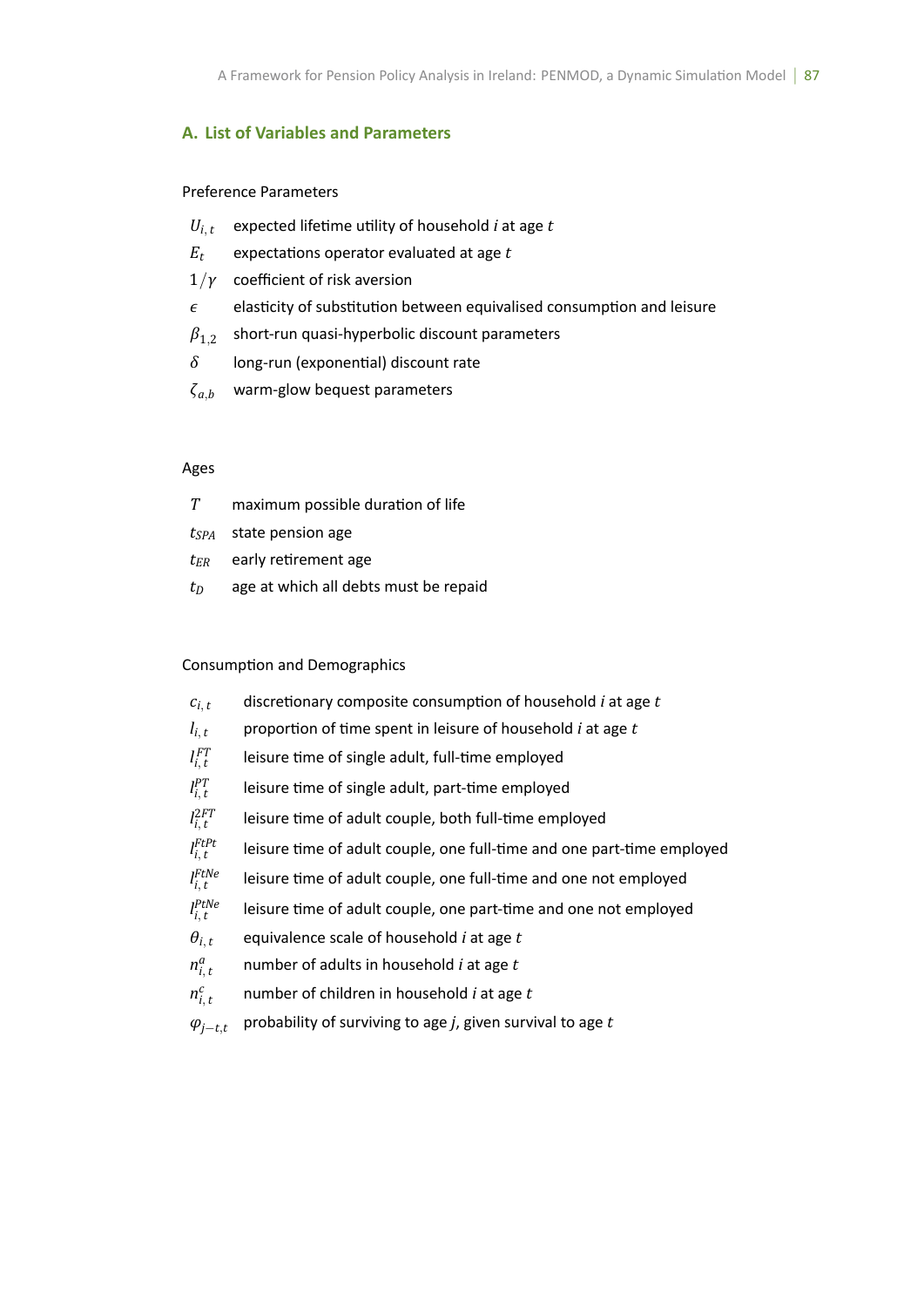## Wealth and Pensions

| $W_{i,t}$             | net liquid wealth of household $i$ at age $t$                                              |
|-----------------------|--------------------------------------------------------------------------------------------|
| $w_{i,t}^+$           | non-negative net liquid wealth balance of household <i>i</i> at age t                      |
| $W_{i,t}^S$           | safe liquid assets of household <i>i</i> at age t                                          |
| $W_{i,t}^r$           | risky liquid assets of household <i>i</i> at age t                                         |
| $nu_{i, t}$           | proportion of liquid wealth invested in the risky asset by household $i$ at age $t$        |
| $w_{i,t}^{p/o}$       | wealth held in personal / occupational pension of household $i$ at age $t$                 |
| $r_{i, t}^s$          | return on safe liquid assets of household <i>i</i> at age t                                |
| $r_t^r$               | return on risky assets at age t                                                            |
| $r_t^{p/o}$           | return to personal / occupational pension wealth at age $t$                                |
| $\pi_{div}$           | proportion of liquid wealth lost upon marital dissolution prior to t <sub>SPA</sub>        |
| $D_t$                 | credit constraint on liquid net worth at age t                                             |
| $\pi^{pc/oc}$         | private contribution rate to personal / occupational pensions                              |
| $\pi_l^{p/o}$         | lower bound on labour income to contribute to personal / occupational pensions             |
| $\pi_u^p$             | upper bound on labour income to contribute to personal pensions                            |
| $\pi_{ec}^{p/o}$      | employer (and government) contribution rate to personal / occupational pensions            |
| $\pi_a^{l/p/o}$       | propn of liquid / personal pension / occupational pension wealth annuitised at $t_{SPA}$   |
| $\pi^{pe}$            | proportion of pension contributions that is tax exempt                                     |
| $\pi^{pt}$            | proportion of pension annuity income that is taxable                                       |
| $\pi_{penalty_a}^{p}$ | "account opening" cost on first contributions to personal pension                          |
| $\pi_{penalty_b}^p$   | "investment cost" for choosing a contribution rate different from $\pi_{c\_default}^{\nu}$ |

## Income

| $\tau_{i,t}$     | net tax and benefit (disposable) income of household <i>i</i> at age t                         |
|------------------|------------------------------------------------------------------------------------------------|
| $X_{i, t}$       | non-property income of household <i>i</i> at age t                                             |
| $y_{i,t}$        | property income of household <i>i</i> at age t                                                 |
| $pc^{p/o}_{i,t}$ | private contributions to private / occupational pensions of household <i>i</i> at age <i>t</i> |
| $g_{i,t}$        | labour income of household $i$ at age $t$                                                      |
| $p_{i, t}$       | pension annuity income of household <i>i</i> at age t                                          |
| $h_{i, t}$       | latent wage of household <i>i</i> at age t                                                     |
| $m_{i, t}$       | wage growth parameter of household <i>i</i> at age t                                           |
| $\psi_{i,t}$     | intertemporal persistence of earnings of household <i>i</i> at age t                           |
| $\kappa_{i, t}$  | experience effect on earnings of household <i>i</i> at age t                                   |
| $WO_{i, t}$      | wage offer identifier                                                                          |
| $p_{i,t}^{wo}$   | probability of household <i>i</i> receiving a wage offer at age t                              |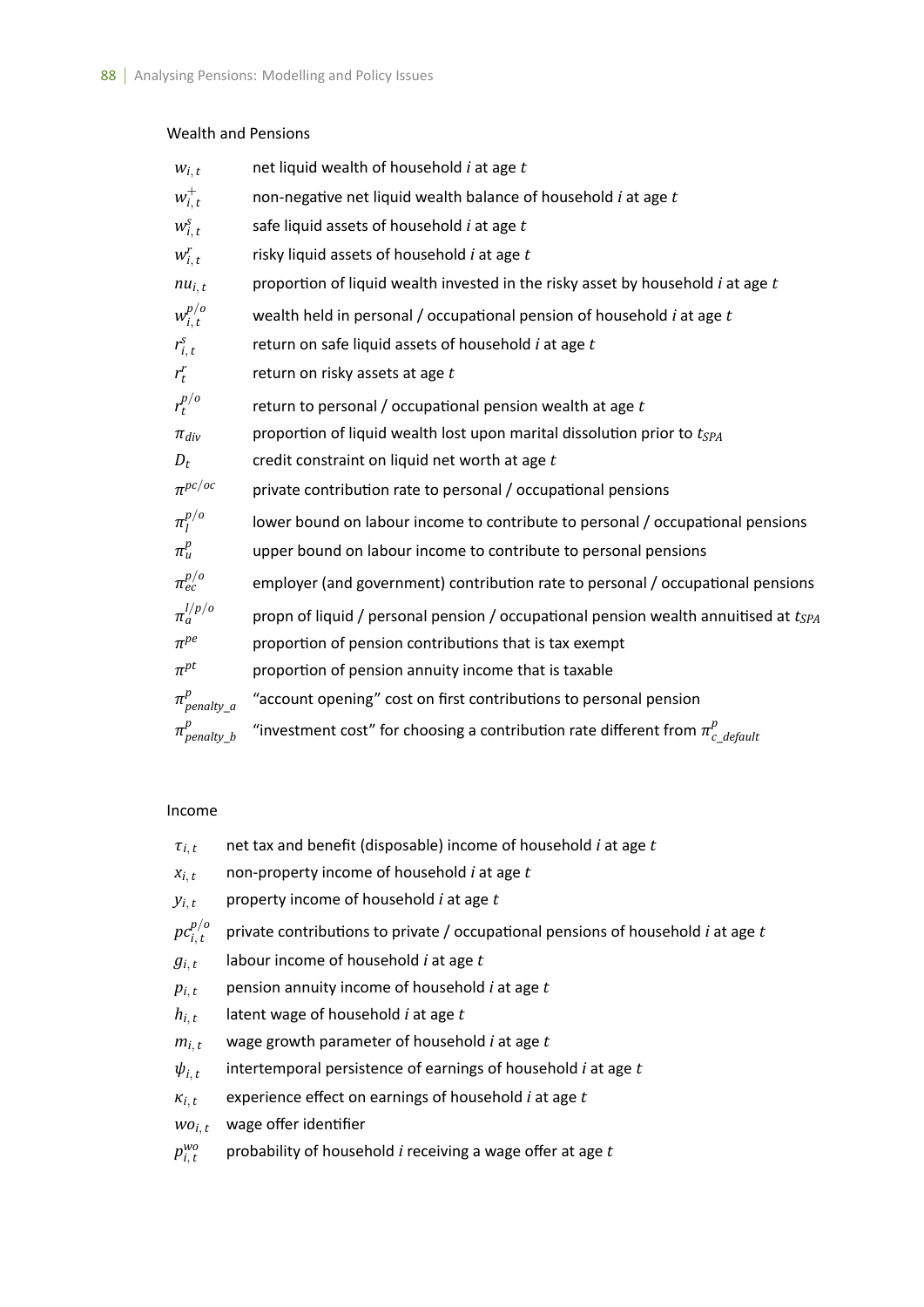## **B. Maximisation of Expected Lifetime Utility**

The intertemporal preference relation, as defined by equation (1), is:

$$
U_{t} = \frac{1}{1 - 1/\gamma} \left\{ u_{t}^{1 - 1/\gamma} + E_{t} \left[ \beta_{1} \delta \left( \varphi_{t} u_{t+1}^{1 - 1/\gamma} + (1 - \varphi_{t}) \left( \zeta_{a} + \zeta_{b} w_{t+1}^{+} \right)^{1 - 1/\gamma} \right) \right. + \left. \beta_{1} \beta_{2} \sum_{j=t+2}^{T} \delta^{j-t} \left( \varphi_{j-t,t} u_{j}^{1 - 1/\gamma} + (1 - \varphi_{j-t,t}) \left( \zeta_{a} + \zeta_{b} w_{j}^{+} \right)^{1 - 1/\gamma} \right) \right] \right\} \tag{16}
$$

where the individual subscripts *i* have been suppressed,  $\varphi_t = \varphi_{1,t}$ , and  $u_t =$  $u\left(\frac{c_{i,t}}{a_i}\right)$  $\left(\frac{\hat{e}_{i,t}}{\hat{\theta}_{i,t}}, l_{i,t}\right)$ . Define:

$$
W_t = \frac{1}{1 - 1/\gamma} \left[ u_t^{1 - 1/\gamma} + E_t \sum_{j=t+1}^T \delta^{j-t} \left( \varphi_{j-t,t} u_j^{1 - 1/\gamma} + (1 - \varphi_{j-t,t}) \left( \zeta_a + \zeta_b w_j^+ \right)^{1 - 1/\gamma} \right) \right]
$$
  
= 
$$
\frac{1}{1 - 1/\gamma} u_t^{1 - 1/\gamma} + \delta E_t \left( \varphi_t W_{t+1} + \frac{(1 - \varphi_t)}{(1 - 1/\gamma)} \left( \zeta_a + \zeta_b w_{t+1}^+ \right)^{1 - 1/\gamma} \right)
$$

Then:

$$
U_t = \frac{1}{1 - 1/\gamma} u_t^{1 - 1/\gamma} + E_t \left[ \frac{\beta_1 \delta}{(1 - 1/\gamma)} \left( \varphi_t u_{t+1}^{1 - 1/\gamma} + (1 - \varphi_t) \left( \zeta_a + \zeta_b w_{t+1}^+ \right)^{1 - 1/\gamma} \right) +
$$
  
+  $\beta_1 \beta_2 \delta^2 \left( \varphi_{2,t} W_{t+2} + \frac{(1 - \varphi_{2,t})}{(1 - 1/\gamma)} \left( \zeta_a + \zeta_b w_{t+2}^+ \right)^{1 - 1/\gamma} \right) \right]$ 

and if  $\beta_1 = \beta_2 = 1$ , then:

$$
U_t = W_t = \frac{1}{1 - 1/\gamma} u_t^{1 - 1/\gamma} + \delta E_t \left( \varphi_t U_{t+1} + \frac{(1 - \varphi_t)}{(1 - 1/\gamma)} \left( \zeta_a + \zeta_b w_{t+1}^+ \right)^{1 - 1/\gamma} \right)
$$

The value function describes expected lifetime utility as a function of the state variables at any given time, *t*, on the assumption that optimal choices are made and conditional on being alive at the start of time  $t^{22}$  Define  $\widehat{u}_t$  as the value of intratemporal utility at time *t*, specified as a function of the state variables in time *t*, and conditional on the optimising decisions at time *t*. Similarly, define  $\hat{W}_t$  as the value of  $W_t$ , given the state variables at time  $t$ , evaluated at the sequence of optimising decisions for all  $t \leq j \leq T$ . Then the value function at time *t* is defined by:

<sup>&</sup>lt;sup>22</sup> Hence, the value function is a functional of the optimised decision stream.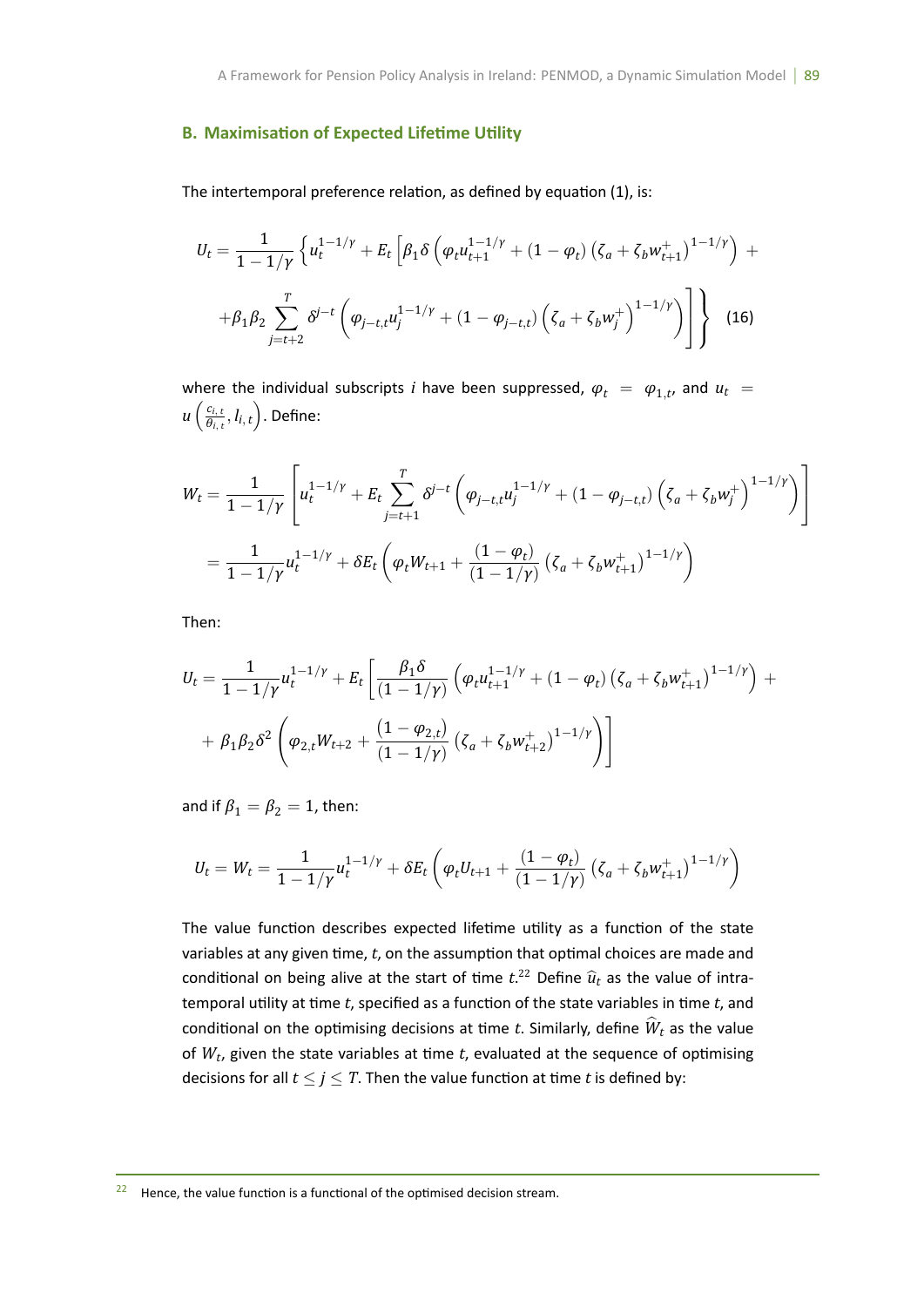$$
V_t = \max_{\psi} \left\{ \frac{1}{1 - 1/\gamma} u_t^{1 - 1/\gamma} + E_t \left[ \frac{\beta_1 \delta}{(1 - 1/\gamma)} \left( \varphi_t \hat{u}_{t+1}^{1 - 1/\gamma} + (1 - \varphi_t) \left( \zeta_a + \zeta_b w_{t+1}^+ \right)^{1 - 1/\gamma} \right) + \right. \\ \left. + \beta_1 \beta_2 \delta^2 \left( \varphi_{2,t} \hat{W}_{t+2} + \frac{(1 - \varphi_{2,t})}{(1 - 1/\gamma)} \left( \zeta_a + \zeta_b w_{t+2}^+ \right)^{1 - 1/\gamma} \right) \right] \right\}
$$

where  $\psi$  is the set of decision alternatives available at time  $t$ .

To ensure that the value function is positive, it is recorded by the model in the form of the following monotonic transformation of equation (16):

$$
Z_t = (1 - 1/\gamma) V_t^{\frac{1}{1 - 1/\gamma}}
$$
 (17)

#### **B.1. Final period of life:**  $t = T$

#### *Variables*

In the final period of life, the household's decision is limited to their period specific consumption. As the opportunity to work or to invest in risky assets is not permitted, and as death in the following period is certain, there is no uncertainty associated with the maximisation problem in this period. Here, we have:

| state variables t:                | $W_t, p_t, n_t^a$ |  |
|-----------------------------------|-------------------|--|
| control variables t:              | C+                |  |
| state variables $t+1$ : $w_{t+1}$ |                   |  |

#### *Value funcƟon*

The value function,  $V_t$ , is defined by:

$$
V_t = \max_{c_t} U_t \text{ subject to:}
$$
 (18)

$$
w_{t+1} = w_t + \tau_t - c_t \tag{19}
$$

$$
c_t \leq c_t^{\max} \tag{20}
$$

$$
c_t^{\max} = w_t + \tau_t \tag{21}
$$

where  $c_t^{\max}$  enforces the lower limit of zero considered for net liquid wealth where a household is subject to a certain probability of death.

## *Euler condition (if*  $\beta_1 = \beta_2 = 1$ )

Euler conditions are only calculated if quasi-hyperbolic discounting is suppressed  $(\beta_1 = \beta_2 = 1)$ . In this case, the Euler condition associated with the period *T* maximisation problem is: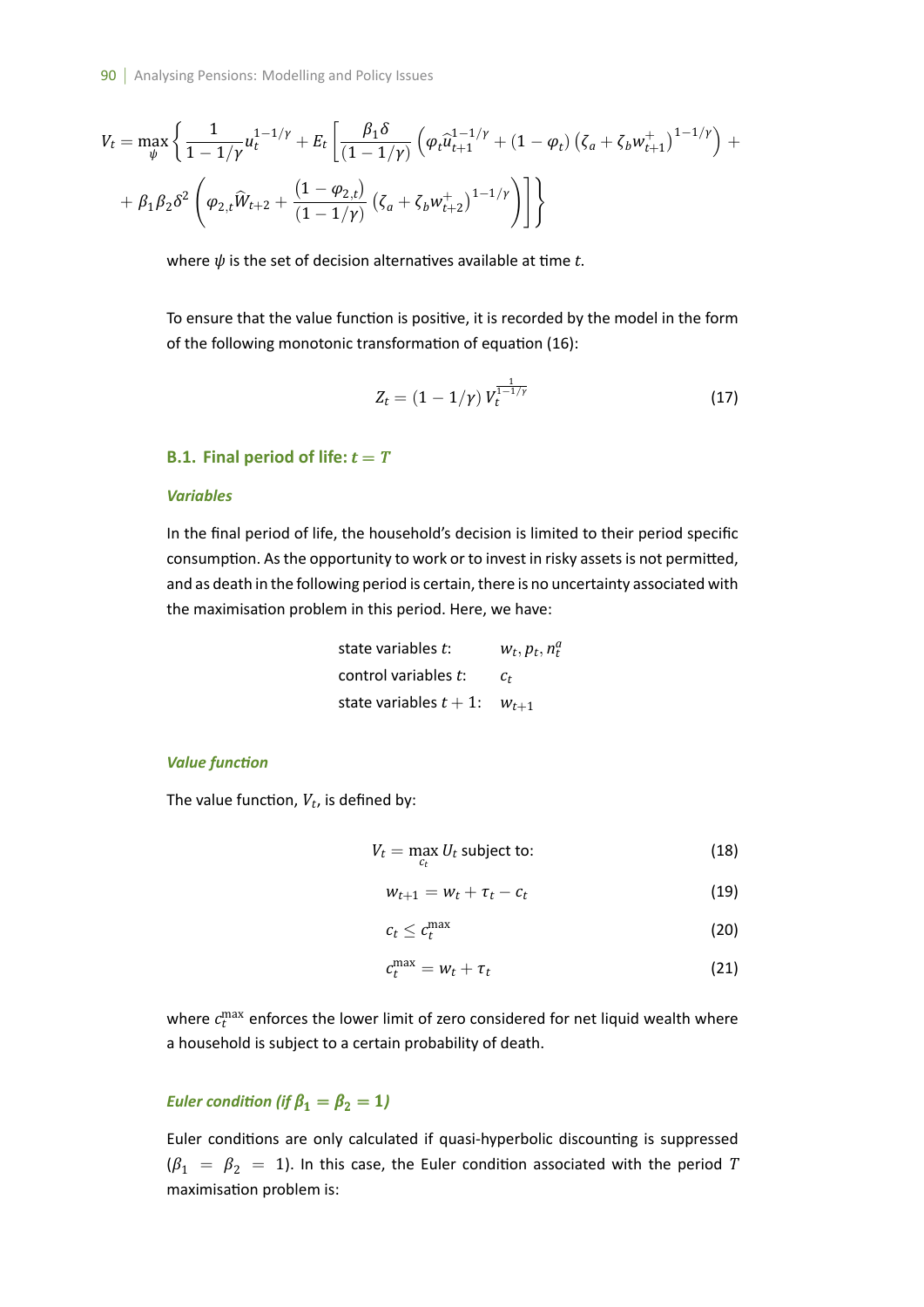$$
\frac{\partial V_t}{\partial c_t} = \frac{\partial u_t}{\partial c_t} u_t^{-1/\gamma} - \delta \zeta_b \left( \zeta_a + \zeta_b w_{t+1}^+ \right)^{-1/\gamma} \ge 0 \tag{22}
$$

#### *Backward inducƟon intermediates*

If solutions are based upon Euler conditions, then the following differential terms are also calculated for reference by the backward induction procedure that is used to evaluate solutions at  $t < T$ :

$$
\frac{\partial V_t}{\partial w_t} = \frac{\partial V_t}{\partial c_t} \frac{\partial c_t^{\max}}{\partial w_t} + \delta \zeta_b \left( \zeta_a + \zeta_b w_{t+1} \right)^{-1/\gamma} \frac{\partial w_{t+1}}{\partial w_t}
$$
(23)

$$
\frac{\partial c_t^{\text{max}}}{\partial w_t} = (1 + ptr_t) \tag{24}
$$

$$
\frac{\partial w_{t+1}}{\partial w_t} = (1 + ptr_t) \tag{25}
$$

$$
\frac{\partial V_t}{\partial p_t} = \frac{\partial V_t}{\partial c_t} \frac{\partial c_t^{\text{max}}}{\partial p_t} + \delta \zeta_b \left( \zeta_a + \zeta_b w_{t+1} \right)^{-1/\gamma} \frac{\partial w_{t+1}}{\partial p_t}
$$
(26)

$$
\frac{\partial c_t^{\text{max}}}{\partial p_t} = \left(1 - \pi^{pt} + \pi^{pt} m p y_t\right) \tag{27}
$$

$$
\frac{\partial w_{t+1}}{\partial p_t} = \left(1 - \pi^{pt} + \pi^{pt} m p y_t\right) \tag{28}
$$

where *ptr<sub>t</sub>* denotes the post-tax return to savings received by the household in period *t*, and  $mpy_t$  denotes marginal post-tax income  $(\partial \tau / \partial x)$ .

If quasi-hyperbolic preferences are considered and  $\beta_2 \neq 1$ , then  $X_t =$  $E_t\left(\frac{1}{11-t}\right)$ (1*−*1*/γ*)  $(\zeta_a + \zeta_b w_{t+1}^+)$ <sup>1-1/*Y*</sup>) and  $\hat{u}_t$  are stored separately to permit evaluation of the value function in period  $t = T - 1$ . Otherwise, if  $\beta_1 \neq 1$  but  $\beta_2 = 1$ , then  $\widehat{Y}_t = \widehat{u}_t + \delta E_t \left( \left( \zeta_a + \zeta_b w_{t+1}^+ \right)^{1-1/\gamma} \right)$  is calculated and stored.

## **B.2. From State Pensionable Age:**  $t_{SPA} \le t < T$

#### *Variables*

During this period, a household can choose their consumption, labour supply, and the proportion of their liquid wealth that is invested in a risky asset, *ν*<sub>t</sub>. Here, we have: $23$ 

state variables *t*: 
$$
w_t, p_t, h_t, n_t^a
$$
  
control variables *t*:  $c_t, v_t, l_t$   
state variables  $t + 1$ :  $w_{t+1}, p_{t+1}, h_{t+1}, n_{t+1}^a$ 

<sup>&</sup>lt;sup>23</sup> In period *T*,  $h_T$  is omitted from the decision problem.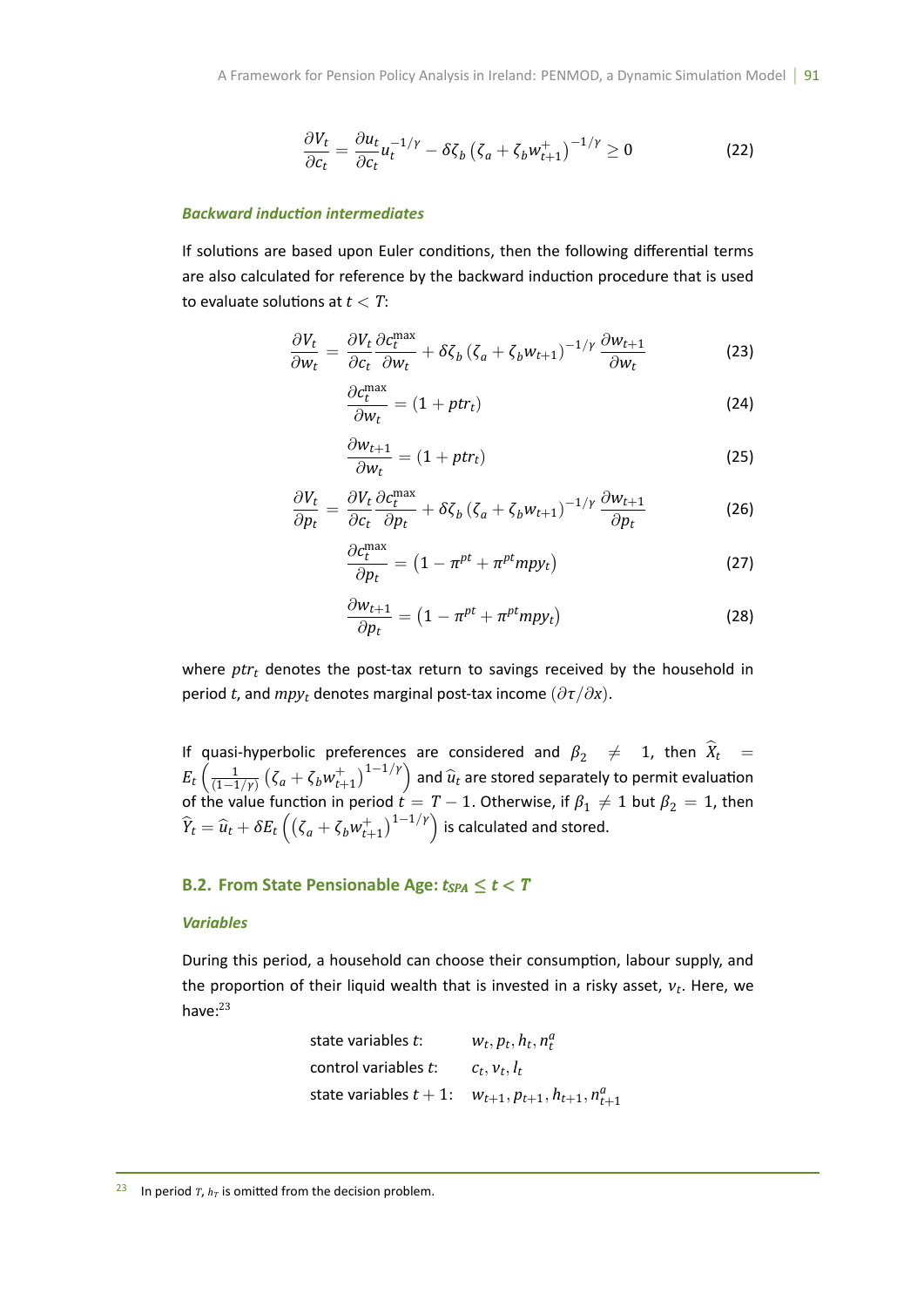#### *Value funcƟon*

$$
V_{t} = \max_{c_{t}, v_{t}, l_{t}} \left\{ \frac{1}{1 - 1/\gamma} u_{t}^{1 - 1/\gamma} + E_{t} \left[ \frac{\beta_{1} \delta}{(1 - 1/\gamma)} \left( \varphi_{t} \hat{u}_{t+1}^{1 - 1/\gamma} + (1 - \varphi_{t}) \left( \zeta_{a} + \zeta_{b} w_{t+1}^{+} \right)^{1 - 1/\gamma} \right) + \right. \\ \left. + \beta_{1} \beta_{2} \delta^{2} \varphi_{t} \hat{X}_{t+1} \right] \right\}
$$
(29)

$$
+\beta_1\beta_2\delta^2\varphi_t\hat{X}_{t+1}\bigg]\bigg\} \tag{29}
$$

$$
w_{t+1} = \min \left\{ w_{t+1}^{\max}, \max \left\{ w_{t+1}^{\min}, \hat{w}_{t+1} \right\} \right\}
$$
\n(30)

$$
p_{t+1} = \min \left\{ p_{t+1}^{\max}, \hat{p}_{t+1} \right\} \tag{31}
$$

$$
h_{t+1} = \min\left\{h_{t+1}^{\max}, \max\left\{h_{t+1}^{\min}, H\left(t, h_t, n_t^a, n_{t+1}^a, l_t, \omega_t\right)\right\}\right\} \tag{32}
$$

$$
n_{t+1}^a = N^a \left( t, n_t^a, \epsilon_t^a \right) \tag{33}
$$

$$
0\leq \nu\leq 1\tag{34}
$$

$$
c_t \leq c_t^{\max} \tag{35}
$$

$$
\hat{w}_{t+1} = w_t + \tau_t - c_t \tag{36}
$$

$$
\hat{p}_{t+1} = \left(\frac{\pi^s + (1 - \pi^s) (n_{t+1}^a - 1)}{\pi^s + (1 - \pi^s) (n_t^a - 1)}\right) p_t
$$
\n(37)

$$
c_t^{\max} = w_t + \tau_t^{\min} - w_{t+1}^{\min} \tag{38}
$$

where  $H(.)$  denotes the intertemporal evolution of a household's latent wage (as defined by equation (10)), and  $N^a$   $(.)$  defines the intertemporal development of relationship status (as defined by equation (11)). We do not impose an upper bound on the loss that may be incurred when investing in the risky asset. Two assumptions ensure that net liquid wealth never falls below the maximum debt that is considered for analysis. First, we assume that the consumption decision is subject to an upper bound,  $c_t^{\max}$ , to limit the probability that the upper bound on debt will be breached. $^{24}$ Second, given the upper limit on consumption, we assume that the government provides an income top-up to enforce the lower bound on net liquid wealth (as is implied by the specification of the intertemporal evolution of wealth defined by equation (30)).

Equation (30) also makes clear that we assume that a 100% wealth tax is levied on any wealth accrued beyond the maximum threshold  $w_{t+1}^{\mathrm{max}}.$  Similar assumptions are made in relation to the pension annuity and wage state variables, so that the evaluation of expected utility does not require grid extrapolations. We avoid extrapolating outside of the state-space defined by the grids considered for analysis, as we have found this to be an important source of error in previous work. The upper bound on wealth

<sup>&</sup>lt;sup>24</sup> Hence  $\tau_t^{\min}$  is set so that the probability of  $\tau_t < \tau_t^{\min}$  is small. In practice, we evaluate  $\tau_t^{\min}$  on the basis of the worst case scenario implied by the abscissae of the Gaussian quadrature that is used to evaluate expectations in the model.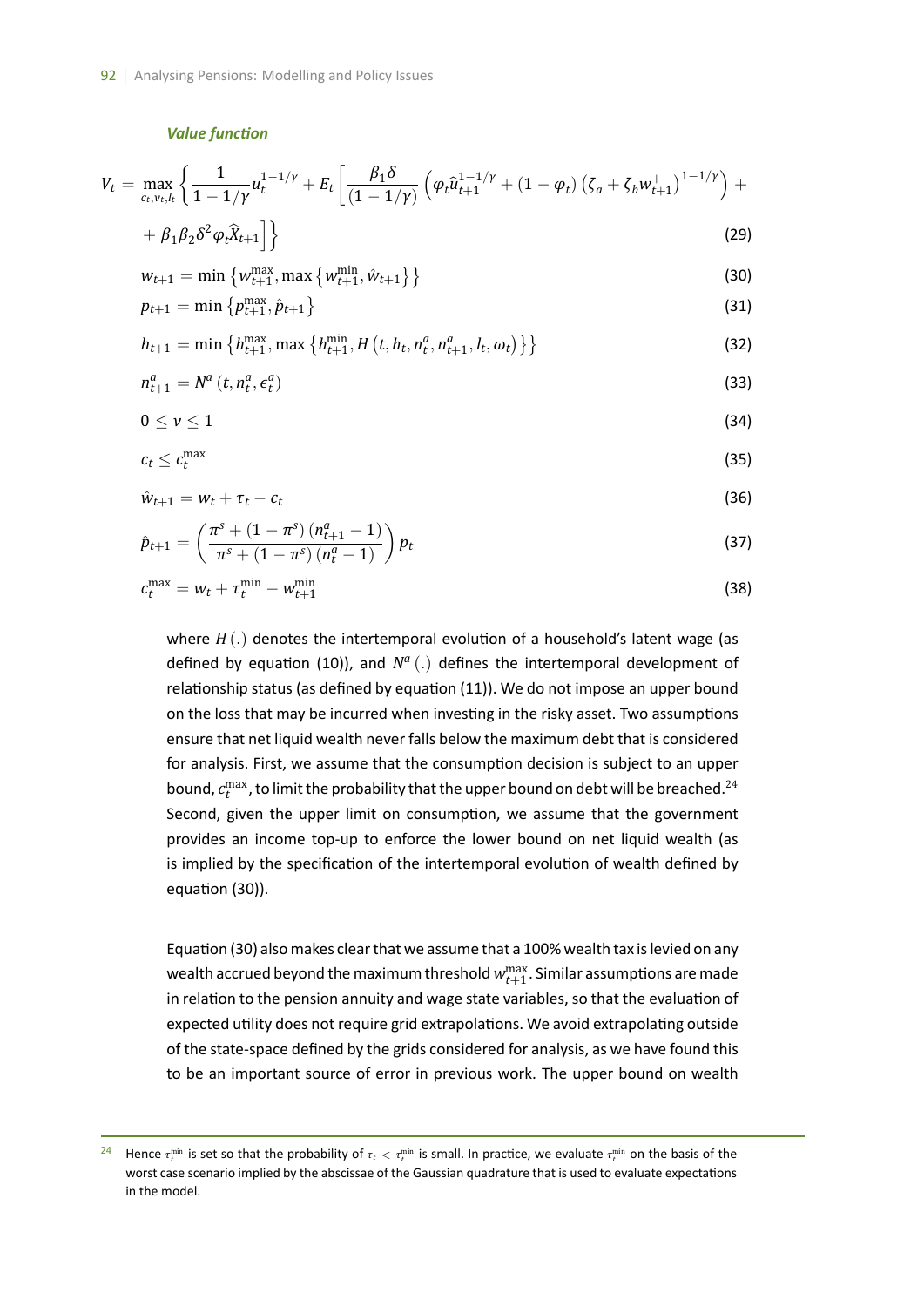by age is determined endogenously by the model, based on the grid limits that are assumed for labour income. The user should consequently specify an upper bound on labour income that is sufficiently high to capture extremes observed in practice.

## *Euler conditions (if*  $\beta_1 = \beta_2 = 1$ )

A local optimum over the decision set  $(c_t, v_t)$  is calculated for each discrete labour option, and the decision set  $(c_t, v_t, l_t)$  is then selected to maximise the associated value function. Solution for each  $(c_t, v_t)$  combination is based upon the Euler conditions defined by:

$$
\frac{\partial V_t}{\partial c_t} = \frac{\partial u_t}{\partial c_t} u_t^{-1/\gamma} + \delta E_t \left\{ \left[ \varphi_t \frac{\partial V_{t+1}}{\partial w_{t+1}} + (1 - \varphi_t) \zeta_b \left( \zeta_a + \zeta_b w_{t+1}^+ \right)^{-1/\gamma} \Phi_{t+1} \right] \frac{\partial w_{t+1}}{\partial c_t} \right\} \ge 0
$$
\n(39)

$$
\frac{\partial w_{t+1}}{\partial c_t} = \begin{cases} -1 & \text{if } w_{t+1}^{\min} \le \hat{w}_{t+1} \le w_{t+1}^{\max} \\ 0 & \text{otherwise} \end{cases} \tag{40}
$$

$$
\frac{\partial V_t}{\partial v_t} = \frac{\partial V_t}{\partial c_t} \frac{\partial c_t^{\text{max}}}{\partial v_t} + \delta E_t \left\{ \left[ \varphi_t \frac{\partial V_{t+1}}{\partial w_{t+1}} + (1 - \varphi_t) \zeta_b \left( \zeta_a + \zeta_b w_{t+1}^+ \right)^{-1/\gamma} \Phi_{t+1} \right] \frac{\partial w_{t+1}}{\partial v_t} \right\} \geq 0
$$
\n(41)

$$
\frac{\partial c_t^{\max}}{\partial v_t} = m p y_t^{\min} \left( r_t^{r,\min} - r_t^s \right) w_t \tag{42}
$$

$$
\frac{\partial w_{t+1}}{\partial v_t} = \begin{cases} mpy_t \left( r_t^r - r_t^s \right) w_t \text{ if } w_{t+1}^{\min} \le \hat{w}_{t+1} \le w_{t+1}^{\max} \\ 0 \qquad \qquad \text{otherwise} \end{cases}
$$
\n(43)

where  $\Phi_{t+1}$  is a dummy variable that is equal to one when  $w_{t+1} \geq 0$ , and is zero otherwise. *mpy*min and *r <sup>r</sup>,*min define the values of *mpy* and *r <sup>r</sup>* used to calculate *τ*<sup>min</sup>.<sup>25</sup> Note that the Euler conditions used to identify the (locally) optimal values of *c* and *v* make reference to  $\partial V_{t+1}/\partial w_{t+1}$ ; this term is evaluated by interpolation with reference to the model solutions obtained for period  $t + 1$ .

#### *Backward inducƟon intermediates*

Where Euler conditions are considered then the following terms are calculated and stored:

$$
\frac{\partial V_t}{\partial w_t} = \frac{\partial V_t}{\partial c_t} \frac{\partial c_t^{\max}}{\partial w_t} + \delta E_t \left\{ \left( \varphi_t \frac{\partial V_{t+1}}{\partial w_{t+1}} + (1 - \varphi_t) \zeta_b \left( \zeta_a + \zeta_b w_{t+1}^+ \right)^{-1/\gamma} \Phi_{t+1} \right) \frac{\partial w_{t+1}}{\partial w_t} \right\}
$$
(44)

<sup>25</sup> Where *<sup>c</sup><sup>t</sup>* is not bound, then the evaluaƟon of *<sup>∂</sup><sup>c</sup>* max*/∂ν* does not influence equaƟon (41), as *∂V/∂c* = 0.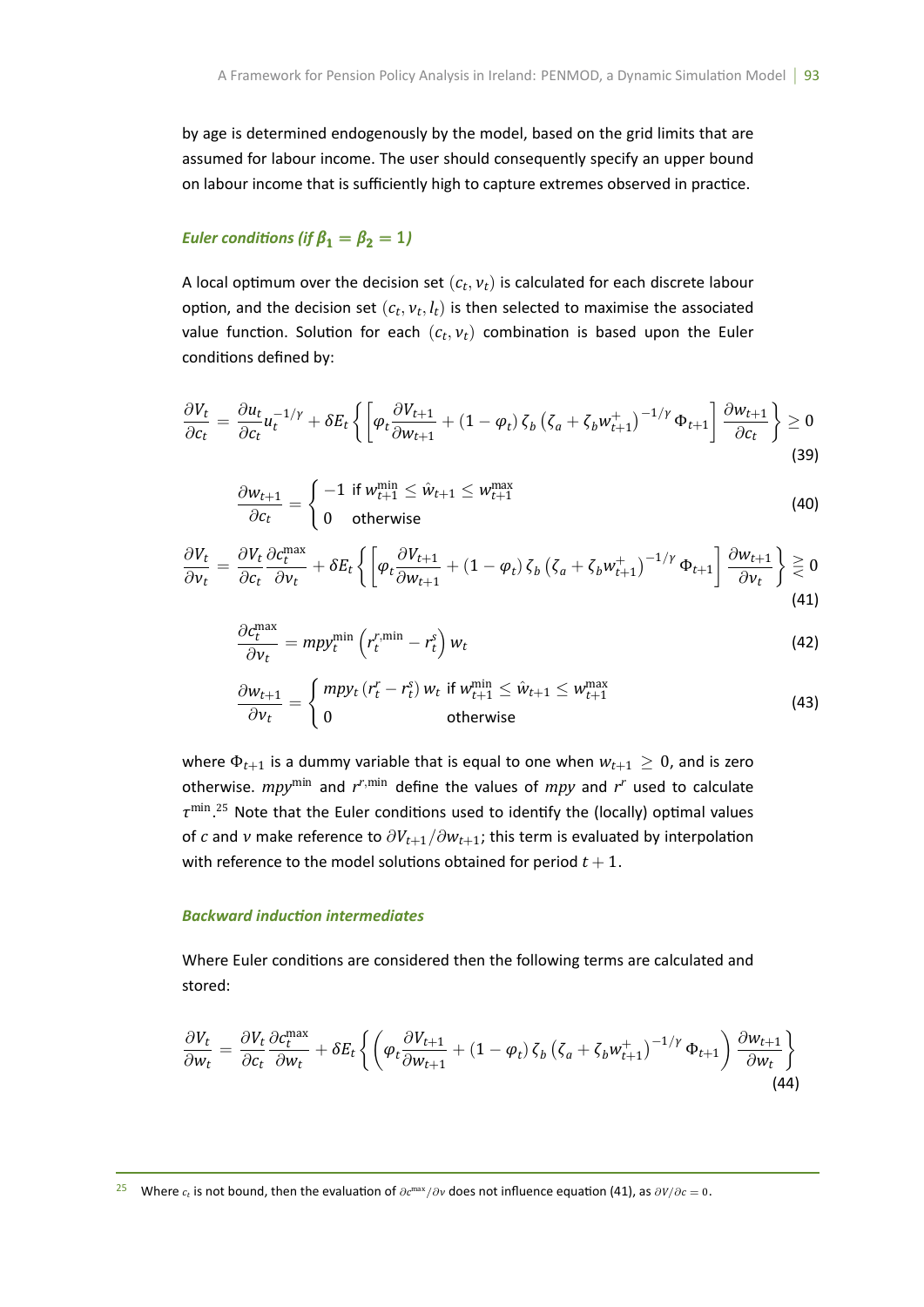$$
\frac{\partial c_t^{\text{max}}}{\partial w_t} = \left(1 + pt_t^{\text{min}}\right) \tag{45}
$$

$$
\frac{\partial w_{t+1}}{\partial w_t} = \begin{cases} (1 + ptr_t) & \text{if } w_{t+1}^{\min} \le \hat{w}_{t+1} \le w_{t+1}^{\max} \\ 0 & \text{otherwise} \end{cases}
$$
(46)

$$
\frac{\partial V_t}{\partial p_t} = \frac{\partial V_t}{\partial c_t} \frac{\partial c_t^{\text{max}}}{\partial p_t} + \delta E_t \left\{ \left( \varphi_t \frac{\partial V_{t+1}}{\partial w_{t+1}} + (1 - \varphi_t) \zeta_b \left( \zeta_a + \zeta_b w_{t+1}^+ \right)^{-1/\gamma} \Phi_{t+1} \right) \frac{\partial w_{t+1}}{\partial p_t} + \right. \\
\left. + \varphi_t \frac{\partial V_{t+1}}{\partial p_{t+1}} \frac{\partial p_{t+1}}{\partial p_t} \right\} \tag{47}
$$

$$
\frac{\partial c_t^{\text{max}}}{\partial p_t} = \left(1 - \pi^{pt} + \pi^{pt} m p y_t^{\text{min}}\right)
$$
\n(48)

$$
\frac{\partial w_{t+1}}{\partial p_t} = \begin{cases} (1 - \pi^{pt} + \pi^{pt} m p y_t) & \text{if } w_{t+1}^{\min} \le \hat{w}_{t+1} \le w_{t+1}^{\max} \\ 0 & \text{otherwise} \end{cases}
$$
(49)

$$
\frac{\partial p_{t+1}}{\partial p_t} = \begin{cases} \left( \frac{\pi^s + (1 - \pi^s)(n_{t+1}^a - 1)}{\pi^s + (1 - \pi^s)(n_t^a - 1)} \right) & \text{if } \hat{p}_{t+1} \le p_{t+1}^{\max} \\ 0 & \text{otherwise} \end{cases}
$$
(50)

where *ptr*min denotes the post-tax rate of return to net liquid wealth used to evaluate the upper bound imposed on *c<sup>t</sup>* .

As above, if quasi-hyperbolic preferences are considered and  $\pmb{\beta}_2\neq 1$ , then  $\widehat{\pmb{u}}_t$  and

$$
\widehat{X}_t = E_t \left( \varphi_t \widehat{W}_{t+1} + \frac{(1 - \varphi_t)}{(1 - 1/\gamma)} \left( \zeta_a + \zeta_b w_{t+1}^+ \right)^{1 - 1/\gamma} \right)
$$

are stored separately to permit evaluation of the value function in period  $t - 1$ . Otherwise, if  $\pmb{\beta}_1 \neq 1$  but  $\pmb{\beta}_2 = 1$ , then

$$
\widehat{Y}_t = \widehat{u}_t + \delta E_t \left( \left( 1 - 1/\gamma \right) \varphi_t \widehat{W}_{t+1} + \left( 1 - \varphi_t \right) \left( \zeta_a + \zeta_b w_{t+1}^+ \right)^{1 - 1/\gamma} \right)
$$

is calculated and stored.

## **B.3. Period prior to State Pensionable Age:** *t* = *tSPA −* 1

## *Variables*

During this period, a household can choose their consumption, labour supply, private pension contribution, and investment in a risky asset. Here, we have:

state variables 
$$
t
$$
:  
\n $w_t, w_t^o, w_t^p, h_t, n_t^a, n_t^k$   
\ncontrol variables  $t$ :  
\nstate variables  $t + 1$ :  
\n $w_{t+1}, p_{t+1}, h_{t+1}, n_{t+1}^a$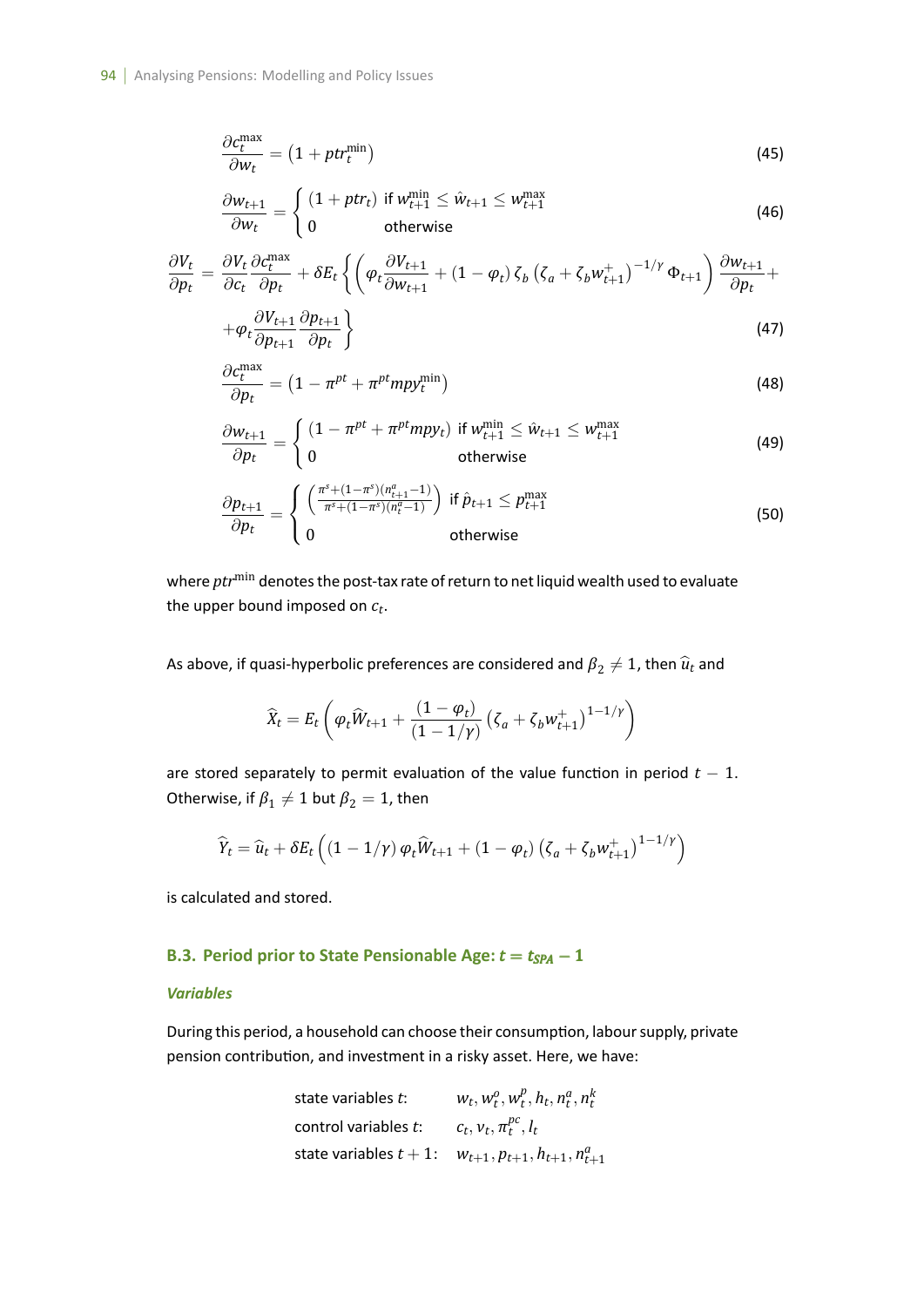## *Value funcƟon*

$$
V_t = \max_{c_t, v_t, \pi_t^{pc}, l_t} \left\{ \frac{1}{1 - 1/\gamma} u_t^{1 - 1/\gamma} + E_t \left[ \frac{\beta_1 \delta}{(1 - 1/\gamma)} \left( \varphi_t \hat{u}_{t+1}^{1 - 1/\gamma} + (1 - \varphi_t) \left( \zeta_a + \zeta_b w_{t+1}^+ \right)^{1 - 1/\gamma} \right) + \right. \right\}
$$

$$
+\beta_1\beta_2\delta^2\varphi_t\widehat{X}_{t+1}\bigg]\bigg\}\tag{51}
$$

$$
w_{t+1} = \min \left\{ w_{t+1}^{\max}, \max \left\{ w_{t+1}^{\min}, \bar{w}_{t+1} \right\} \right\}
$$
\n(52)

$$
p_{t+1} = \min \left\{ p_{t+1}^{\max}, \bar{p}_{t+1} \right\} \tag{53}
$$

$$
h_{t+1} = \min\left\{h_{t+1}^{\max}, \max\left\{h_{t+1}^{\min}, H\left(t, h_t, n_t^a, l_t, n_{t+1}^a, \omega_t\right)\right\}\right\} \tag{54}
$$

$$
n_{t+1}^a = N^a \left( t, n_t^a, \epsilon_t^a \right) \tag{55}
$$

$$
0 \leq \nu_t \leq 1 \tag{56}
$$

$$
\pi_l^{pc} \leq \pi_l^{pc} \leq \pi_u^{pc} \tag{57}
$$

$$
c_t \leq c_t^{\max} \tag{58}
$$

$$
\hat{w}_{t+1} = w_t + \tau_t - c_t \tag{59}
$$

$$
\bar{w}_{t+1} = \min \left\{ \hat{w}_{t+1}, 0 \right\} + (1 - \pi_a^l) \max \left\{ 0, \hat{w}_{t+1} \right\} + (1 - \pi_a^o) w_{t+1}^o + (1 - \pi_a^p) w_{t+1}^p \tag{60}
$$

$$
\bar{p}_{t+1} = \chi(\pi_a^l \max\{0, \hat{w}_{t+1}\} + \pi_a^o w_{t+1}^o + \pi_a^p w_{t+1}^p)
$$
(61)

$$
w_{t+1}^{o} = (1 + r_t^o) w_t^o + (\pi^{oc} + \pi_{ec}^o) g_t \Phi_t^{\prime\prime}
$$
\n(62)

$$
w_{t+1}^p = (1 + r_t^p) w_t^p + (\pi_t^{pc} + \pi_{ec}^p) (g_t - \pi_t^p) \Phi_t'
$$
 (63)

$$
c_t^{\max} = w_t + \tau_t^{\min} + (1 - \pi_a^0) w_{t+1}^{o, \min} + (1 - \pi_a^p) w_{t+1}^{p, \min} - w_{t+1}^{\min}
$$
 (64)

where  $\Phi'_t$  is a dummy variable that equals one when  $\pi^p_l ~\leq~ g_t ~\leq~ \pi^p_u$  and zero otherwise, and  $\Phi_t''$  is a dummy variable that equals one when  $\pi_l^o \leq g_t$  and zero otherwise.

# *Euler conditions (if*  $\beta_1 = \beta_2 = 1$ )

A local optimum is calculated with respect to the decision set  $(c_t, v_t, \pi_t^{pc})$  $t^{pc}_{t})$  for each discrete labour option, and the decision set  $(c_t, v_t, \pi_t^{pc})$  $_{t}^{pc}, l_{t})$  is selected to maximise the associated value function. Solution for each  $(c_t, v_t, \pi_t^{pc})$  $t^{pc}_{t}$ ) combination is based upon the Euler conditions defined by:

$$
\frac{\partial V_t}{\partial c_t} = \frac{\partial u_t}{\partial c_t} u_t^{-1/\gamma} + \delta E_t \left\{ \varphi_t \frac{\partial V_{t+1}}{\partial w_{t+1}} \frac{\partial w_{t+1}}{\partial c_t} + \varphi_t \frac{\partial V_{t+1}}{\partial p_{t+1}} \frac{\partial p_{t+1}}{\partial c_t} + \right.
$$
  
+ 
$$
(1 - \varphi_t) \zeta_b \left( \zeta_a + \zeta_b w_{t+1}^+ \right)^{-1/\gamma} \Phi_{t+1} \frac{\partial w_{t+1}}{\partial c_t} \right\} \ge 0
$$
 (65)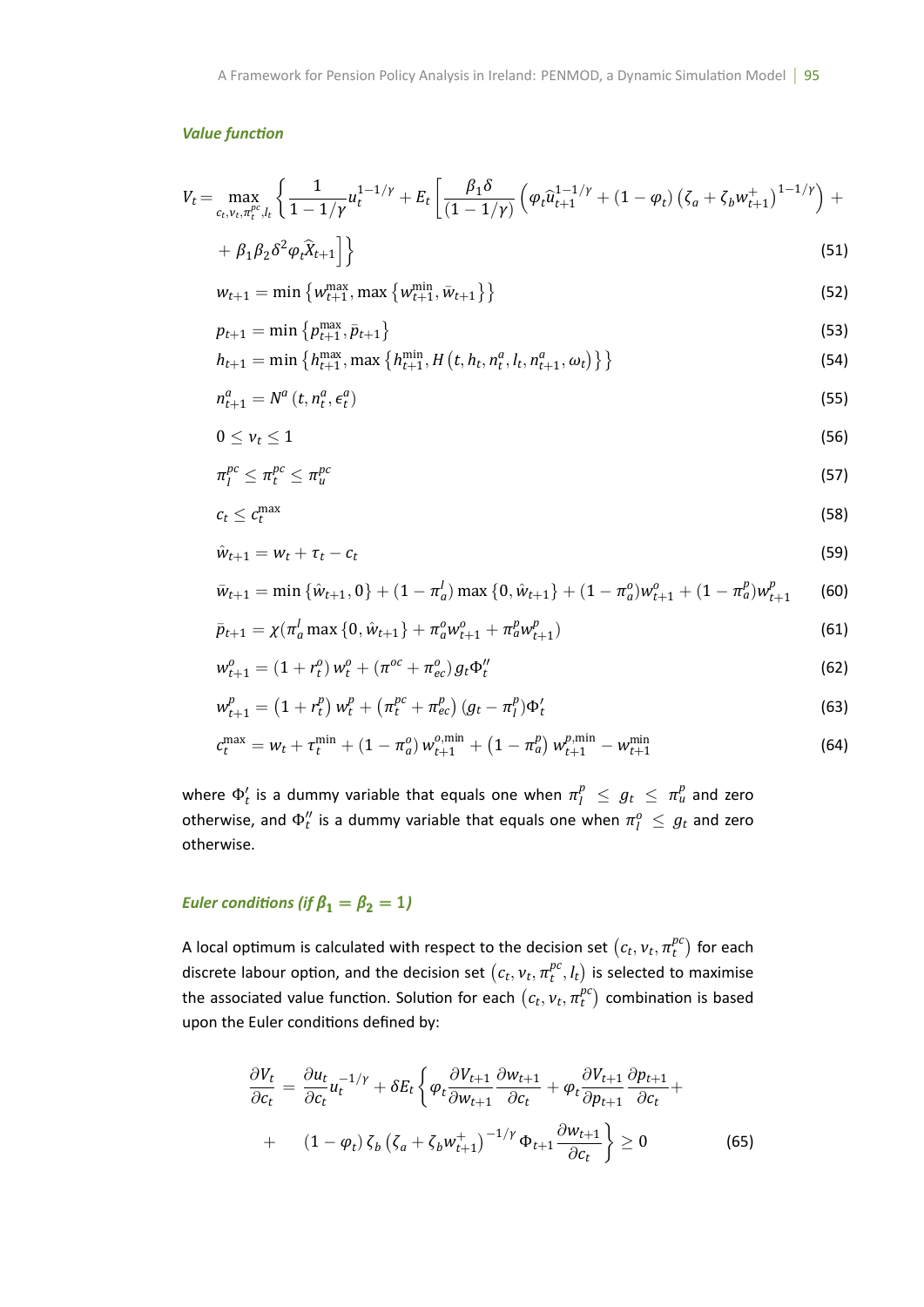$$
\frac{\partial w_{t+1}}{\partial c_t} = \begin{cases}\n0 & \text{if } \bar{w}_{t+1} < w_{t+1}^{\min} \\
-1 & \text{if } w_{t+1}^{\min} \le \bar{w}_{t+1} \le w_{t+1}^{\max} \text{ and } \hat{w}_{t+1} < 0 \\
-(1 - \pi_a^l) & \text{if } w_{t+1}^{\min} \le \bar{w}_{t+1} \le w_{t+1}^{\max} \text{ and } \hat{w}_{t+1} \ge 0 \\
0 & \text{if } w_{t+1}^{\max} < \bar{w}_{t+1} \\
\frac{\partial p_{t+1}}{\partial c_t} = \begin{cases}\n0 & \text{if } \bar{p}_{t+1} \le p_{t+1}^{\max} \text{ and } \hat{w}_{t+1} < 0 \\
-\chi \pi_a^l & \text{if } \bar{p}_{t+1} \le p_{t+1}^{\max} \text{ and } \hat{w}_{t+1} \ge 0 \\
0 & \text{if } p_{t+1}^{\max} < \bar{p}_{t+1}\n\end{cases}\n\end{cases}
$$
\n(67)

$$
\frac{\partial V_t}{\partial v_t} = \frac{\partial V_t}{\partial c_t} \frac{\partial c_t^{\text{max}}}{\partial v_t} + \delta E_t \left\{ \varphi_t \frac{\partial V_{t+1}}{\partial w_{t+1}} \frac{\partial w_{t+1}}{\partial v_t} + \varphi_t \frac{\partial V_{t+1}}{\partial p_{t+1}} \frac{\partial p_{t+1}}{\partial v_t} + \left( 1 - \varphi_t \right) \zeta_b \left( \zeta_a + \zeta_b w_{t+1}^+ \right)^{-1/\gamma} \Phi_{t+1} \frac{\partial w_{t+1}}{\partial v_t} \right\} \geq 0
$$
\n(68)

$$
\frac{\partial c_t^{\max}}{\partial v_t} = m p y_t^{\min} \left( r_t^{r,\min} - r_t^s \right) w_t \tag{69}
$$

$$
\frac{\partial w_{t+1}}{\partial v_t} = \begin{cases}\n0 & \text{if } \bar{w}_{t+1} < w_{t+1}^{\min} \\
mp y_t (r_t^r - r_t^s) w_t & \text{if } w_{t+1}^{\min} \le \bar{w}_{t+1} \le w_{t+1}^{\max} \text{ and } \hat{w}_{t+1} < 0 \\
(1 - \pi_a^l) mp y_t (r_t^r - r_t^s) w_t & \text{if } w_{t+1}^{\min} \le \bar{w}_{t+1} \le w_{t+1}^{\max} \text{ and } \hat{w}_{t+1} \ge 0 \\
0 & \text{if } w_{t+1}^{\max} < \bar{w}_{t+1} \\
\frac{\partial p_{t+1}}{\partial v_t} = \begin{cases}\n0 & \text{if } \bar{p}_{t+1} \le p_{t+1}^{\max} \text{ and } \hat{w}_{t+1} < 0 \\
x \pi_a^l mp y_t (r_t^r - r_t^s) w_t & \text{if } \bar{p}_{t+1} \le p_{t+1}^{\max} \text{ and } \hat{w}_{t+1} \ge 0 \\
0 & \text{if } p_{t+1}^{\max} < \bar{p}_{t+1}\n\end{cases}\n\tag{71}
$$

$$
\frac{\partial V_t}{\partial \pi_t^{pc}} = \frac{\partial V_t}{\partial c_t} \frac{\partial c_t^{max}}{\partial \pi_t^{pc}} + \delta E_t \left\{ \varphi_t \frac{\partial V_{t+1}}{\partial w_{t+1}} \frac{\partial w_{t+1}}{\partial \pi_t^{pc}} + \varphi_t \frac{\partial V_{t+1}}{\partial p_{t+1}} \frac{\partial p_{t+1}}{\partial \pi_t^{pc}} \right\} + (1 - \varphi_t) \zeta_b \left( \zeta_a + \zeta_b w_{t+1}^+ \right)^{-1/\gamma} \Phi_{t+1} \frac{\partial w_{t+1}}{\partial \pi_t^{pc}} \right\} \geq 0
$$
\n(72)

$$
\frac{\partial c_t^{\text{max}}}{\partial \pi_t^{pc}} = \frac{\partial \tau_t^{\text{min}}}{\partial \pi_t^{pc}}
$$
\n(73)

$$
\frac{\partial w_{t+1}}{\partial \pi_t^{p_c}} = \begin{cases}\n0 & \text{if } \bar{w}_{t+1} < w_{t+1}^{\min} \\
\frac{\partial \tau_t}{\partial \pi_t^{p_c}} + (1 - \pi_a^p) (g_t - \pi_t^p) \Phi_t' & \text{if } w_{t+1}^{\min} \le \bar{w}_{t+1} \le w_{t+1}^{\max} \text{ and } \hat{w}_{t+1} < 0 \\
(1 - \pi_a^l) \frac{\partial \tau_t}{\partial \pi_t^{p_c}} + (1 - \pi_a^p) (g_t - \pi_t^p) \Phi_t' & \text{if } w_{t+1}^{\min} \le \bar{w}_{t+1} \le w_{t+1}^{\max} \text{ and } \hat{w}_{t+1} \ge 0 \\
0 & \text{if } w_{t+1}^{\max} < \bar{w}_{t+1}\n\end{cases}
$$
\n
$$
\frac{\partial p_{t+1}}{\partial \pi_t^{p_c}} = \begin{cases}\n\chi \pi_a^p (g_t - \pi_t^p) \Phi_t' & \text{if } \bar{p}_{t+1} \le p_{t+1}^{\max} \text{ and } \hat{w}_{t+1} < 0 \\
\chi \left[ \pi_a^l \frac{\partial \tau_t}{\partial \pi_t^{p_c}} + \pi_a^p (g_t - \pi_t^p) \Phi_t' \right] & \text{if } \bar{p}_{t+1} \le p_{t+1}^{\max} \text{ and } \hat{w}_{t+1} \ge 0 \\
0 & \text{if } p_{t+1}^{\max} < \bar{p}_{t+1}\n\end{cases}
$$
\n(75)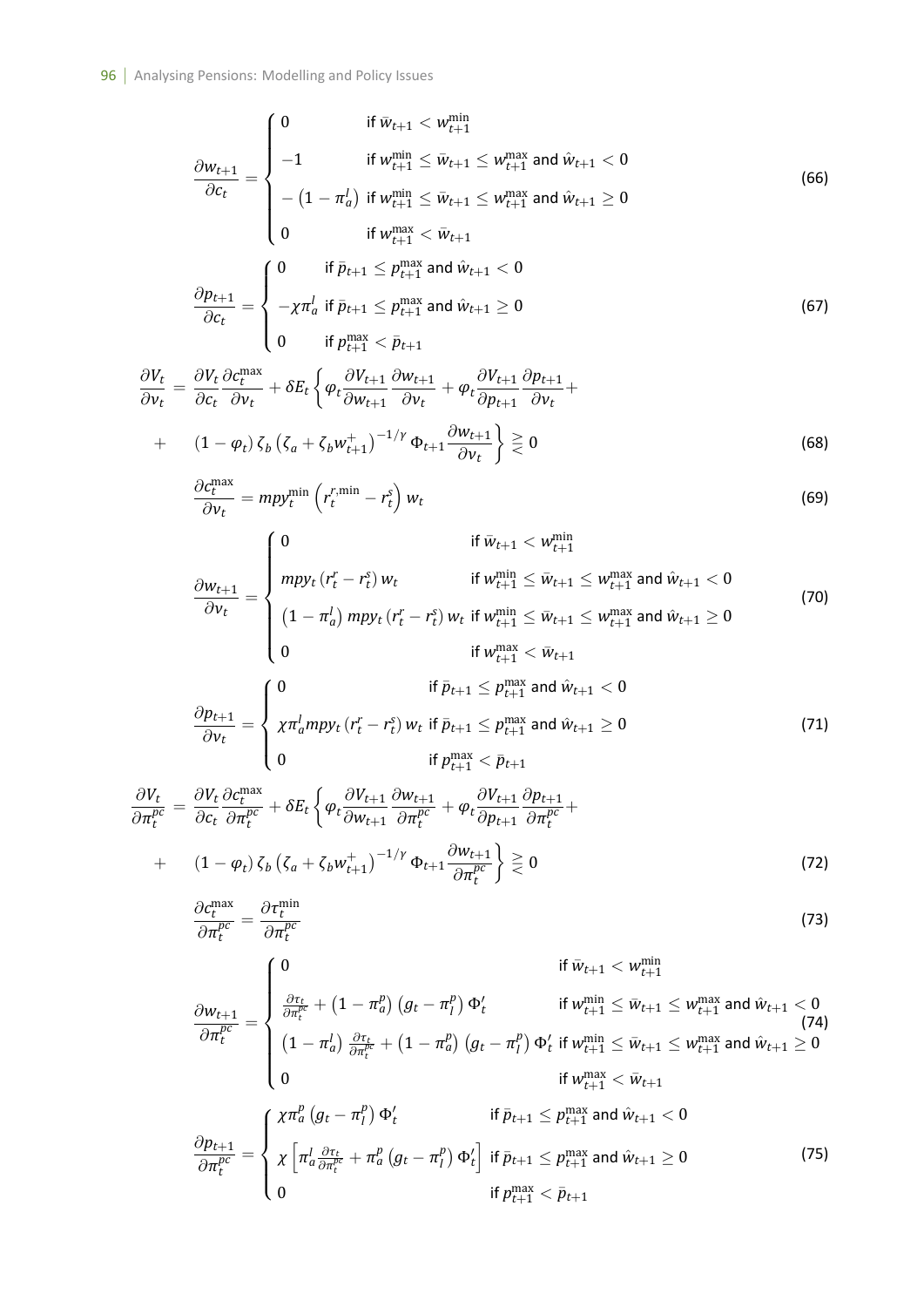## *Backward inducƟon intermediates*

Where Euler conditions are considered then the following terms are calculated and stored:

$$
\frac{\partial V_t}{\partial w_t} = \frac{\partial V_t}{\partial c_t} \frac{\partial c_t^{\text{max}}}{\partial w_t} + \delta E_t \left\{ \varphi_t \frac{\partial V_{t+1}}{\partial w_{t+1}} \frac{\partial w_{t+1}}{\partial w_t} + \varphi_t \frac{\partial V_{t+1}}{\partial p_{t+1}} \frac{\partial p_{t+1}}{\partial w_t} + (1 - \varphi_t) \zeta_b \left( \zeta_a + \zeta_b w_{t+1}^+ \right)^{-1/\gamma} \Phi_{t+1} \frac{\partial w_{t+1}}{\partial w_t} \right\}
$$
(76)

$$
\frac{\partial c_t^{\text{max}}}{\partial w_t} = (1 + pt r_t^{\text{min}}) \tag{77}
$$

$$
\frac{\partial w_{t+1}}{\partial w_t} = \begin{cases}\n0 & \text{if } \bar{w}_{t+1} < w_{t+1}^{\min} \\
(1 + p t r_t) & \text{if } w_{t+1}^{\min} \le \bar{w}_{t+1} \le w_{t+1}^{\max} \text{ and } \hat{w}_{t+1} < 0 \\
(1 - \pi_a^l) (1 + p t r_t) & \text{if } w_{t+1}^{\min} \le \bar{w}_{t+1} \le w_{t+1}^{\max} \text{ and } \hat{w}_{t+1} \ge 0 \\
0 & \text{if } w_{t+1}^{\max} < \bar{w}_{t+1} \\
\frac{\partial p_{t+1}}{\partial w_t} = \begin{cases}\n0 & \text{if } \bar{p}_{t+1} \le p_{t+1}^{\max} \text{ and } \hat{w}_{t+1} < 0 \\
x \pi_a^l (1 + p t r_t) & \text{if } \bar{p}_{t+1} \le p_{t+1}^{\max} \text{ and } \hat{w}_{t+1} \ge 0 \\
0 & \text{if } p_{t+1}^{\max} < \bar{p}_{t+1}\n\end{cases}\n\tag{79}
$$

$$
\frac{\partial V_t}{\partial w_t^p} = \frac{\partial V_t}{\partial c_t} \frac{\partial c_t^{\max}}{\partial w_t^p} + \delta E_t \left\{ \varphi_t \frac{\partial V_{t+1}}{\partial w_{t+1}} \frac{\partial w_{t+1}}{\partial w_t^p} + \varphi_t \frac{\partial V_{t+1}}{\partial p_{t+1}} \frac{\partial p_{t+1}}{\partial w_t^p} + (1 - \varphi_t) \zeta_b \left( \zeta_a + \zeta_b w_{t+1}^+ \right)^{-1/\gamma} \Phi_{t+1} \frac{\partial w_{t+1}}{\partial w_t^p} \right\}
$$
(80)

$$
\frac{\partial c_t^{\max}}{\partial w_t^p} = \left(1 - \pi_a^p\right) \left(1 + r_t^{p, \min}\right) \tag{81}
$$

$$
\frac{\partial w_{t+1}}{\partial w_t^p} = \begin{cases} \left(1 - \pi_a^p\right) \left(1 + r_t^p\right) & \text{if } w_{t+1}^{\min} \le \bar{w}_{t+1} \le w_{t+1}^{\max} \\ 0 & \text{otherwise} \end{cases}
$$
\n(82)

$$
\frac{\partial p_{t+1}}{\partial w_t^p} = \begin{cases} \chi \pi_a^p \left( 1 + r_t^p \right) & \text{if } \bar{p}_{t+1} \le p_{t+1}^{\max} \\ 0 & \text{otherwise} \end{cases}
$$
(83)

If quasi-hyperbolic preferences are considered and  $\pmb{\beta}_2\neq 1$ , then  $\widehat{\pmb{u}}_t$  and

$$
\widehat{X}_t = E_t \left( \varphi_t \widehat{W}_{t+1} + \frac{(1 - \varphi_t)}{(1 - 1/\gamma)} \left( \zeta_a + \zeta_b w_{t+1}^+ \right)^{1 - 1/\gamma} \right)
$$

are stored separately to permit evaluation of the value function in period  $t - 1$ . Otherwise, if  $\beta_1\neq 1$  but  $\beta_2=1$ , then

$$
\widehat{Y}_t = \widehat{u}_t + \delta E_t \left( \left( 1 - 1/\gamma \right) \varphi_t \widehat{W}_{t+1} + \left( 1 - \varphi_t \right) \left( \zeta_a + \zeta_b w_{t+1}^+ \right)^{1 - 1/\gamma} \right)
$$

is calculated and stored.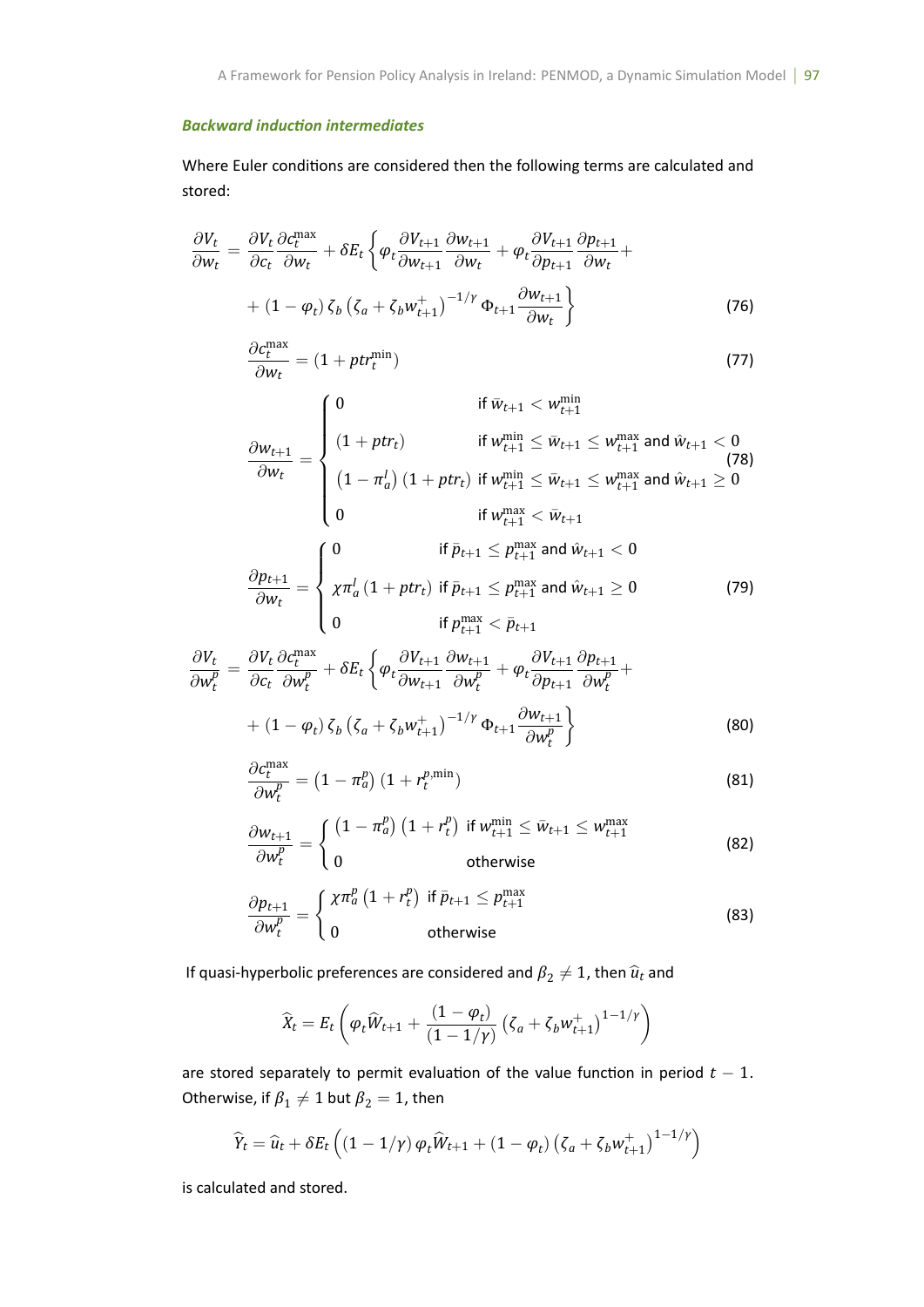## **B.4. Period** *t < tSPA −* 1

## *Variables*

Here, we have:

state variables *t*: 
$$
w_t, w_t^o, w_t^p, h_t, n_t^a, n_t^k
$$
  
control variables *t*: 
$$
c_t, v_t, \pi_t^{pc}, l_t
$$
  
state variables  $t + 1$ : 
$$
w_{t+1}, w_{t+1}^o, w_{t+1}^p, h_{t+1}, n_{t+1}^a, n_{t+1}^k
$$

#### *Value funcƟon*

$$
V_t = \max_{c_t, v_t, \pi_t^{pc}, l_t} \left\{ \frac{1}{1 - 1/\gamma} u_t^{1 - 1/\gamma} + E_t \left[ \frac{\beta_1 \delta}{(1 - 1/\gamma)} \left( \varphi_t \hat{u}_{t+1}^{1 - 1/\gamma} + (1 - \varphi_t) \left( \zeta_a + \zeta_b w_{t+1}^+ \right)^{1 - 1/\gamma} \right) + \right. \right.
$$

$$
+\beta_1\beta_2\delta^2\varphi_t\widehat{X}_{t+1}\Big]\Big\}\tag{84}
$$

$$
w_{t+1} = \min \left\{ w_{t+1}^{\max}, \max \left\{ w_{t+1}^{\min}, \hat{w}_{t+1} \right\} \right\}
$$
\n(85)

$$
w_{t+1}^o = \min \left\{ w_{t+1}^{o, \max}, \hat{w}_{t+1}^o \right\}
$$
 (86)

$$
w_{t+1}^p = \min \left\{ w_{t+1}^{p, \max}, \hat{w}_{t+1}^p \right\}
$$
 (87)

$$
h_{t+1} = \min\left\{h_{t+1}^{\max}, \max\left\{h_{t+1}^{\min}, H\left(t, h_t, n_t^a, l_t, n_{t+1}^a, \omega_t\right)\right\}\right\} \tag{88}
$$

$$
n_{t+1}^a = N^a \left( t, n_t^a, \epsilon_t^a \right) \tag{89}
$$

$$
n_{t+1}^k = N^k \left( t, n_{t+1}^a, n_t^k, \epsilon_t^k \right)
$$
\n
$$
(90)
$$

$$
0\leq \nu_t\leq 1\tag{91}
$$

$$
\pi_l^{pc} \leq \pi_l^{pc} \leq \pi_u^{pc} \tag{92}
$$

$$
c_t \leq c_t^{\max} \tag{93}
$$

$$
\hat{w}_{t+1} = w_t + \tau_t - c_t \tag{94}
$$

$$
\hat{w}_{t+1}^o = (1 + r_t^o) w_t^o + (\pi^{oc} + \pi_{ec}^o) g_t \Phi_t^{\prime\prime}
$$
\n(95)

$$
\hat{w}_{t+1}^p = (1 + r_t^p) w_t^p + (\pi_t^{pc} + \pi_{ec}^p) (g_t - \pi_t^p) \Phi_t'
$$
\n(96)

$$
c_t^{\max} = w_t + \tau_t^{\min} - w_{t+1}^{\min} \tag{97}
$$

# *Euler conditions (if*  $\beta_1 = \beta_2 = 1$ )

A local optimum is calculated with respect to the decision set  $(c_t, v_t, \pi_t^{pc})$  $\binom{pc}{t}$  for each discrete labour option, and the decision set  $(c_t, v_t, \pi_t^{pc})$  $_{t}^{pc}, l_{t}$ ) is selected to maximise the associated value function. Solution for each  $(c_t, v_t, \pi_t^{pc})$  $t^{pc}_{t}$ ) combination is based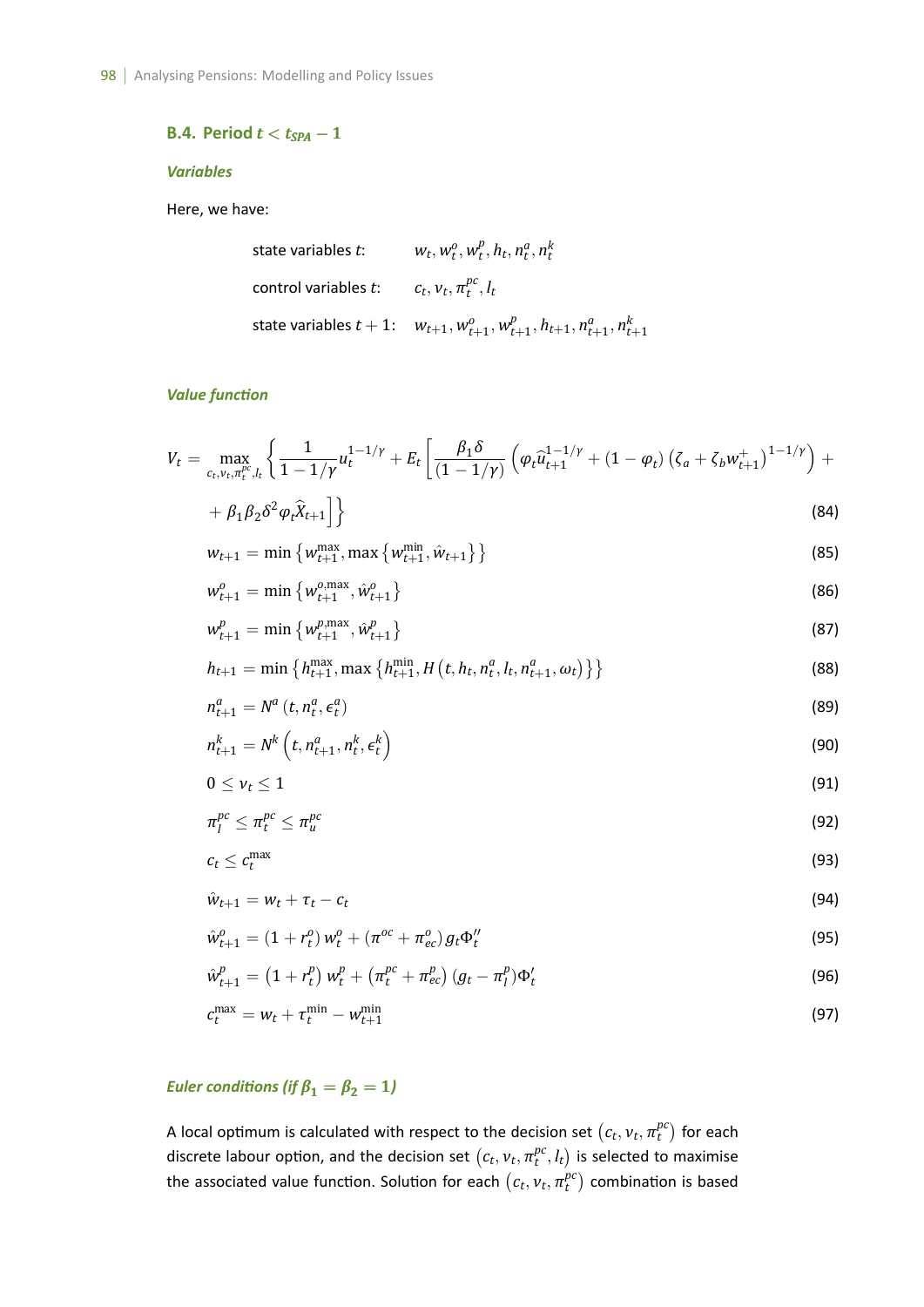# upon the Euler conditions defined by:

$$
\frac{\partial V_t}{\partial c_t} = \frac{\partial u_t}{\partial c_t} u_t^{-1/\gamma} + \delta E_t \left\{ \varphi_t \frac{\partial V_{t+1}}{\partial w_{t+1}} \frac{\partial w_{t+1}}{\partial c_t} + (1 - \varphi_t) \zeta_b \left( \zeta_a + \zeta_b w_{t+1}^+ \right)^{-1/\gamma} \Phi_{t+1} \frac{\partial w_{t+1}}{\partial c_t} \right\} \ge 0
$$
\n(98)

$$
\frac{\partial w_{t+1}}{\partial c_t} = \begin{cases}\n-1 & \text{if } w_{t+1}^{\min} \le \hat{w}_{t+1} \le w_{t+1}^{\max} \\
0 & \text{otherwise}\n\end{cases}
$$
\n(99)

$$
\frac{\partial V_t}{\partial v_t} = \frac{\partial V_t}{\partial c_t} \frac{\partial c_t^{\text{max}}}{\partial v_t} + \delta E_t \left\{ \varphi_t \frac{\partial V_{t+1}}{\partial w_{t+1}} \frac{\partial w_{t+1}}{\partial v_t} + (1 - \varphi_t) \zeta_b \left( \zeta_a + \zeta_b w_{t+1}^+ \right)^{-1/\gamma} \Phi_{t+1} \frac{\partial w_{t+1}}{\partial v_t} \right\} \geq 0
$$
\n(100)

$$
\frac{\partial c_t^{\max}}{\partial v_t} = m p y_t^{\min} \left( r_t^{\text{r,min}} - r_t^{\text{s}} \right) w_t \tag{101}
$$

$$
\frac{\partial w_{t+1}}{\partial v_t} = \begin{cases} mpy_t \left( r_t^r - r_t^s \right) w_t \text{ if } w_{t+1}^{\min} \le \hat{w}_{t+1} \le w_{t+1}^{\max} \\ 0 \qquad \qquad \text{otherwise} \end{cases}
$$
\n(102)

$$
\frac{\partial V_t}{\partial \pi_t^{pc}} = \frac{\partial V_t}{\partial c_t} \frac{\partial c_t^{max}}{\partial \pi_t^{pc}} + \delta E_t \left\{ \varphi_t \frac{\partial V_{t+1}}{\partial w_{t+1}} \frac{\partial w_{t+1}}{\partial \pi_t^{pc}} + \varphi_t \frac{\partial V_{t+1}}{\partial w_{t+1}^p} \frac{\partial w_{t+1}^p}{\partial \pi_t^{pc}} \right\} + (1 - \varphi_t) \zeta_b \left( \zeta_a + \zeta_b w_{t+1}^+ \right)^{-1/\gamma} \Phi_{t+1} \frac{\partial w_{t+1}}{\partial \pi_t^{pc}} \right\} \geq 0
$$
\n(103)

$$
\frac{\partial c_t^{\text{max}}}{\partial \pi_t^{pc}} = \frac{\partial \tau_t^{\text{min}}}{\partial \pi_t^{pc}}
$$
\n(104)

$$
\frac{\partial w_{t+1}}{\partial \pi_t^{pc}} = \begin{cases} \frac{\partial \tau_t}{\partial \pi_t^{pc}} & \text{if } w_{t+1}^{\min} \leq \hat{w}_{t+1} \leq w_{t+1}^{\max} \\ 0 & \text{otherwise} \end{cases}
$$
(105)

$$
\frac{\partial w_{t+1}^p}{\partial \pi_t^{pc}} = \begin{cases} (g_t - \pi_l^p) \Phi_t' & \text{if } \hat{w}_{t+1}^p \le w_{t+1}^{p, \text{max}} \\ 0 & \text{otherwise} \end{cases}
$$
(106)

## *Backward inducƟon intermediates*

Where Euler conditions are considered then the following terms are calculated and stored:

$$
\frac{\partial V_t}{\partial w_t} = \frac{\partial V_t}{\partial c_t} \frac{\partial c_t^{\text{max}}}{\partial w_t} + \delta E_t \left\{ \varphi_t \frac{\partial V_{t+1}}{\partial w_{t+1}} \frac{\partial w_{t+1}}{\partial w_t} + (1 - \varphi_t) \zeta_b \left( \zeta_a + \zeta_b w_{t+1}^+ \right)^{-1/\gamma} \Phi_{t+1} \frac{\partial w_{t+1}}{\partial w_t} \right\}
$$
\n(107)

$$
\frac{\partial c_t^{\text{max}}}{\partial w_t} = (1 + pt_t^{\text{min}}) \tag{108}
$$

$$
\frac{\partial w_{t+1}}{\partial w_t} = \begin{cases} (1 + ptr_t) & \text{if } w_{t+1}^{\min} \le \hat{w}_{t+1} \le w_{t+1}^{\max} \\ 0 & \text{otherwise} \end{cases}
$$
(109)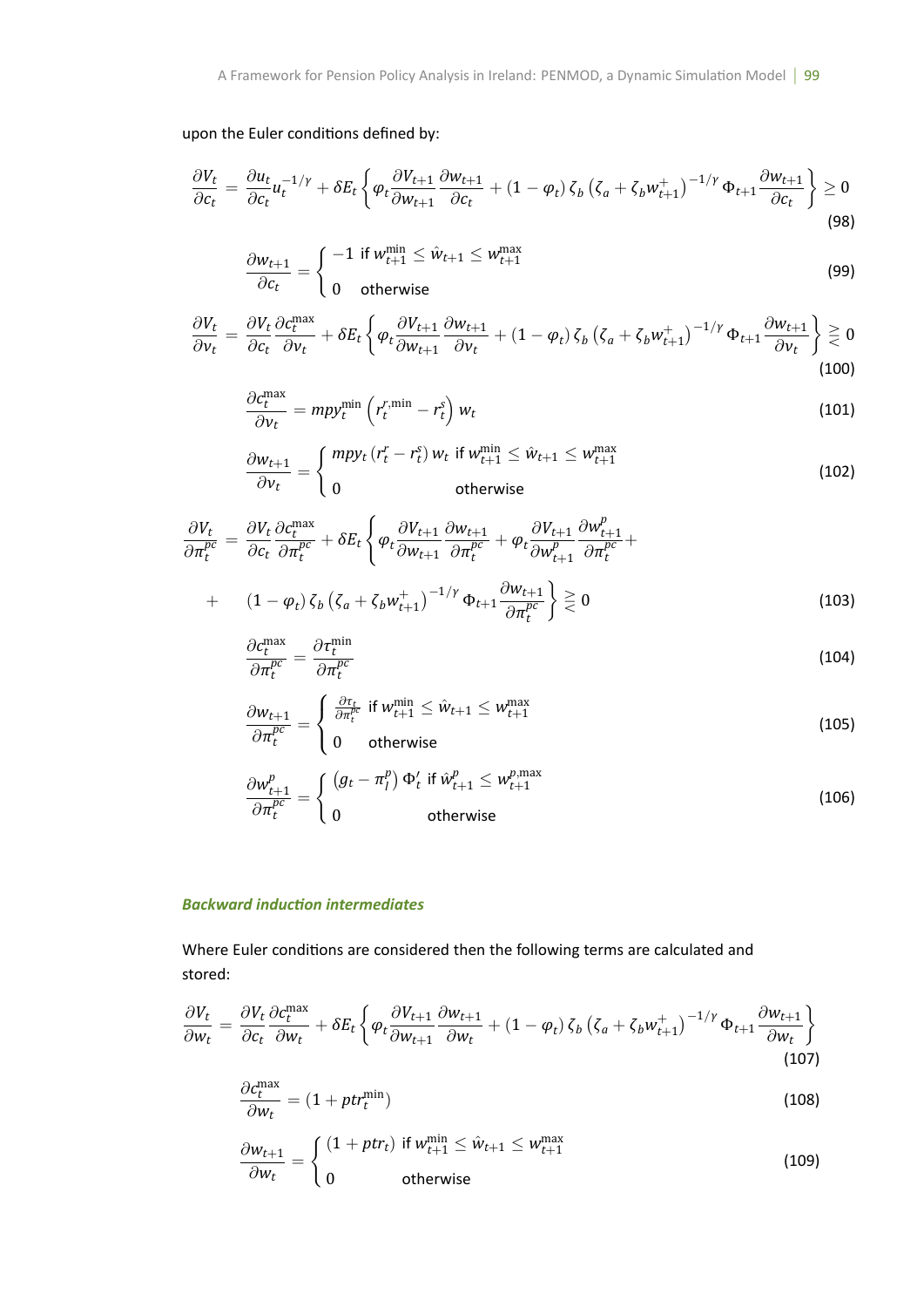$$
\frac{\partial V_t}{\partial w_t^p} = \delta E_t \left\{ \varphi_t \frac{\partial V_{t+1}}{\partial w_{t+1}^p} \frac{\partial w_{t+1}^p}{\partial w_t^p} \right\}
$$
(110)

$$
\frac{\partial w_{t+1}^p}{\partial w_t^p} = \begin{cases} (1+r_t^p) & \text{if } \hat{w}_{t+1}^p \le w_{t+1}^{p,\text{max}} \\ 0 & \text{otherwise} \end{cases}
$$
(111)

If quasi-hyperbolic preferences are considered and  $\beta_2\neq 1$ , then  $\widehat{u}_t$  and

$$
\widehat{X}_t = E_t \left( \varphi_t \widehat{W}_{t+1} + \frac{(1 - \varphi_t)}{(1 - 1/\gamma)} \left( \zeta_a + \zeta_b w_{t+1}^+ \right)^{1 - 1/\gamma} \right)
$$

are stored separately to permit evaluation of the value function in period  $t - 1$ . Otherwise, if  $\pmb{\beta}_1 \neq 1$  but  $\pmb{\beta}_2 = 1$ , then

$$
\widehat{Y}_t = \widehat{u}_t + \delta E_t \left( \left( 1 - 1/\gamma \right) \varphi_t \widehat{W}_{t+1} + \left( 1 - \varphi_t \right) \left( \zeta_a + \zeta_b w_{t+1}^+ \right)^{1 - 1/\gamma} \right)
$$

is calculated and stored.